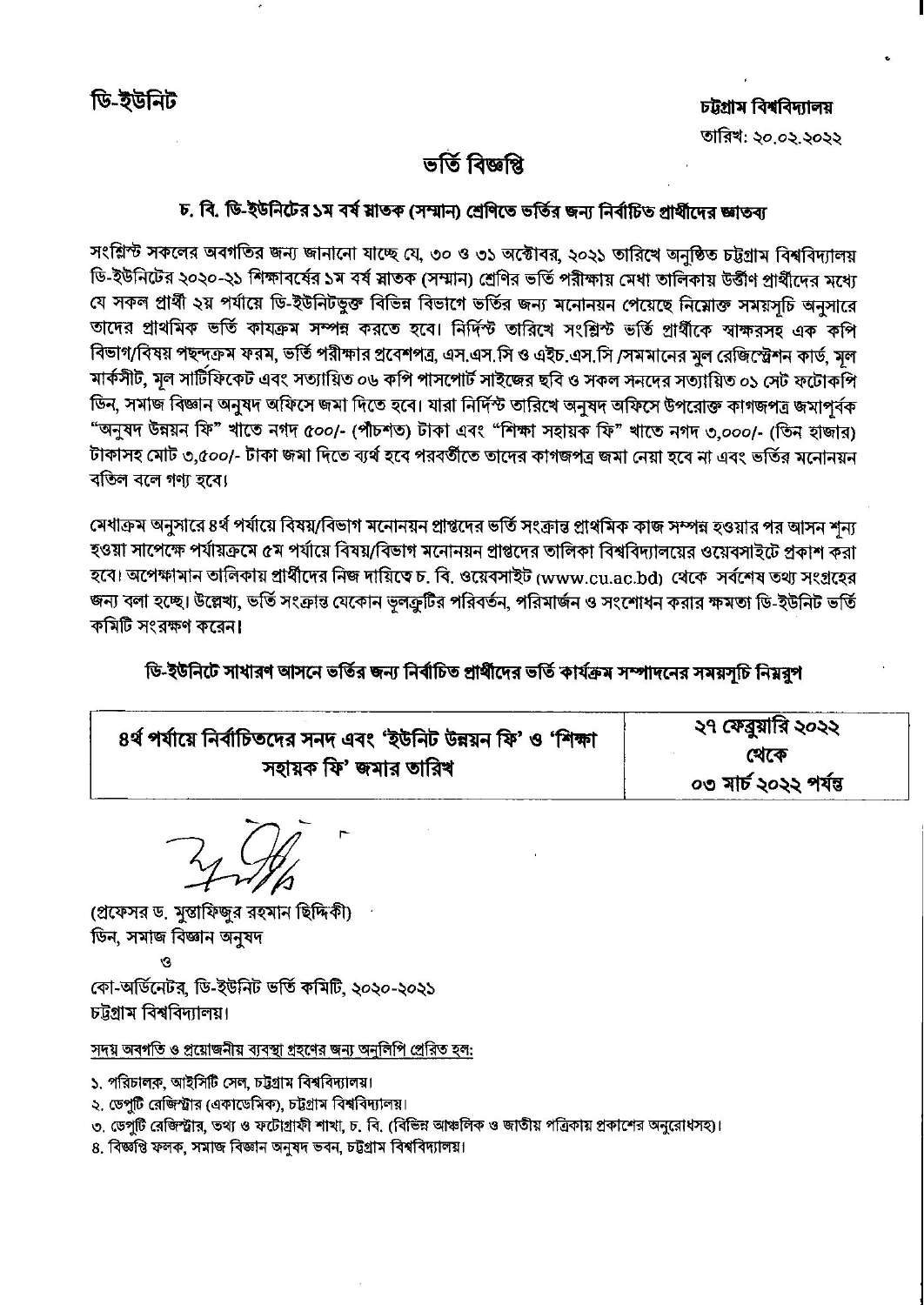| <b>Exam Roll</b> | Name                          | <b>Merit</b> | <b>Department</b>                     | <b>Status</b> |
|------------------|-------------------------------|--------------|---------------------------------------|---------------|
| 441756           | <b>FAHIM SHAKIL</b>           | 3            | Dept. of Law                          | Admitted (1)  |
| 408641           | <b>AKIB MAHMUD RAHI</b>       | 4            | Dept. of Law                          | Admitted (1)  |
| 411739           | <b>LOVELY JAHAN REKA</b>      | 11           | Dept. of Law                          | Admitted (1)  |
| 423897           | <b>IBTIHAZ TAHSIN MAHI</b>    | 14           | Dept. of Law                          | Admitted (1)  |
| 451753           | M. M. E. MAHDI                | 15           | Dept. of Criminology & Police Science | Admitted (1)  |
| 400890           | <b>MD. BORHAN UDDIN</b>       | 19           | Dept. of Economics                    | Admitted (1)  |
| 447572           | <b>MD. J. AMIN SARKER</b>     | 20           | Dept. of Law                          | Admitted (1)  |
| 443332           | MOHAMMAD INTEHARUL AMIN IMTY  | 28           | Dept. of Law                          | Admitted (1)  |
| 450728           | <b>JANNATUL ANAN</b>          | 29           | Dept. of Law                          | Admitted (1)  |
| 453077           | <b>UMME SALMA MONIKA</b>      | 30           | Dept. of Economics                    | Admitted (1)  |
| 413469           | <b>SOYKAT ISLAM</b>           | 31           | Dept. of Public Administration        | Admitted (1)  |
| 453826           | SAYED AL RASHID SOHEL         | 32           | Dept. of Law                          | Admitted (1)  |
| 416769           | <b>UPAMA SARMA</b>            | 33           | Dept. of Law                          | Admitted (1)  |
| 412046           | <b>REZAWAINUL ADIB</b>        | 36           | Dept. of Law                          | Admitted (1)  |
| 446244           | RAFIYA SULTANA                | 38           | Dept. of Law                          | Admitted (1)  |
| 451835           | <b>SAIMA JAHAN EKRA</b>       | 49           | Dept. of Law                          | Admitted (1)  |
| 447689           | <b>MEHERU MASHTURA RAHMAN</b> | 50           | Dept. of Law                          | Admitted (1)  |
| 422377           | <b>TOWHIDUL ISLAM</b>         | 52           | Dept. of Law                          | Admitted (1)  |
| 408769           | SOUROV ROY                    | 54           | Dept. of Law                          | Admitted (1)  |
| 401788           | <b>MD. KHAIRUL ISLAM</b>      | 56           | Dept. of Law                          | Admitted (1)  |
| 411393           | <b>MD. MAHDI HASAN</b>        | 59           | Dept. of Law                          | Admitted (1)  |
| 436826           | <b>ABUL HASNAT SABBIR</b>     | 60           | Dept. of Law                          | Admitted (1)  |
| 405276           | <b>ALI HOSSAIN</b>            | 63           | Dept. of Law                          | Admitted (1)  |
| 450611           | MOHAMMOD ULLAH NIHAL          | 65           | Dept. of Economics                    | Admitted (1)  |
| 419518           | ROBAYET FERDOUS TULI          | 66           | Dept. of Law                          | Admitted (1)  |
| 441264           | <b>ATIQUR RAHMAN</b>          | 69           | Dept. of Communication & Journalism   | Admitted (1)  |
| 436386           | <b>SHOAIBUL ISLAM</b>         | 70           | Dept. of Economics                    | Admitted (1)  |
| 420988           | <b>GIASH UDDIN</b>            | 76           | Dept. of Law                          | Admitted (1)  |
| 401004           | <b>IKRA BINTE ELIAS</b>       | 80           | Dept. of Law                          | Admitted (1)  |
| 447590           | <b>MIFTAHUL JANNAT</b>        | 82           | Dept. of Law                          | Admitted (1)  |
| 433265           | <b>ISPITA ALAM</b>            | 84           | Dept. of Law                          | Admitted (1)  |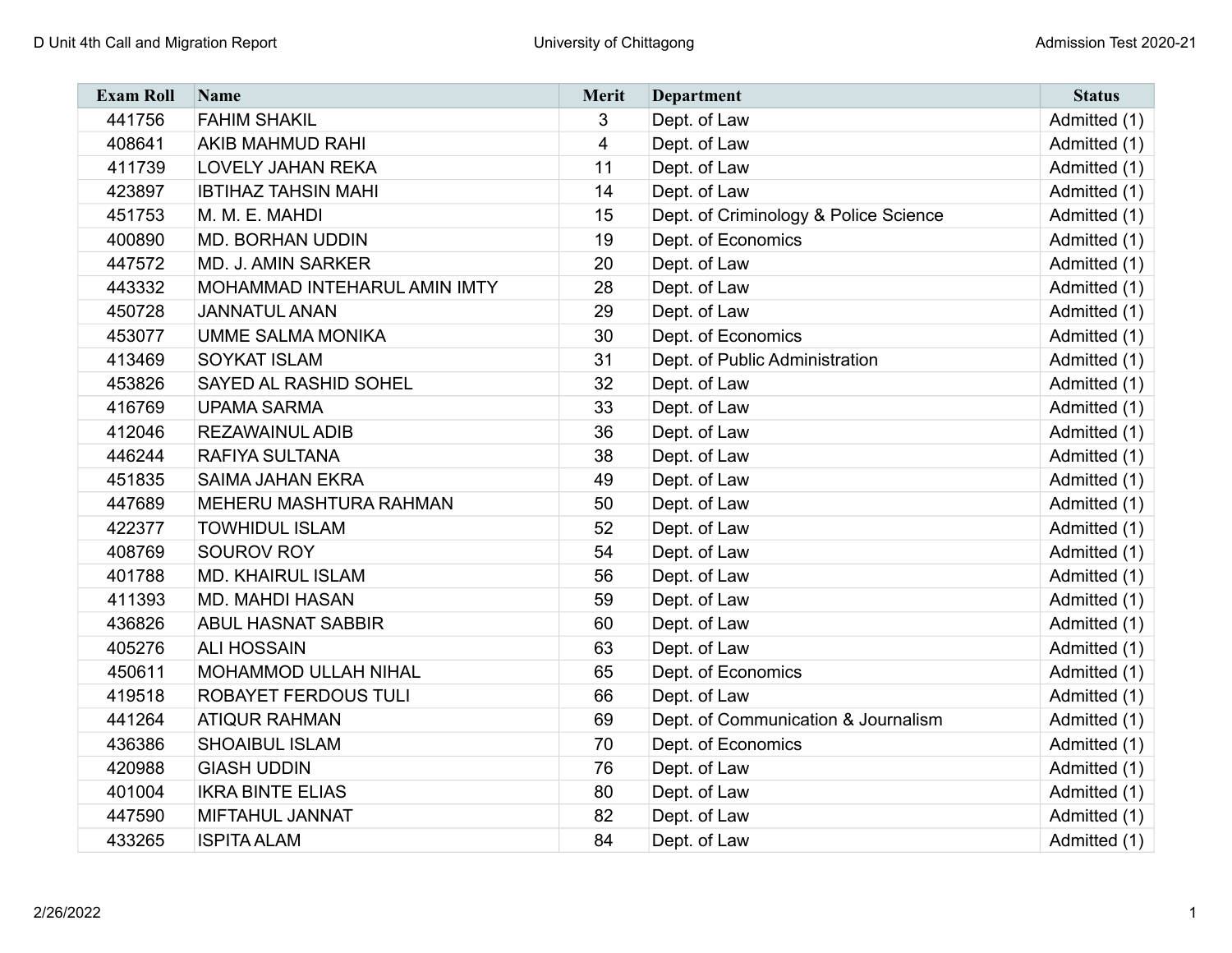| <b>Exam Roll</b> | <b>Name</b>                    | <b>Merit</b> | <b>Department</b>  | <b>Status</b> |
|------------------|--------------------------------|--------------|--------------------|---------------|
| 431669           | <b>ABIDA SULTANA</b>           | 87           | Dept. of Law       | Admitted (1)  |
| 438606           | <b>MUSTAKIM FAISAL</b>         | 91           | Dept. of Law       | Admitted (1)  |
| 434843           | NAYEMUL NAZIM NAYEM            | 92           | Dept. of Law       | Admitted (1)  |
| 443281           | <b>SUMI AKHTER</b>             | 94           | Dept. of Law       | Admitted (1)  |
| 451351           | MD. MOHOSHIN HASSAN            | 95           | Dept. of Law       | Admitted (1)  |
| 412180           | <b>NAHID HASAN</b>             | 97           | Dept. of Law       | Admitted (1)  |
| 413470           | MOSAMMET NUSRAT WAHED FAMI     | 98           | Dept. of Law       | Admitted (1)  |
| 439964           | <b>NOUSHAD ALAM</b>            | 99           | Dept. of Law       | Admitted (1)  |
| 445571           | <b>SANZIDA MAHRIN HEMA</b>     | 100          | Dept. of Law       | Admitted (1)  |
| 410321           | <b>SAIDUL ISLAM</b>            | 102          | Dept. of Law       | Admitted (1)  |
| 439266           | <b>ABDUL HALIM TIPU</b>        | 105          | Dept. of Law       | Admitted (1)  |
| 411742           | <b>FUAD HASAN GALIB</b>        | 107          | Dept. of Law       | Admitted (1)  |
| 421103           | MD. FAZLE RABBI TAWHID         | 110          | Dept. of Law       | Admitted (1)  |
| 439172           | <b>MD.INSAFUL RAHMAN TUSAR</b> | 112          | Dept. of Law       | Admitted (1)  |
| 401093           | MD. ABU SAYEM                  | 113          | Dept. of Law       | Admitted (1)  |
| 428735           | <b>MD. SAYHAM KABIR</b>        | 114          | Dept. of Law       | Admitted (1)  |
| 451387           | SHAMSUN NAHAR LIZA.            | 118          | Dept. of Law       | Admitted (1)  |
| 441571           | MD. AZIBUR RAHMAN              | 124          | Dept. of Law       | Admitted (1)  |
| 427509           | SABBIR HOSSAIN RIAD            | 126          | Dept. of Law       | Admitted (1)  |
| 448372           | <b>BAYEJID HOSSAIN</b>         | 132          | Dept. of Law       | Admitted (1)  |
| 440925           | <b>MD. SHAHRIAR POLIN</b>      | 143          | Dept. of Law       | Admitted (1)  |
| 437938           | <b>JANNATUL AYOMON LAKI</b>    | 150          | Dept. of Law       | Admitted (1)  |
| 437508           | MD. JAYED FUAD                 | 151          | Dept. of Law       | Admitted (1)  |
| 435807           | <b>SALMAN MIA</b>              | 152          | Dept. of Economics | Admitted (1)  |
| 435779           | MOHAMMAD SALAH UDDIN           | 155          | Dept. of Law       | Admitted (1)  |
| 428123           | S.M. NAEMUL AMIN               | 161          | Dept. of Law       | Admitted (1)  |
| 410055           | <b>SAILA ALAHI</b>             | 162          | Dept. of Law       | Admitted (1)  |
| 443001           | <b>SAIHUM RAHMAN</b>           | 163          | Dept. of Law       | Admitted (1)  |
| 424347           | <b>ALIF RAHMAN</b>             | 166          | Dept. of Law       | Admitted (1)  |
| 437587           | ABU HASNAT FOZLE RABBI         | 167          | Dept. of Economics | Admitted (1)  |
| 419535           | MD.MUSA KALIMULLAH SOWKHIN     | 168          | Dept. of Law       | Admitted (1)  |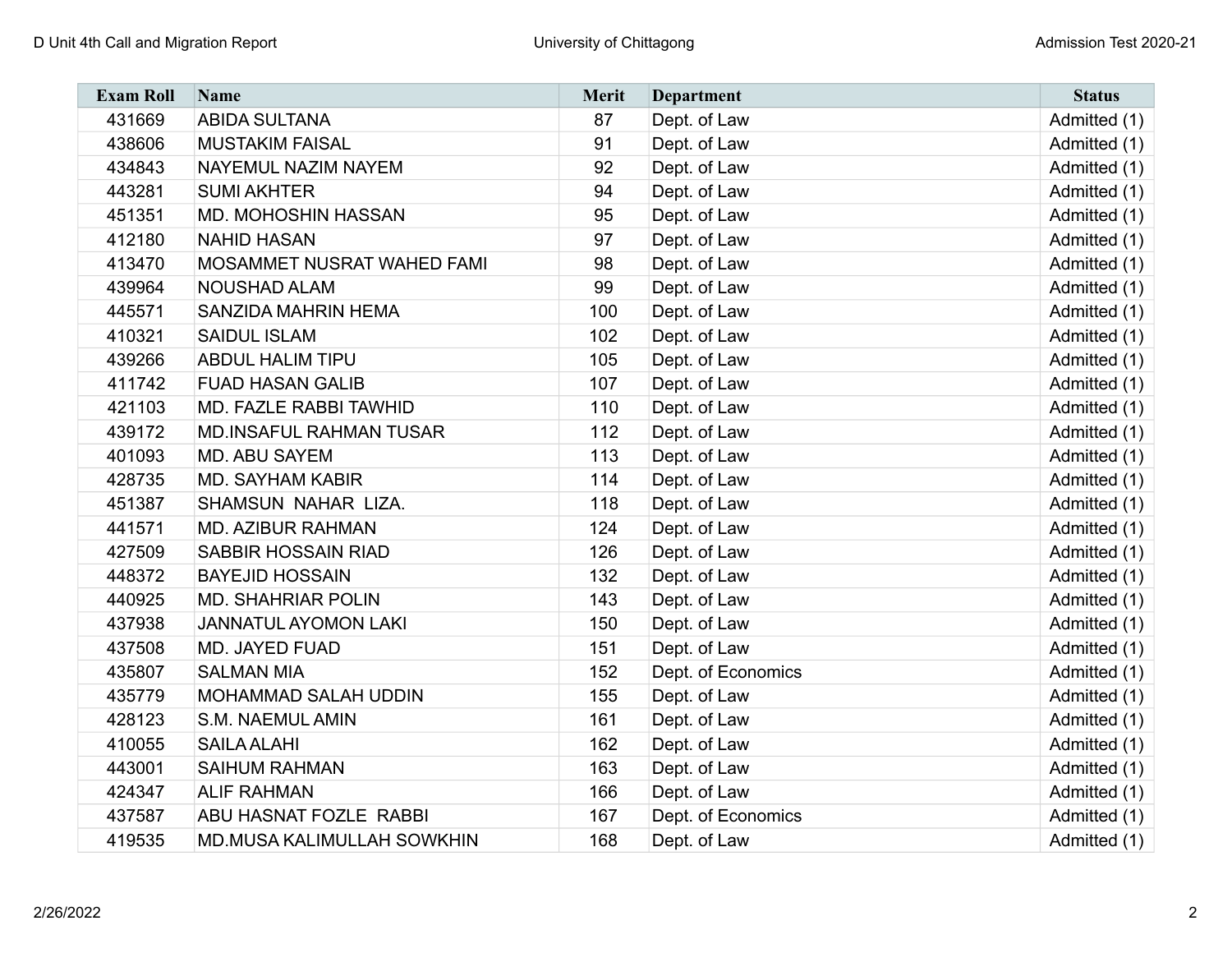| <b>Exam Roll</b> | <b>Name</b>                     | <b>Merit</b> | <b>Department</b>               | <b>Status</b> |
|------------------|---------------------------------|--------------|---------------------------------|---------------|
| 435036           | <b>MEHEDI HASAN</b>             | 172          | Dept. of Economics              | Admitted (1)  |
| 452020           | <b>MRITTIKA CHOWDHURY</b>       | 174          | Dept. of Law                    | Admitted (1)  |
| 406428           | <b>NAFISA KADIJA</b>            | 175          | Dept. of Law                    | Admitted (1)  |
| 451006           | <b>UMME HABIBA NISHE</b>        | 178          | Dept. of Law                    | Admitted (1)  |
| 445565           | <b>MD. EMTIAZ HUSSAIN</b>       | 180          | Dept. of Law                    | Admitted (1)  |
| 442652           | <b>TAREK MONOWAR</b>            | 181          | Dept. of Law                    | Migrated (1)  |
| 407514           | <b>MD.AMAN ULLAH FAHIM</b>      | 185          | Dept. of Law                    | Migrated (1)  |
| 449516           | MD. HASIBUL ISLAM HASIB         | 186          | Dept. of Law                    | Migrated (1)  |
| 424143           | <b>SADIA AKTER</b>              | 192          | Dept. of Law                    | Migrated (1)  |
| 445501           | <b>NAZMA AKTER</b>              | 196          | Dept. of Law                    | Migrated (1)  |
| 442466           | <b>MD. TANJIR AHAMMED</b>       | 198          | Dept. of Law                    | Migrated (1)  |
| 444893           | <b>MD. YEASIN ARAFAT SARIF</b>  | 200          | Dept. of Law                    | Migrated (1)  |
| 428216           | <b>SAMIHA TAHSIN</b>            | 207          | Dept. of Economics              | Admitted (1)  |
| 450425           | S. R. AL-AMIN SHADHEEN          | 213          | Dept. of Law                    | Migrated (1)  |
| 403639           | MD. AL-AMIN                     | 214          | Dept. of Law                    | Migrated (1)  |
| 444280           | <b>SAMIHA HAQUE SHAHI</b>       | 219          | Dept. of Law                    | Migrated (1)  |
| 411096           | <b>JAHID HASAN</b>              | 220          | Dept. of Law                    | Migrated (1)  |
| 403488           | <b>GAZI MOHAMMAD ISTIAK</b>     | 222          | Dept. of Economics              | Admitted (1)  |
| 442963           | MST. ZANNATUL FERDOUS BUSHRA    | 225          | Dept. of Law                    | Migrated (1)  |
| 425908           | <b>SANDIPAN SARKER</b>          | 228          | Dept. of Finance                | Admitted (1)  |
| 441093           | <b>ANAMIKA DEY</b>              | 230          | Dept. of Law                    | Migrated (1)  |
| 438235           | <b>TRISHITA DEVI</b>            | 232          | Dept. of Law                    | Migrated (1)  |
| 450905           | MOHAMMAD ERFAN UDDIN            | 233          | Dept. of Law                    | Migrated (1)  |
| 401477           | <b>MD. ARMAN BEPARY</b>         | 234          | Dept. of Law                    | Migrated (1)  |
| 444356           | <b>BIBI UMMA HANI</b>           | 235          | Dept. of Public Administration  | Admitted (1)  |
| 450082           | <b>JUTAN PAUL BADHON</b>        | 237          | Dept. of Economics              | Admitted (1)  |
| 447330           | <b>ABDULLAH MOHAMMAD YEASER</b> | 239          | Dept. of Law                    | Migrated (1)  |
| 400338           | <b>MD. NAYEM HOSSAIN</b>        | 240          | Dept. of International Relation | Admitted (1)  |
| 427726           | HIJBULLA MOHAMMAD TUFAIL        | 243          | Dept. of Economics              | Admitted (1)  |
| 401595           | SHIHAB UDDIN                    | 245          | Dept. of Law                    | Migrated (1)  |
| 408134           | PARVES MOSARROF                 | 247          | Dept. of Law                    | Migrated (1)  |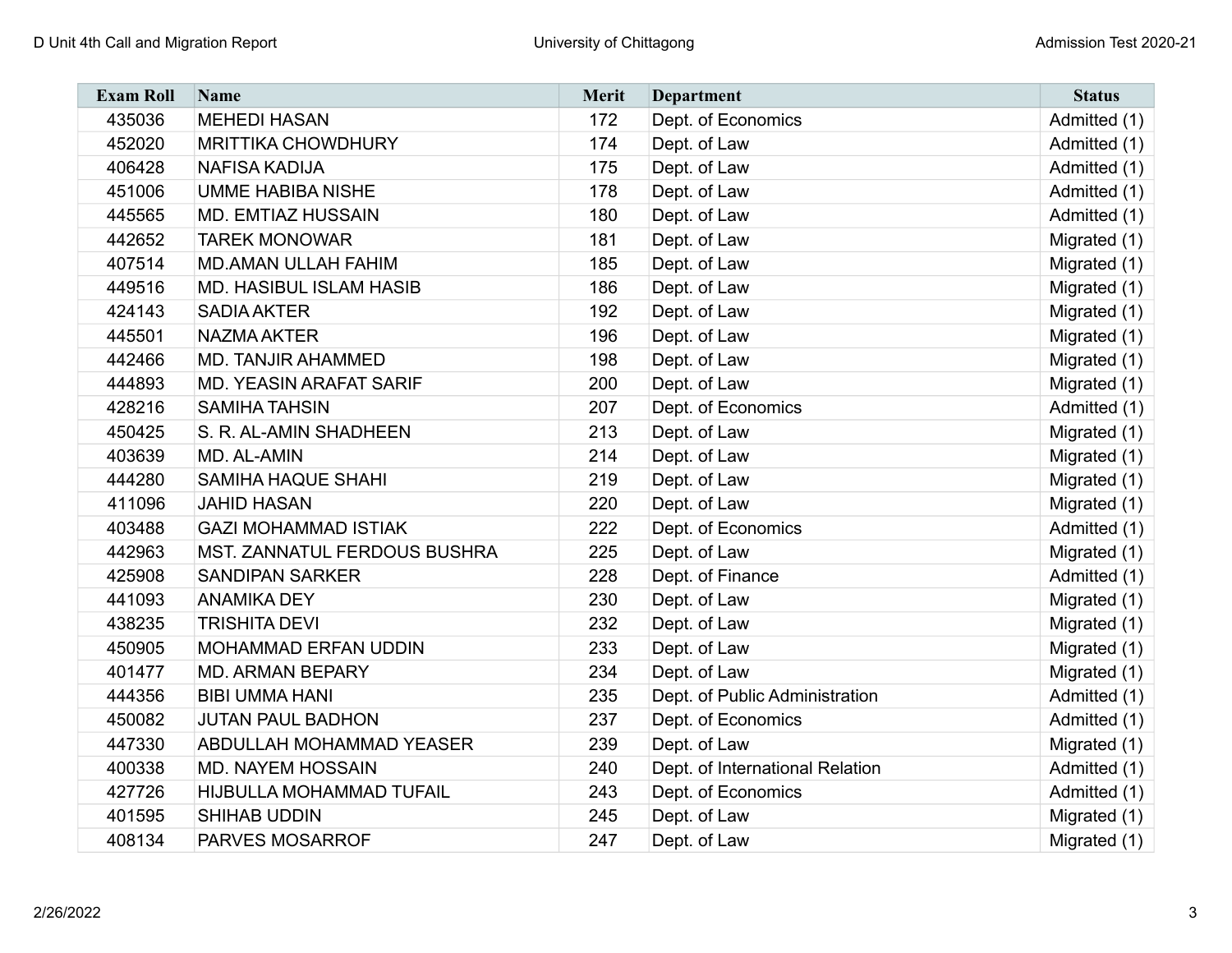| <b>Exam Roll</b> | Name                             | Merit | <b>Department</b>               | <b>Status</b> |
|------------------|----------------------------------|-------|---------------------------------|---------------|
| 434704           | MOHAMMAD JOYNAL ABEDIN           | 248   | Dept. of Law                    | Migrated (1)  |
| 446991           | SANJIDA YEASMIN SWEETY           | 262   | Dept. of Law                    | Migrated (1)  |
| 400532           | <b>ABIDA SULTANA</b>             | 263   | Dept. of Law                    | Migrated (1)  |
| 428015           | MUHAMMAD PARVEZ                  | 265   | Dept. of International Relation | Admitted (1)  |
| 437182           | MIR MOHAMMAD MUZAHID             | 266   | Dept. of Law                    | Migrated (1)  |
| 451785           | <b>MST. FARZANA AKTER</b>        | 270   | Dept. of Law                    | Migrated (1)  |
| 432536           | <b>MD. RAKIBUL ISLAM</b>         | 272   | Dept. of Law                    | Migrated (1)  |
| 454048           | SAYED MOHAMMAD MAYNUL ISLAM      | 274   | Dept. of Political Science      | Admitted (1)  |
| 434133           | <b>MOHAMMAD HASNAT</b>           | 276   | Dept. of Political Science      | Admitted (1)  |
| 437353           | MD. ZIAUDDIN MUBIN               | 278   | Dept. of Law                    | Migrated (1)  |
| 453986           | <b>MD. ELIAS PARVEZ</b>          | 280   | Dept. of Law                    | Migrated (1)  |
| 429940           | <b>ABDUR RAHAMAN</b>             | 282   | Dept. of Public Administration  | Admitted (1)  |
| 420451           | <b>TILAK BARUA</b>               | 283   | Dept. of Law                    | Migrated (1)  |
| 444799           | <b>AHAD AL NOMAN SUVO</b>        | 284   | Dept. of Law                    | Migrated (1)  |
| 402823           | <b>SHANJIDA YESMIN DIPTY</b>     | 285   | Dept. of Law                    | Migrated (1)  |
| 454034           | <b>SHAIMUN HAQUE</b>             | 288   | Dept. of Law                    | Migrated (1)  |
| 447458           | MUMTAHINA TAYABA MUMU            | 289   | Dept. of Law                    | Migrated (1)  |
| 448229           | SAYEDA JANNATUL MAOA             | 290   | Dept. of Law                    | Migrated (1)  |
| 441549           | <b>MD. MAHAFUZUL ISLAM</b>       | 291   | Dept. of Political Science      | Admitted (1)  |
| 436997           | <b>JOHIRUL ISLAM</b>             | 294   | Dept. of Economics              | Admitted (1)  |
| 433357           | MOHAMMAD NURUL GONI              | 296   | Dept. of Economics              | Admitted (1)  |
| 448795           | <b>NILUFER YEASMIN</b>           | 297   | Dept. of Economics              | Admitted (1)  |
| 407555           | <b>MD. TAIJUL ISLAM</b>          | 298   | Dept. of Law                    | Migrated (1)  |
| 417827           | <b>SUJANA AFRIN</b>              | 304   | Dept. of Law                    | Migrated (1)  |
| 442664           | <b>IBRAHIM KHALIL NAFEL</b>      | 308   | Dept. of Law                    | Migrated (1)  |
| 401328           | <b>MD.SAIDUL ISLAM</b>           | 311   | Dept. of International Relation | Admitted (1)  |
| 439102           | <b>BURHAN UDDIN</b>              | 313   | Dept. of Political Science      | Admitted (1)  |
| 434832           | <b>MST. SURAIYA AKTER DRISTY</b> | 314   | Dept. of Law                    | Migrated (1)  |
| 428807           | <b>SHAMIMA YASMIN</b>            | 315   | Dept. of Law                    | Migrated (1)  |
| 419232           | <b>MD. ASHIQUR RAHMAN</b>        | 317   | Dept. of Law                    | Migrated (1)  |
| 428228           | MUHAMMAD SHAFAQ SHAHADAT         | 318   | Dept. of Finance                | Admitted (1)  |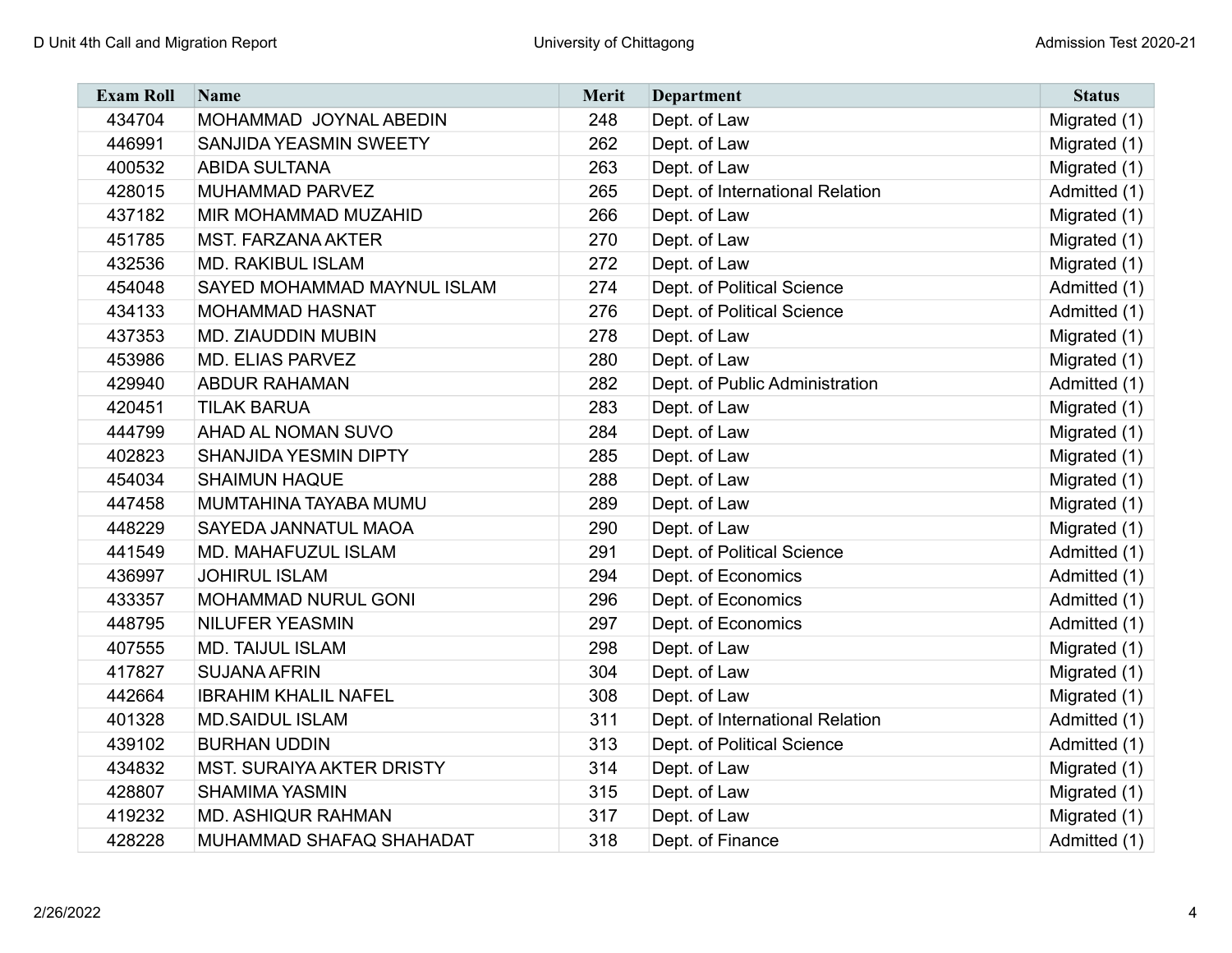| <b>Exam Roll</b> | <b>Name</b>                    | <b>Merit</b> | <b>Department</b>                     | <b>Status</b> |
|------------------|--------------------------------|--------------|---------------------------------------|---------------|
| 439068           | H. M.SHAFI ULLAH               | 322          | Dept. of Law                          | Migrated (1)  |
| 404721           | <b>MD. RAKIBUL HOQUE</b>       | 323          | Dept. of Law                          | Migrated (1)  |
| 436831           | <b>SAIFUL ISLAM</b>            | 326          | Dept. of Law                          | Migrated (1)  |
| 428994           | <b>BADRUDDOZA UDDAN</b>        | 332          | Dept. of Law                          | Migrated (1)  |
| 418396           | <b>KHAIRUL ISLAM</b>           | 333          | Dept. of Law                          | Migrated (1)  |
| 450097           | <b>SHARMIN AKTER</b>           | 334          | Dept. of International Relation       | Admitted (1)  |
| 434376           | <b>ABDULLAH AL MAMUN</b>       | 335          | Dept. of Law                          | Migrated (1)  |
| 438640           | <b>MD. RIAZ MAHMUD</b>         | 336          | Dept. of Law                          | Migrated (1)  |
| 437096           | <b>ADRIKA CHAKRABORTY</b>      | 337          | Dept. of Law                          | Migrated (1)  |
| 444406           | <b>AYNDRI DAS</b>              | 338          | Dept. of Law                          | Migrated (1)  |
| 429901           | MOHAMMAD ABDULLAHIS SALEH      | 340          | Dept. of Law                          | Migrated (1)  |
| 410260           | <b>SHORIFUL ISLAM</b>          | 342          | Dept. of Public Administration        | Admitted (1)  |
| 441483           | <b>SHAHAB UDDIN</b>            | 343          | Dept. of Law                          | Migrated (1)  |
| 406703           | <b>SAYEDA JANNATUN NAHAR</b>   | 346          | Dept. of Economics                    | Admitted (1)  |
| 430428           | <b>MD. TARIQUL ISLAM</b>       | 348          | Dept. of Law                          | Migrated (1)  |
| 452069           | <b>ARJU ARA BEGOM</b>          | 349          | Dept. of Law                          | Migrated (1)  |
| 434249           | MUHAMMED ABU NAYEEM            | 353          | Dept. of Law                          | Migrated (1)  |
| 445535           | <b>JANNATUL NAYEM MIM</b>      | 356          | Dept. of Law                          | Migrated (1)  |
| 439946           | <b>ANANDA HAJONG</b>           | 358          | Dept. of Law                          | Migrated (1)  |
| 421034           | <b>FAWZIA JAHAN RAISHA</b>     | 360          | Dept. of Economics                    | Migrated (1)  |
| 452133           | <b>ANTU SAHA</b>               | 365          | Dept. of Law                          | Migrated (1)  |
| 409475           | <b>CHOWDHURY MIHIDA SARWAR</b> | 369          | Dept. of International Relation       | Admitted (1)  |
| 431845           | <b>MD.ABDULLAH ANSARY</b>      | 371          | Dept. of Law                          | Migrated (1)  |
| 413996           | <b>RIDOY HOSSAIN</b>           | 374          | Dept. of Economics                    | Migrated (1)  |
| 427630           | K. M. SAIHAM RAHMAN KHAN       | 376          | Dept. of Law                          | Migrated (1)  |
| 409688           | KAZI MOHAMMAD JAHEDUL ISLAM    | 377          | Dept. of Economics                    | Admitted (1)  |
| 401107           | RAHNOMA RAHMAN NIKEYTA         | 378          | Dept. of Economics                    | Admitted (1)  |
| 432238           | <b>ABDULLA</b>                 | 380          | Dept. of Political Science            | Admitted (1)  |
| 418298           | <b>SHAH MUSA AL KAZIM</b>      | 382          | Dept. of Economics                    | Admitted (1)  |
| 454131           | <b>MD. MUDASSIR ALI</b>        | 388          | Dept. of Economics                    | Admitted (1)  |
| 444973           | <b>AKLIMA AFROJ</b>            | 390          | Dept. of Criminology & Police Science | Admitted (1)  |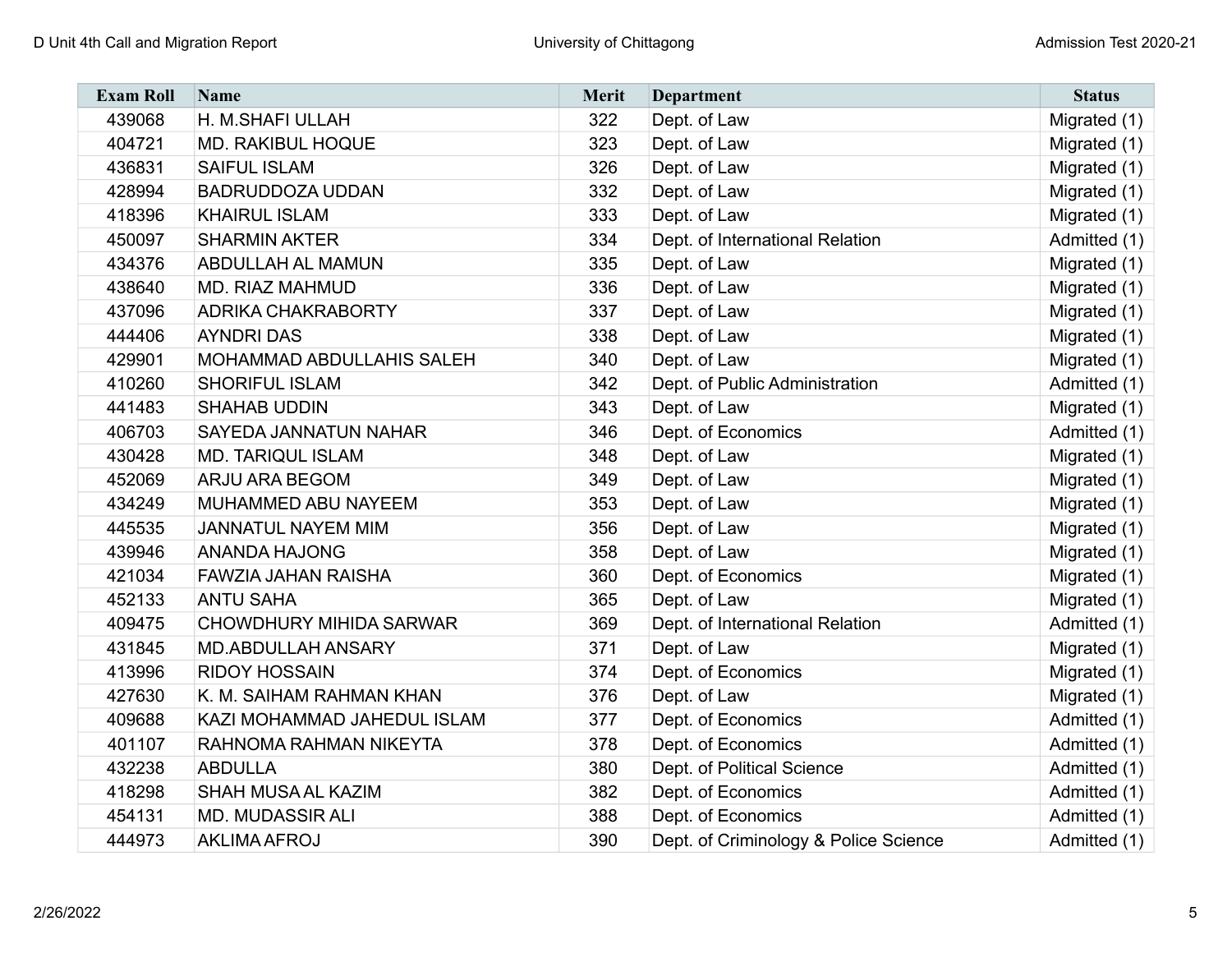| <b>Exam Roll</b> | <b>Name</b>                      | <b>Merit</b> | <b>Department</b>                   | <b>Status</b> |
|------------------|----------------------------------|--------------|-------------------------------------|---------------|
| 406442           | <b>MD. RAHMAT ULLAH</b>          | 391          | Dept. of Economics                  | Migrated (1)  |
| 443148           | <b>TUSTY DEY RITU</b>            | 392          | Dept. of Economics                  | Admitted (1)  |
| 431730           | MD. SAKHAWAT HOSSAIN             | 393          | Dept. of Economics                  | Migrated (1)  |
| 405385           | <b>MD. AL AMIN HOSSAIN</b>       | 394          | Dept. of Public Administration      | Admitted (1)  |
| 426484           | MOHAMMAD KAIKOBAD CHOWDHURY ISTU | 395          | Dept. of Economics                  | Migrated (1)  |
| 416317           | <b>MST. SUKITAN KHATUN</b>       | 396          | Dept. of Economics                  | Admitted (1)  |
| 446059           | <b>ALIF RAHAMAN IFTY</b>         | 397          | Dept. of Economics                  | Migrated (1)  |
| 429829           | <b>MD. MASUD MONDAL</b>          | 398          | Dept. of Economics                  | Admitted (1)  |
| 435757           | <b>UTTOM SUTRADOR</b>            | 401          | Dept. of Economics                  | Migrated (1)  |
| 406322           | <b>JOBAEL ISLAM</b>              | 404          | Dept. of International Relation     | Admitted (1)  |
| 454182           | MUHAMMED SALMAN BHUIYAN TANIM    | 406          | Dept. of Economics                  | Admitted (1)  |
| 448200           | <b>MD. SADIK RAHMAN</b>          | 407          | Dept. of Economics                  | Admitted (1)  |
| 410923           | <b>NAHIAN SHAHRIAR</b>           | 408          | Dept. of Economics                  | Admitted (1)  |
| 436205           | SAMIA MOSTAFA RIFA               | 409          | Dept. of International Relation     | Admitted (1)  |
| 431592           | <b>MAHABUB ALAM SAIKAT</b>       | 417          | Dept. of Economics                  | Admitted (1)  |
| 435928           | <b>MD. KAMRUL HASAN</b>          | 418          | Dept. of Economics                  | Migrated (1)  |
| 443062           | MD. NASIBUL HASAN TAHNIK         | 419          | Dept. of Economics                  | Migrated (1)  |
| 429689           | MOHAMMAD MAHATHIR CHOWDHURY      | 422          | Dept. of Economics                  | Migrated (1)  |
| 402072           | <b>MEHEDI HASAN DIPU</b>         | 423          | Dept. of Political Science          | Admitted (1)  |
| 450894           | <b>MD.FARUK HOSSAIN</b>          | 426          | Dept. of Communication & Journalism | Admitted (1)  |
| 431828           | MUHAMMAD PARVEZ                  | 427          | Dept. of International Relation     | Admitted (1)  |
| 405710           | SAZZAD AHMED NAHID               | 437          | Dept. of Economics                  | Migrated (1)  |
| 415725           | <b>AL-MAHMUD FAIRUZ ZAHIN</b>    | 442          | Dept. of International Relation     | Admitted (1)  |
| 422706           | <b>DIPANNITA ROY</b>             | 443          | Dept. of International Relation     | Admitted (1)  |
| 423711           | <b>SADIA SIMRAN</b>              | 444          | Dept. of Economics                  | Migrated (1)  |
| 453990           | MD. SHAMSUZZAMAN SHADHIN         | 451          | Dept. of Economics                  | Migrated (1)  |
| 433923           | SINJON-UL-KARIM                  | 452          | Dept. of International Relation     | Admitted (1)  |
| 426574           | <b>MD. TAWFIQ ELAHI</b>          | 454          | Dept. of International Relation     | Admitted (1)  |
| 444439           | <b>FAHIMA AKTHER CHOWDHURY</b>   | 456          | Dept. of Economics                  | Admitted (1)  |
| 423981           | <b>MD. ABRAR GALIB</b>           | 459          | Dept. of Economics                  | Migrated (1)  |
| 443407           | <b>SAIFUL BAHAR</b>              | 464          | Dept. of International Relation     | Admitted (1)  |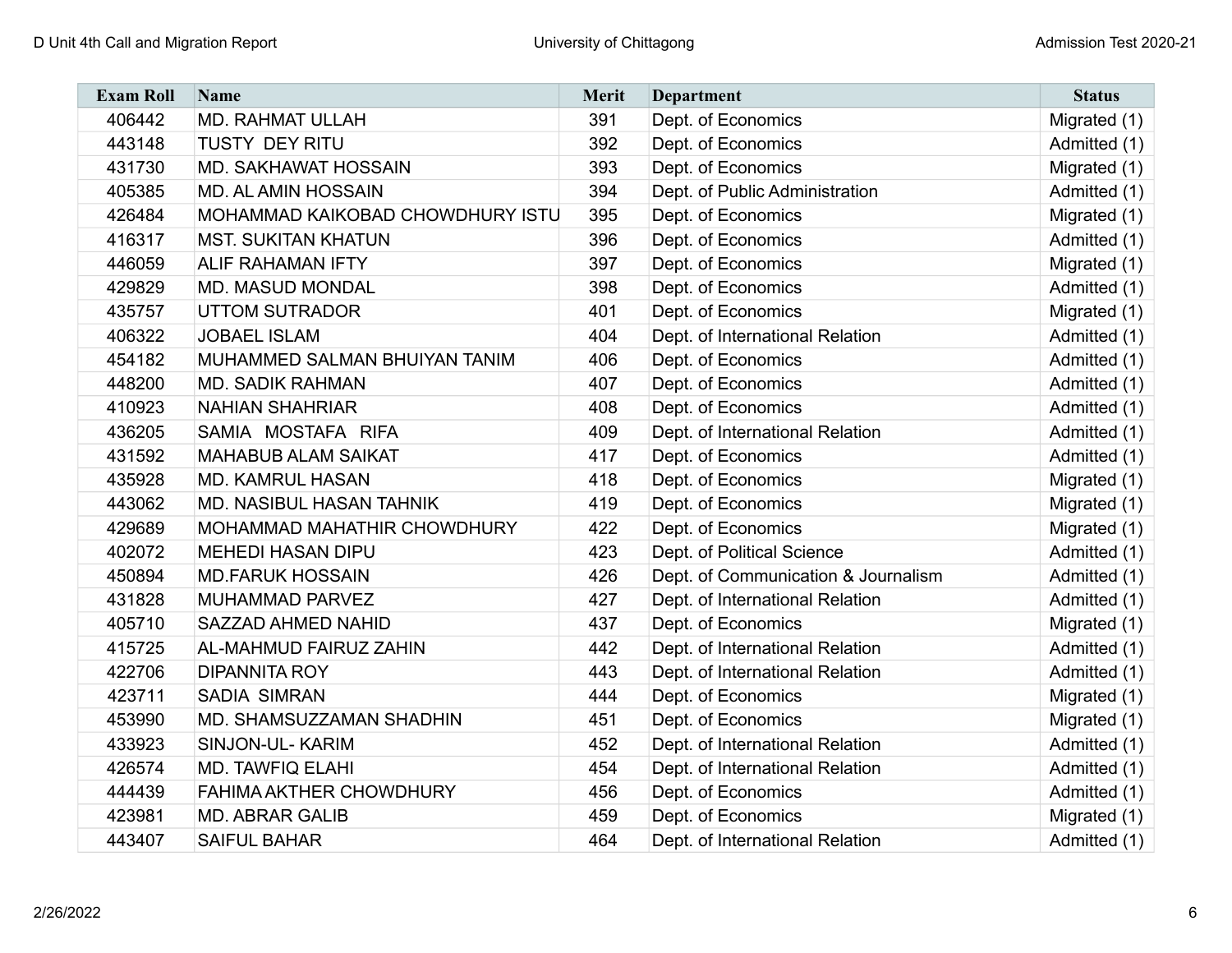| <b>Exam Roll</b> | <b>Name</b>                   | <b>Merit</b> | <b>Department</b>               | <b>Status</b> |
|------------------|-------------------------------|--------------|---------------------------------|---------------|
| 452009           | <b>SABEKUN NAHAR</b>          | 465          | Dept. of International Relation | Migrated (1)  |
| 405246           | <b>SUZIT CHANDRA BARMAN</b>   | 466          | Dept. of International Relation | Admitted (1)  |
| 446009           | <b>MURSALIN SHEIKH</b>        | 470          | Dept. of Economics              | Migrated (1)  |
| 407994           | <b>HUMAIRATUL FERDOUS</b>     | 472          | Dept. of Economics              | Migrated (1)  |
| 410761           | <b>ABIDA ALAMGIR MAHEE</b>    | 473          | Dept. of Economics              | Migrated (1)  |
| 408859           | <b>MD. NAZMUL HASAN</b>       | 477          | Dept. of International Relation | Migrated (1)  |
| 436239           | <b>MD. KHORSHED ALAM</b>      | 478          | Dept. of Public Administration  | Admitted (1)  |
| 400255           | <b>ZABIR SHAHAT</b>           | 480          | Dept. of Finance                | Admitted (1)  |
| 450525           | MAHBUBA SULTANA MUNNI         | 482          | Dept. of Economics              | Migrated (1)  |
| 437490           | <b>TAZRIN TAZZUMA TANHA</b>   | 483          | Dept. of International Relation | Migrated (1)  |
| 410577           | <b>MD. AZMAIN ADEL ADETTO</b> | 485          | Dept. of International Relation | Migrated (1)  |
| 405798           | <b>FAZLUL KARIM MASUM</b>     | 488          | Dept. of Economics              | Migrated (1)  |
| 410150           | <b>NABILA SORWAR</b>          | 495          | Dept. of Public Administration  | Admitted (1)  |
| 414935           | <b>MD. MAHAFUZUR RAHMAN</b>   | 498          | Dept. of Political Science      | Admitted (1)  |
| 438119           | <b>BORHAN UDDIN</b>           | 499          | Dept. of Public Administration  | Admitted (1)  |
| 444419           | <b>JANNATUL NAIMA</b>         | 500          | Dept. of Economics              | Migrated (1)  |
| 436958           | <b>MD. ATAUL ISLAM</b>        | 502          | Dept. of International Relation | Migrated (1)  |
| 430336           | <b>AFRA TASNIM URMI</b>       | 503          | Dept. of International Relation | Migrated (1)  |
| 420235           | <b>FAIRUJ SADAF DIP</b>       | 506          | Dept. of Economics              | Migrated (1)  |
| 408173           | HUR-E-ZANNAT                  | 508          | Dept. of Economics              | Migrated (1)  |
| 413185           | RUBAIYAT MAHBUB RUBAI         | 509          | Dept. of International Relation | Migrated (1)  |
| 449534           | SAHARIYA SULTANA SATHI        | 512          | Dept. of International Relation | Migrated (1)  |
| 443658           | TAHAMIDA REZWANA ANANYA       | 514          | Dept. of Political Science      | Admitted (1)  |
| 449181           | <b>OMAR BIN KASHEM</b>        | 516          | Dept. of International Relation | Migrated (1)  |
| 436266           | <b>SAKIBA IMAM TUSHI</b>      | 517          | Dept. of International Relation | Migrated (1)  |
| 409612           | <b>SAIFUL ISLAM</b>           | 518          | Dept. of Economics              | Migrated (1)  |
| 401763           | <b>ZIA UDDIN SAYEM</b>        | 519          | Dept. of Public Administration  | Admitted (1)  |
| 402096           | <b>ADHIRAJ DATTA</b>          | 521          | Dept. of International Relation | Migrated (1)  |
| 437583           | <b>MEHERUN NESSA PRIYA</b>    | 522          | Dept. of Finance                | Admitted (1)  |
| 404895           | MD. MEJANUR RAHMAN            | 527          | Dept. of International Relation | Migrated (1)  |
| 417856           | <b>MD. IMRAN HOSSAIN</b>      | 528          | Dept. of Economics              | Migrated (1)  |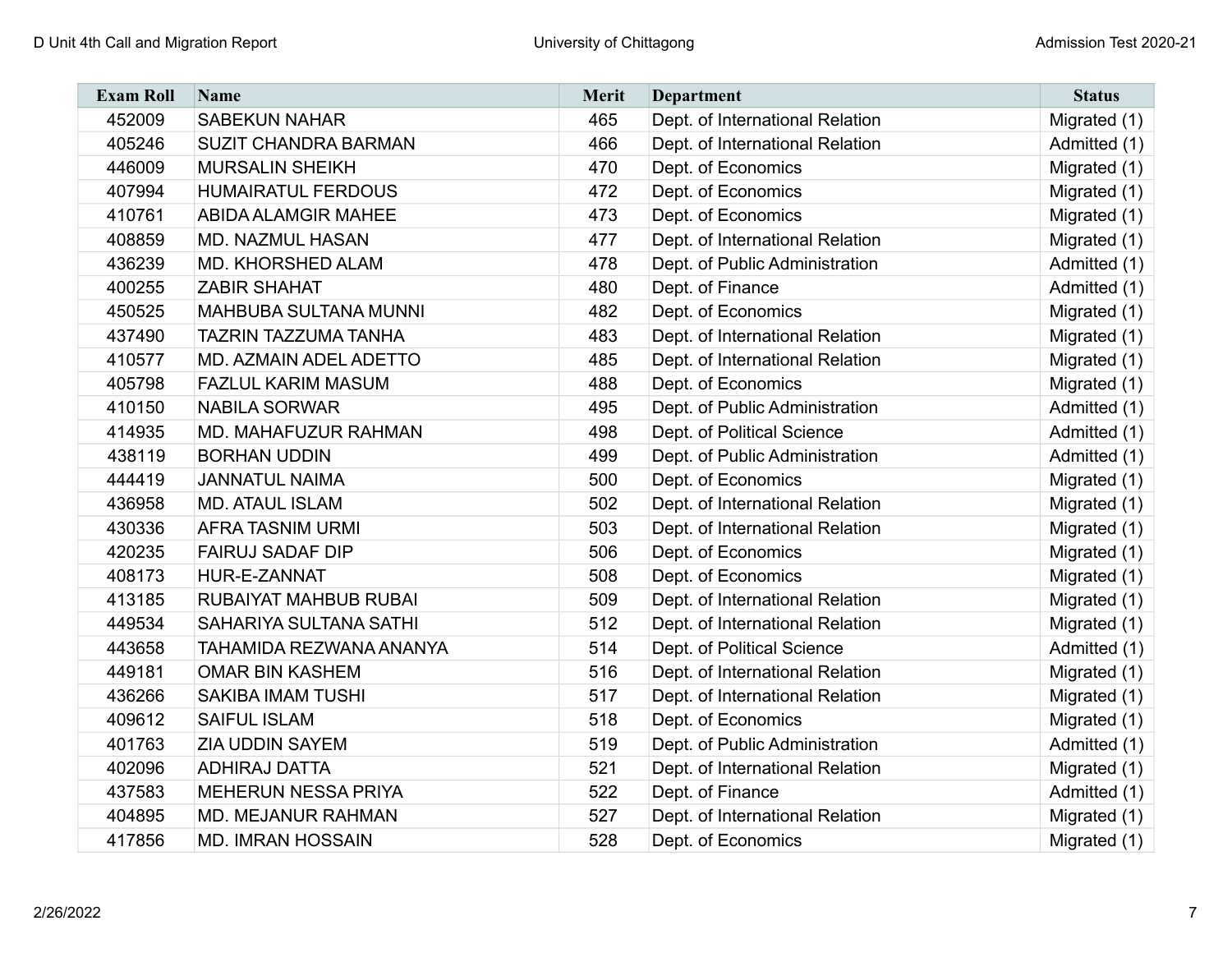| <b>Exam Roll</b> | Name                         | <b>Merit</b> | <b>Department</b>                     | <b>Status</b> |
|------------------|------------------------------|--------------|---------------------------------------|---------------|
| 414681           | NAZMUNNAHAR LABONI           | 530          | Dept. of Political Science            | Admitted (1)  |
| 401911           | <b>PUNAM PARIAL</b>          | 531          | Dept. of Economics                    | Migrated (1)  |
| 438207           | MD. ABU TALHA                | 534          | Dept. of Economics                    | Migrated (1)  |
| 440424           | <b>TOUHID HOSSIN</b>         | 536          | Dept. of Economics                    | Migrated (1)  |
| 412104           | <b>TANJINUN NAHER TANJO</b>  | 537          | Dept. of Economics                    | Migrated (1)  |
| 434895           | <b>SHAHIN KHANDOKER</b>      | 538          | Dept. of Public Administration        | Admitted (1)  |
| 425283           | <b>MD. SALMIN TALUKDAR</b>   | 542          | Dept. of Political Science            | Admitted (1)  |
| 443303           | <b>ADRITA BARUA</b>          | 543          | Dept. of Criminology & Police Science | Admitted (1)  |
| 438202           | <b>FAIRUZ NAHIAN</b>         | 545          | Dept. of International Relation       | Migrated (1)  |
| 451477           | <b>SUMAIYA ALAM</b>          | 546          | Dept. of Economics                    | Migrated (1)  |
| 417008           | <b>DURJOY BHOWMICK</b>       | 547          | Dept. of Economics                    | Migrated (1)  |
| 416266           | <b>MD. IMTIAJ KHAN</b>       | 551          | Dept. of Political Science            | Admitted (1)  |
| 453526           | <b>TAZKIA MASHIAT TUNAZ</b>  | 552          | Dept. of Economics                    | Migrated (1)  |
| 419730           | <b>DIBYASREE DEY</b>         | 553          | Dept. of Public Administration        | Admitted (1)  |
| 431831           | <b>RUBEL HOSEN</b>           | 559          | Dept. of Economics                    | Migrated (1)  |
| 452740           | MD. TANBIR SHIHAB CHOWDHURY  | 560          | Dept. of Economics                    | Migrated (1)  |
| 400007           | Tasnuva Niha                 | 565          | Dept. of International Relation       | Migrated (1)  |
| 408911           | <b>ZINNATUN NISA RIKTA</b>   | 568          | Dept. of Economics                    | Migrated (1)  |
| 412578           | <b>TASKIN SADIA</b>          | 569          | Dept. of Economics                    | Migrated (1)  |
| 444665           | <b>EMAM HOSSEN</b>           | 572          | Dept. of Economics                    | Migrated (1)  |
| 402589           | <b>TINNE GHOSHAL SARKAR</b>  | 576          | Dept. of Public Administration        | Admitted (1)  |
| 417330           | MOST. FATEMA TUJ JAHORA      | 577          | Dept. of Economics                    | Migrated (1)  |
| 402556           | <b>SYEDA NISHAT SIDDIQUA</b> | 578          | Dept. of Economics                    | Migrated (1)  |
| 448868           | <b>FARIA JAHAN OISHE</b>     | 579          | Dept. of International Relation       | Migrated (1)  |
| 449523           | <b>TAZNUR HAIDER TOFA</b>    | 580          | Dept. of Economics                    | Migrated (1)  |
| 453799           | <b>MD. NOMAN SIDDIKY</b>     | 581          | Dept. of Economics                    | Migrated (1)  |
| 441806           | <b>IFTESAM CHOWDHURY</b>     | 582          | Dept. of Economics                    | Migrated (1)  |
| 446752           | PRIOSHE DHAR PUJA            | 583          | Dept. of Public Administration        | Admitted (1)  |
| 403084           | MAHMUDA AKTER MOZUMDER       | 584          | Dept. of Economics                    | Migrated (1)  |
| 405572           | <b>SAIVA SUBRENA</b>         | 592          | Dept. of Economics                    | Migrated (1)  |
| 433507           | <b>MUNNA AKTHER</b>          | 593          | Dept. of Economics                    | Migrated (1)  |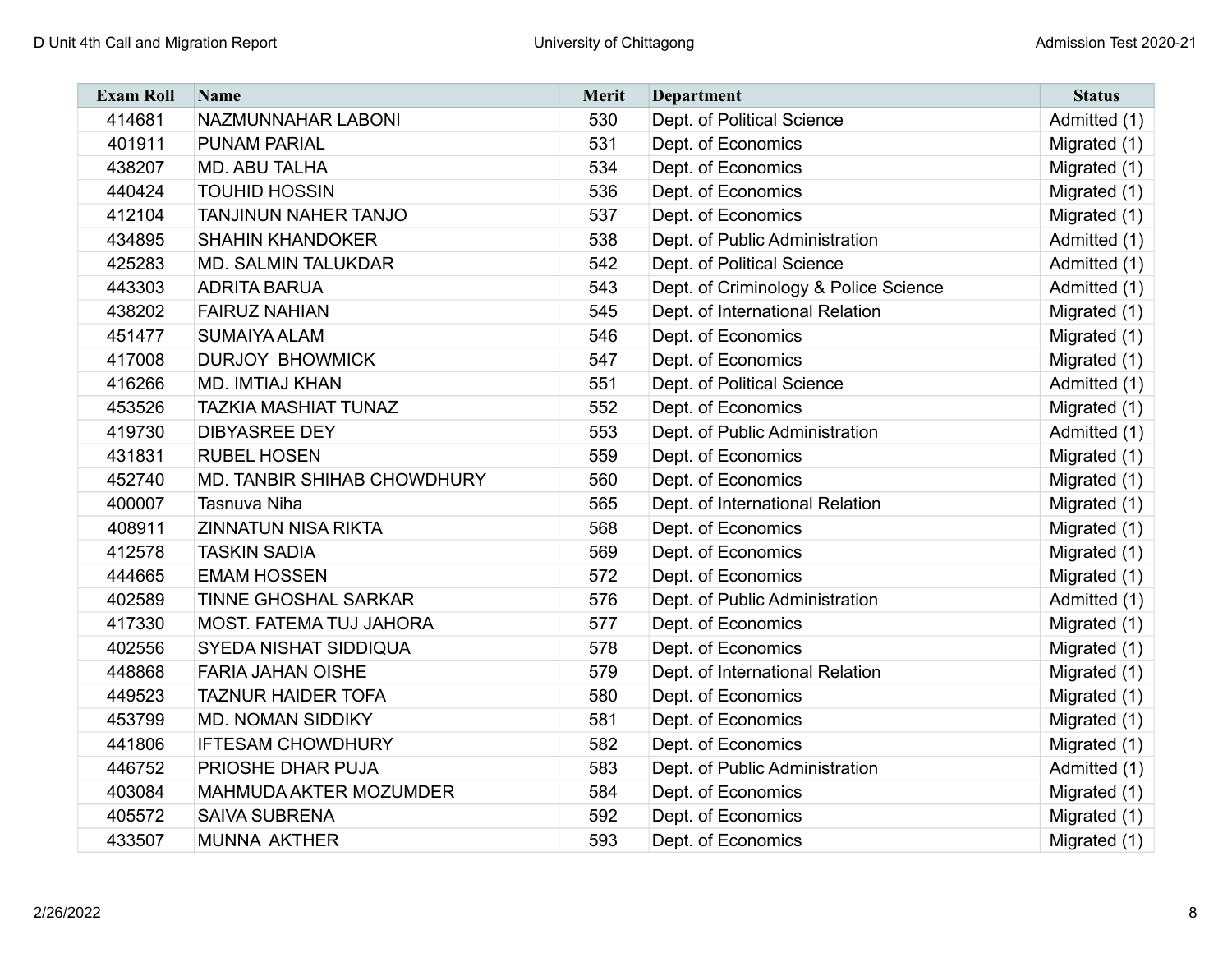| <b>Exam Roll</b> | Name                          | <b>Merit</b> | <b>Department</b>                   | <b>Status</b> |
|------------------|-------------------------------|--------------|-------------------------------------|---------------|
| 449593           | MD. MOHAMMAD ALI              | 596          | Dept. of Public Administration      | Admitted (1)  |
| 430758           | <b>RANI AKTHER LIJU</b>       | 598          | Dept. of Economics                  | Migrated (1)  |
| 428361           | <b>HALIMA AZIM</b>            | 599          | Dept. of Economics                  | Admitted (1)  |
| 440715           | SHEIKHE ZONAEED KABIR         | 601          | Dept. of International Relation     | Migrated (1)  |
| 442152           | <b>MD. NAFIZ IMTIAZ</b>       | 604          | Dept. of Economics                  | Migrated (1)  |
| 450459           | NAZMUL HOQUE                  | 605          | Dept. of Economics                  | Migrated (1)  |
| 447005           | PRANTA DEV ROY                | 606          | Dept. of Finance                    | Admitted (1)  |
| 448308           | <b>TAZINA WAIZ ORNE</b>       | 613          | Dept. of Economics                  | Migrated (1)  |
| 439354           | <b>TAHMID ANJUM SHAFIN</b>    | 614          | Dept. of Economics                  | Migrated (1)  |
| 440325           | <b>JEHADUL ISLAM</b>          | 619          | Dept. of Economics                  | Admitted (1)  |
| 428136           | MOHAMMAD SAIFUL ISLAM         | 620          | Dept. of Economics                  | Migrated (1)  |
| 427728           | <b>MD. TOMIZ UDDIN</b>        | 621          | Dept. of Political Science          | Admitted (1)  |
| 417507           | <b>AURPITA DASH</b>           | 623          | Dept. of Communication & Journalism | Admitted (1)  |
| 443220           | <b>MUSKAN KABIR</b>           | 624          | Dept. of International Relation     | Admitted (1)  |
| 451103           | <b>SAFIKUL ISLAM</b>          | 626          | Dept. of International Relation     | Migrated (1)  |
| 422348           | <b>JANNATUL FERDOUS MEHER</b> | 627          | Dept. of International Relation     | Migrated (1)  |
| 408599           | <b>SUJANA AZIZ</b>            | 629          | Dept. of Economics                  | Migrated (1)  |
| 405052           | <b>SAJJAD HOSSAIN SAKIB</b>   | 630          | Dept. of Public Administration      | Admitted (1)  |
| 443764           | <b>MD RASEL PERVAZ</b>        | 631          | Dept. of Economics                  | Migrated (1)  |
| 430312           | <b>JANNATUL MARIA</b>         | 634          | Dept. of Economics                  | Migrated (1)  |
| 444102           | <b>SABIT SHAHRIAR</b>         | 635          | Dept. of Economics                  | Migrated (1)  |
| 440988           | <b>ISRAT JAHAN</b>            | 639          | Dept. of Economics                  | Migrated (1)  |
| 443203           | H. M. SABBIR HOSSAIN          | 641          | Dept. of International Relation     | Migrated (1)  |
| 451923           | <b>ISRAT JAHAN SADIKA</b>     | 642          | Dept. of Economics                  | Migrated (1)  |
| 444560           | MD. PARVAZ MOSARAF            | 643          | Dept. of Economics                  | Migrated (1)  |
| 425946           | <b>SADIA SULTANA</b>          | 645          | Dept. of Public Administration      | Admitted (1)  |
| 429487           | MD. THOUHID HASSAN TANNA      | 647          | Dept. of International Relation     | Migrated (1)  |
| 406662           | <b>ANJUMAN ARA</b>            | 650          | Dept. of Economics                  | Migrated (1)  |
| 438379           | <b>ANWARUL ISLAM</b>          | 652          | Dept. of Political Science          | Admitted (1)  |
| 424117           | <b>HOSNA ARA AKTER</b>        | 653          | Dept. of Economics                  | Migrated (1)  |
| 436282           | <b>MAHI MOSTAFA NAHIN</b>     | 659          | Dept. of Economics                  | Migrated (1)  |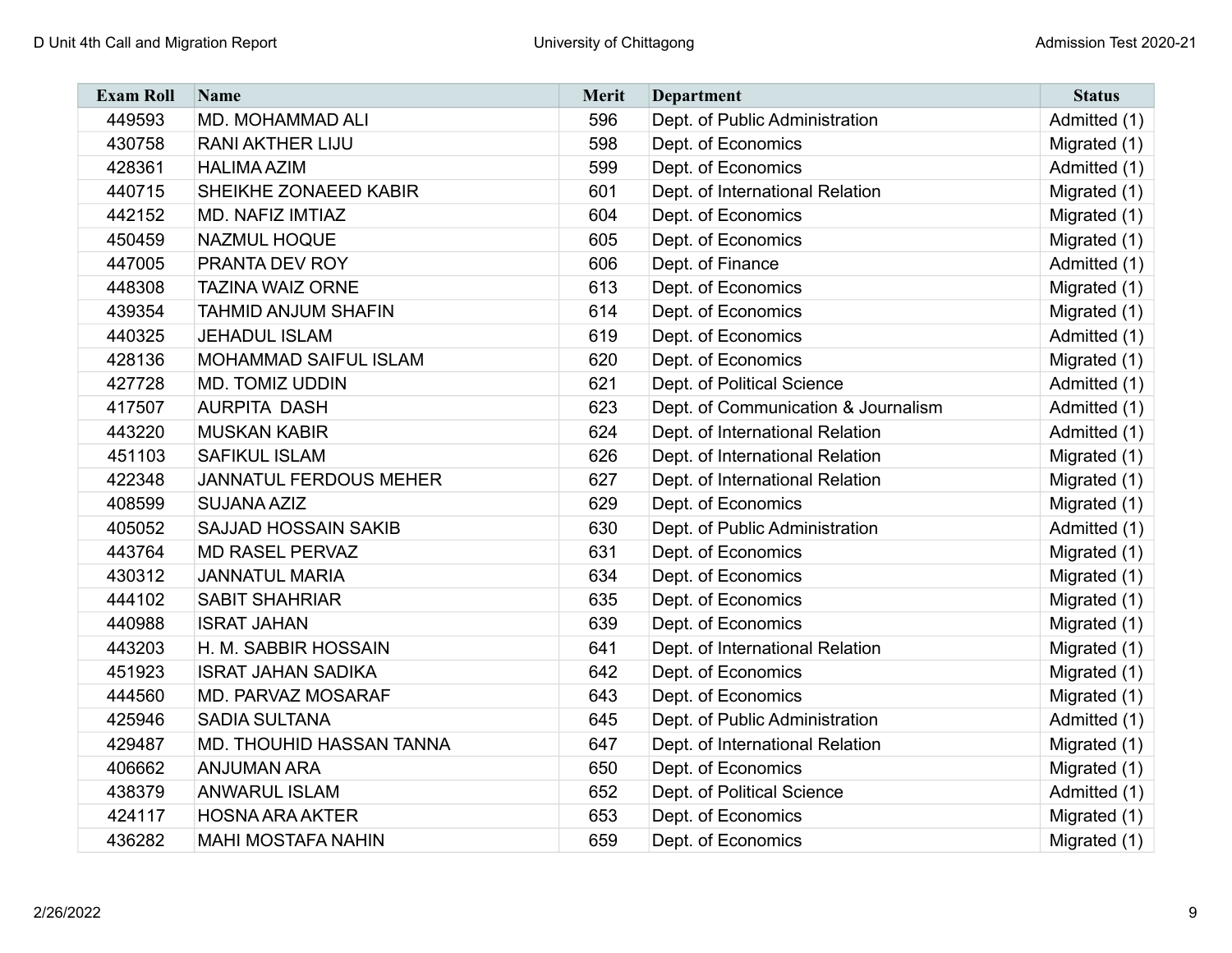| <b>Exam Roll</b> | Name                               | <b>Merit</b> | <b>Department</b>               | <b>Status</b> |
|------------------|------------------------------------|--------------|---------------------------------|---------------|
| 407481           | <b>MD JAYED MIA</b>                | 661          | Dept. of Political Science      | Admitted (1)  |
| 407559           | <b>HASIBUL HASAN</b>               | 664          | Dept. of Economics              | Migrated (1)  |
| 453868           | <b>SHAHRIARE IBNE HASAN</b>        | 667          | Dept. of International Relation | Migrated (1)  |
| 440459           | <b>TAWFIQ AL HASIB TAMIM</b>       | 668          | Dept. of Public Administration  | Admitted (1)  |
| 446535           | <b>HABIBA YESMIN</b>               | 669          | Dept. of Economics              | Migrated (1)  |
| 445974           | <b>MD. MASUD RANA</b>              | 670          | Dept. of Economics              | Migrated (1)  |
| 409339           | <b>SHORIF MIA</b>                  | 671          | Dept. of Economics              | Migrated (1)  |
| 447801           | <b>SARAH CHOWDHURY</b>             | 673          | Dept. of Economics              | Migrated (1)  |
| 450540           | <b>MD. IFTHIER MIA</b>             | 675          | Dept. of Economics              | Migrated (1)  |
| 410583           | <b>MD. FARHAN HOSSAIN BHUIYAN</b>  | 679          | Dept. of Public Administration  | Admitted (1)  |
| 444506           | <b>RINADH SULTANA TOYSHE</b>       | 681          | Dept. of International Relation | Migrated (1)  |
| 451301           | <b>TANNY GHOSH</b>                 | 683          | Dept. of Public Administration  | Migrated (1)  |
| 429221           | <b>MD. MOZAHIDUL ISLAM</b>         | 684          | Dept. of Political Science      | Admitted (1)  |
| 404395           | <b>MEDHA DUTTA</b>                 | 685          | Dept. of Public Administration  | Migrated (1)  |
| 419790           | <b>IFFAT JAHAN SHARMIN</b>         | 686          | Dept. of International Relation | Migrated (1)  |
| 417498           | <b>FALGUNEE DAS</b>                | 687          | Dept. of International Relation | Admitted (1)  |
| 436260           | <b>ASHEKUR RAHMAN ASHEK</b>        | 688          | Dept. of Political Science      | Admitted (1)  |
| 447717           | <b>MAKSUDA AKTER SWEETY</b>        | 689          | Dept. of International Relation | Migrated (1)  |
| 445567           | <b>ABDULLAH AL MAHIM CHOWDHURY</b> | 691          | Dept. of Economics              | Migrated (1)  |
| 415568           | <b>MOHAMMAD ARIFUL ISLAM</b>       | 692          | Dept. of Economics              | Admitted (1)  |
| 419483           | <b>UMME HABIBA</b>                 | 693          | Dept. of Economics              | Migrated (1)  |
| 409148           | <b>BAPPY TALUKDER</b>              | 696          | Dept. of Economics              | Migrated (1)  |
| 402538           | <b>SUBROTO KUMAR MONDAL</b>        | 699          | Dept. of Economics              | Migrated (1)  |
| 413210           | <b>MD. EJADUR RAHMAN</b>           | 700          | Dept. of Political Science      | Admitted (1)  |
| 448956           | <b>KHADIZA BINTE ZAHIR</b>         | 705          | Dept. of International Relation | Migrated (1)  |
| 410486           | <b>RAMISA SHAMRIN CHOWDHURY</b>    | 707          | Dept. of Economics              | Migrated (1)  |
| 430863           | <b>MAHMUDUL HASNAT MAHI</b>        | 711          | Dept. of International Relation | Migrated (1)  |
| 440751           | <b>TASNIMA HOQUE CHOWDHURY</b>     | 712          | Dept. of Economics              | Migrated (1)  |
| 403952           | <b>SAMIYA IRIN TASNIM</b>          | 714          | Dept. of Economics              | Migrated (1)  |
| 445996           | <b>FARHAD MIA</b>                  | 718          | Dept. of Political Science      | Admitted (1)  |
| 427906           | <b>MD.SAZIB SHEKH</b>              | 720          | Dept. of Economics              | Migrated (2)  |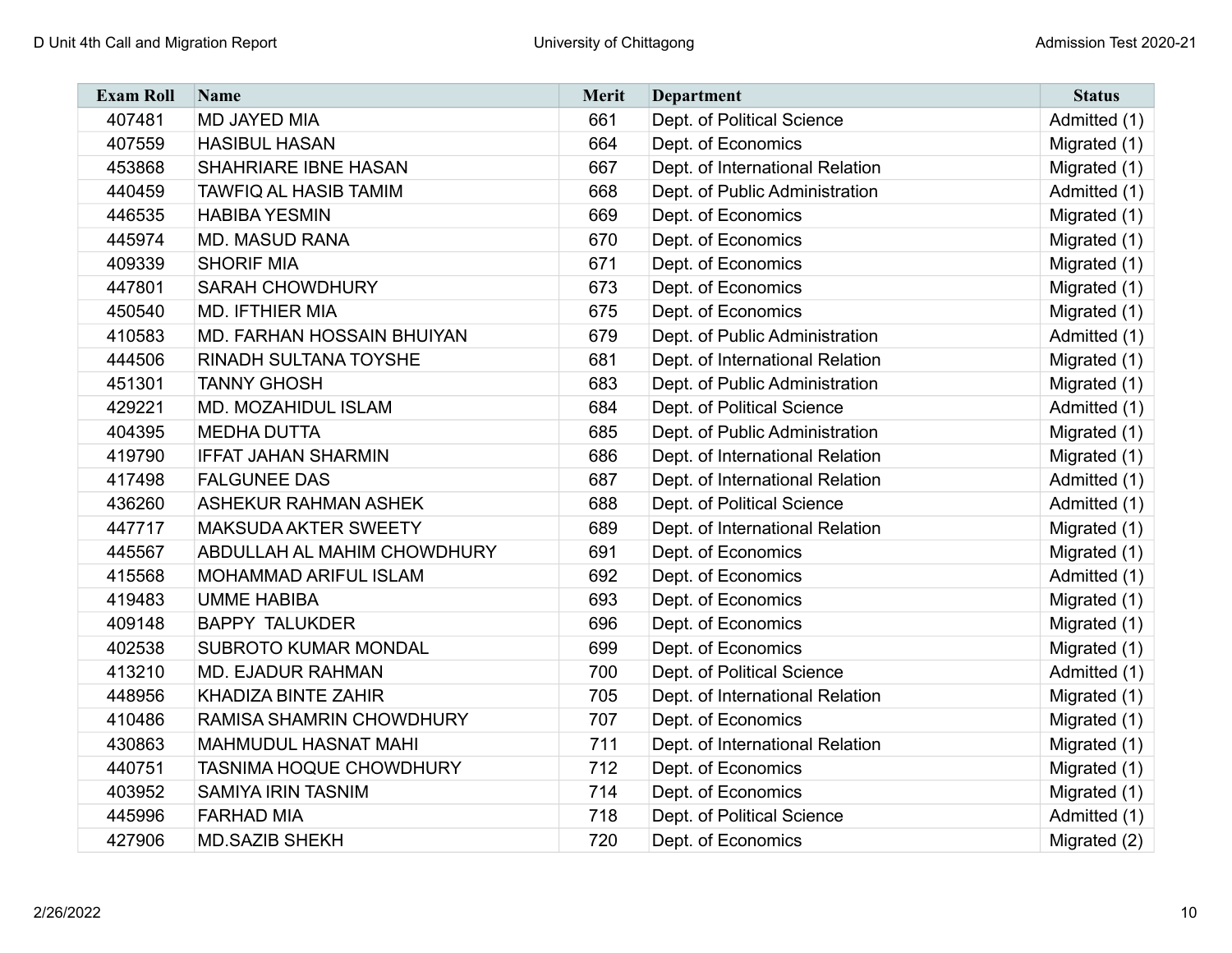| <b>Exam Roll</b> | Name                           | <b>Merit</b> | <b>Department</b>                     | <b>Status</b> |
|------------------|--------------------------------|--------------|---------------------------------------|---------------|
| 438043           | <b>MOYMUNA YESMIN</b>          | 723          | Dept. of Economics                    | Migrated (1)  |
| 442883           | <b>TANJINA AKTER TASPIA</b>    | 724          | Dept. of Economics                    | Migrated (1)  |
| 431314           | <b>TOYMUR ISLAM</b>            | 727          | Dept. of International Relation       | Migrated (1)  |
| 429225           | <b>BRINTA BANIK</b>            | 728          | Dept. of Economics                    | Migrated (2)  |
| 434495           | <b>HOSSAIN MAHAMUD CHISHTY</b> | 730          | Dept. of International Relation       | Migrated (1)  |
| 439292           | <b>SHANJIDA KHAIR</b>          | 732          | Dept. of Economics                    | Migrated (2)  |
| 417678           | <b>DICO MONDAL</b>             | 733          | Dept. of Economics                    | Migrated (2)  |
| 403814           | MD. MAHFUJ KHAN                | 735          | Dept. of Economics                    | Migrated (2)  |
| 422233           | <b>MD. SAIDUL ISLAM</b>        | 736          | Dept. of Criminology & Police Science | Admitted (1)  |
| 419936           | <b>SADIA AMIN</b>              | 737          | Dept. of Economics                    | Migrated (2)  |
| 404530           | <b>JANNATUL MAWA MITHILA</b>   | 739          | Dept. of Criminology & Police Science | Admitted (1)  |
| 453141           | SADIA TAHNIN SUZANA            | 748          | Dept. of International Relation       | Migrated (1)  |
| 444869           | <b>OMAR HOSEN</b>              | 751          | Dept. of Economics                    | Migrated (1)  |
| 417873           | <b>SHAHRIAR TANVIR</b>         | 753          | Dept. of International Relation       | Migrated (2)  |
| 445267           | <b>ANAYET ULLAH</b>            | 755          | Dept. of Economics                    | Migrated (1)  |
| 404052           | <b>MD. KAMRUL ISLAM</b>        | 758          | Dept. of Political Science            | Admitted (1)  |
| 421970           | <b>ASFAK MAHMUD</b>            | 762          | Dept. of Public Administration        | Migrated (1)  |
| 423006           | <b>RONY AKTER</b>              | 763          | Dept. of Economics                    | Migrated (1)  |
| 431718           | <b>KAMRUL ISLAM</b>            | 766          | Dept. of Political Science            | Migrated (1)  |
| 407106           | <b>SHAINA AKTER</b>            | 770          | Dept. of International Relation       | Migrated (1)  |
| 430473           | S. M. JUBAER                   | 774          | Dept. of Public Administration        | Migrated (1)  |
| 449058           | <b>NELOY ACHARJEE</b>          | 776          | Dept. of International Relation       | Migrated (2)  |
| 419414           | <b>SADMAN F HAQUE</b>          | 784          | Dept. of Development Studies          | Migrated (1)  |
| 430137           | <b>MD. TAKI YEASIR</b>         | 785          | Dept. of Public Administration        | Migrated (1)  |
| 409463           | <b>ASHRAFUL ALAM SHUDDHO</b>   | 787          | Dept. of International Relation       | Migrated (2)  |
| 432829           | MD. AL AMIN MAFI               | 788          | Dept. of Political Science            | Admitted (1)  |
| 434731           | <b>MD. HUMAYUN KABIR</b>       | 792          | Dept. of Development Studies          | Migrated (1)  |
| 432749           | MD. MEHADI HASAN SHOHAN        | 794          | Dept. of International Relation       | Migrated (1)  |
| 407630           | <b>FAIROOZ AMIN</b>            | 797          | Dept. of International Relation       | Migrated (2)  |
| 449113           | <b>MD. TOHIDUL ISLAM</b>       | 799          | Dept. of International Relation       | Migrated (1)  |
| 451714           | <b>NAFIZ MAHMUD</b>            | 801          | Dept. of International Relation       | Migrated (2)  |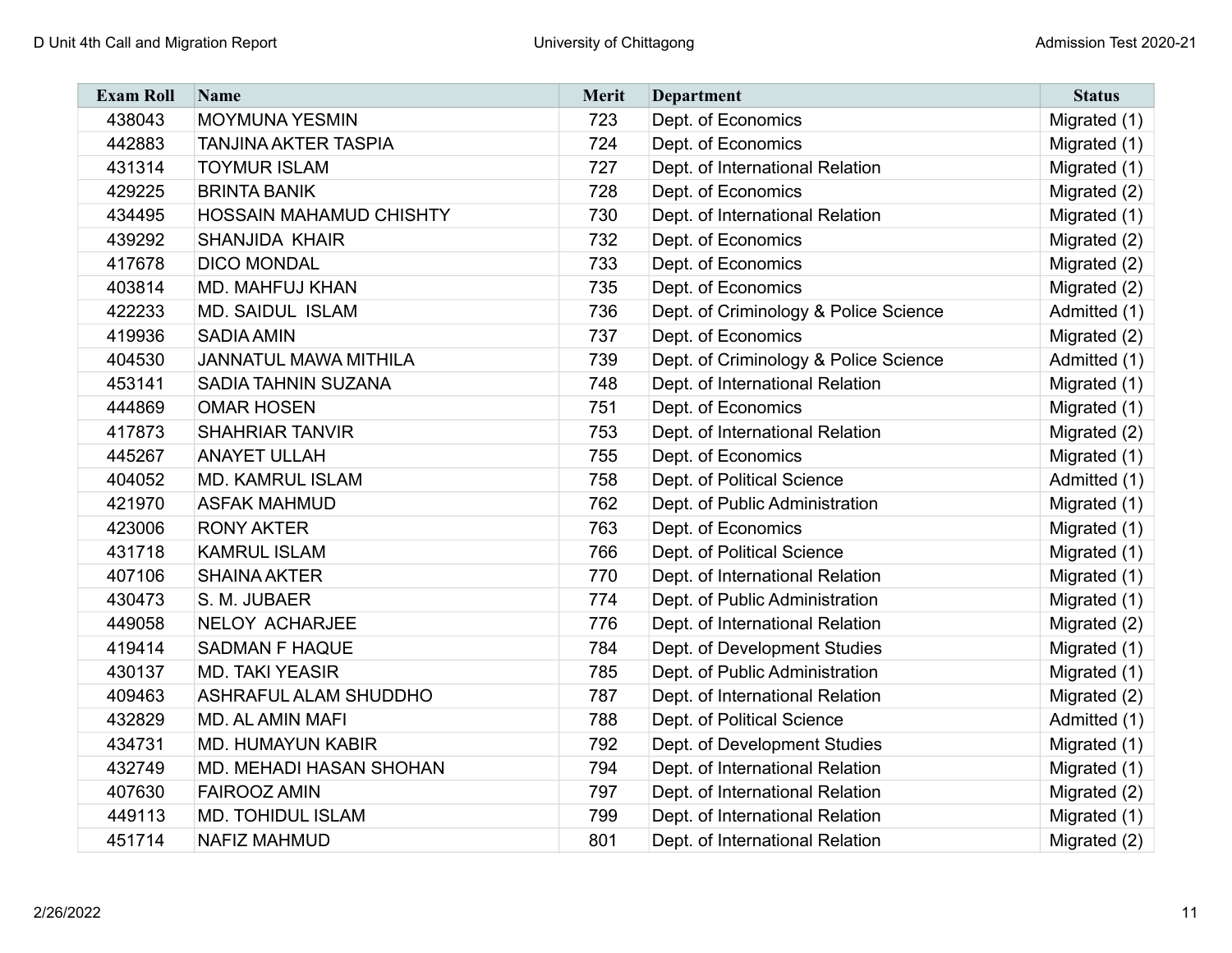| <b>Exam Roll</b> | <b>Name</b>                    | <b>Merit</b> | <b>Department</b>               | <b>Status</b> |
|------------------|--------------------------------|--------------|---------------------------------|---------------|
| 447520           | <b>HASNATUL AKMAM</b>          | 803          | Dept. of Sociology              | Admitted (1)  |
| 442032           | <b>SADIA TASNIM</b>            | 806          | Dept. of International Relation | Migrated (2)  |
| 412593           | <b>GOURAB DAS</b>              | 807          | Dept. of International Relation | Migrated (2)  |
| 436660           | <b>TANVIR ABDULLAH</b>         | 808          | Dept. of International Relation | Migrated (2)  |
| 452790           | <b>FABIHA BUSHRA ALI</b>       | 811          | Dept. of International Relation | Migrated (2)  |
| 446308           | <b>NAZIFA MOSTAFIZ</b>         | 813          | Dept. of Public Administration  | Migrated (1)  |
| 439550           | <b>SANJANA HUDA RABIL</b>      | 814          | Dept. of Development Studies    | Migrated (1)  |
| 434521           | TANGIL AL MAHAMUD SOWAD        | 815          | Dept. of Public Administration  | Migrated (1)  |
| 439390           | MD. SEAM KHAN                  | 816          | Dept. of Development Studies    | Migrated (1)  |
| 428252           | <b>JIM AKTHER</b>              | 820          | Dept. of Political Science      | Migrated (1)  |
| 405477           | <b>ARSHED UR RAHMAN</b>        | 822          | Dept. of International Relation | Migrated (1)  |
| 414589           | <b>MISHRAT JAHAN EMU</b>       | 825          | Dept. of Public Administration  | Migrated (1)  |
| 404584           | <b>SADMAN SAKIB SHUPTO</b>     | 827          | Dept. of International Relation | Migrated (1)  |
| 431705           | <b>MAHIN AKTER</b>             | 829          | Dept. of Political Science      | Migrated (1)  |
| 445685           | MOHAMMAD FARHAD HOSSAIN        | 830          | Dept. of Public Administration  | Migrated (1)  |
| 439986           | <b>TAWHEDUL ISLAM TANVIR</b>   | 831          | Dept. of International Relation | Migrated (1)  |
| 445693           | <b>NAEEM HOSSAIN</b>           | 832          | Dept. of Political Science      | Migrated (1)  |
| 415649           | <b>FATEMA ZANNAT</b>           | 833          | Dept. of International Relation | Migrated (1)  |
| 419940           | FARIA MEHJABIN JIMAM           | 838          | Dept. of Public Administration  | Migrated (1)  |
| 402631           | <b>MILAN</b>                   | 842          | Dept. of Public Administration  | Migrated (1)  |
| 414740           | <b>MD ALIFUL ISLAM</b>         | 843          | Dept. of Public Administration  | Migrated (1)  |
| 401953           | MD. REDWAN AHMED RIDOY         | 845          | Dept. of Public Administration  | Migrated (1)  |
| 415132           | RADETUM KHAN IBTESHAM          | 846          | Dept. of Public Administration  | Migrated (1)  |
| 410096           | <b>MAHARIN SULTANA</b>         | 847          | Dept. of Development Studies    | Migrated (1)  |
| 444566           | <b>MUNNY AKTHER</b>            | 849          | Dept. of Public Administration  | Migrated (1)  |
| 434826           | MOCHAMMAT KAUSER NECHA         | 858          | Dept. of Economics              | Migrated (1)  |
| 409981           | <b>HOSSAIN AHMED TANVIR</b>    | 861          | Dept. of Political Science      | Migrated (1)  |
| 429651           | <b>JOYITA DEY</b>              | 862          | Dept. of Public Administration  | Migrated (1)  |
| 426582           | <b>JAKARIA MASUD</b>           | 863          | Dept. of Political Science      | Migrated (1)  |
| 453353           | <b>MD. ARAFAT ISLAM</b>        | 866          | Dept. of Public Administration  | Migrated (1)  |
| 447174           | <b>MD. TAFSIR HOSSAIN ANTU</b> | 873          | Dept. of Political Science      | Migrated (1)  |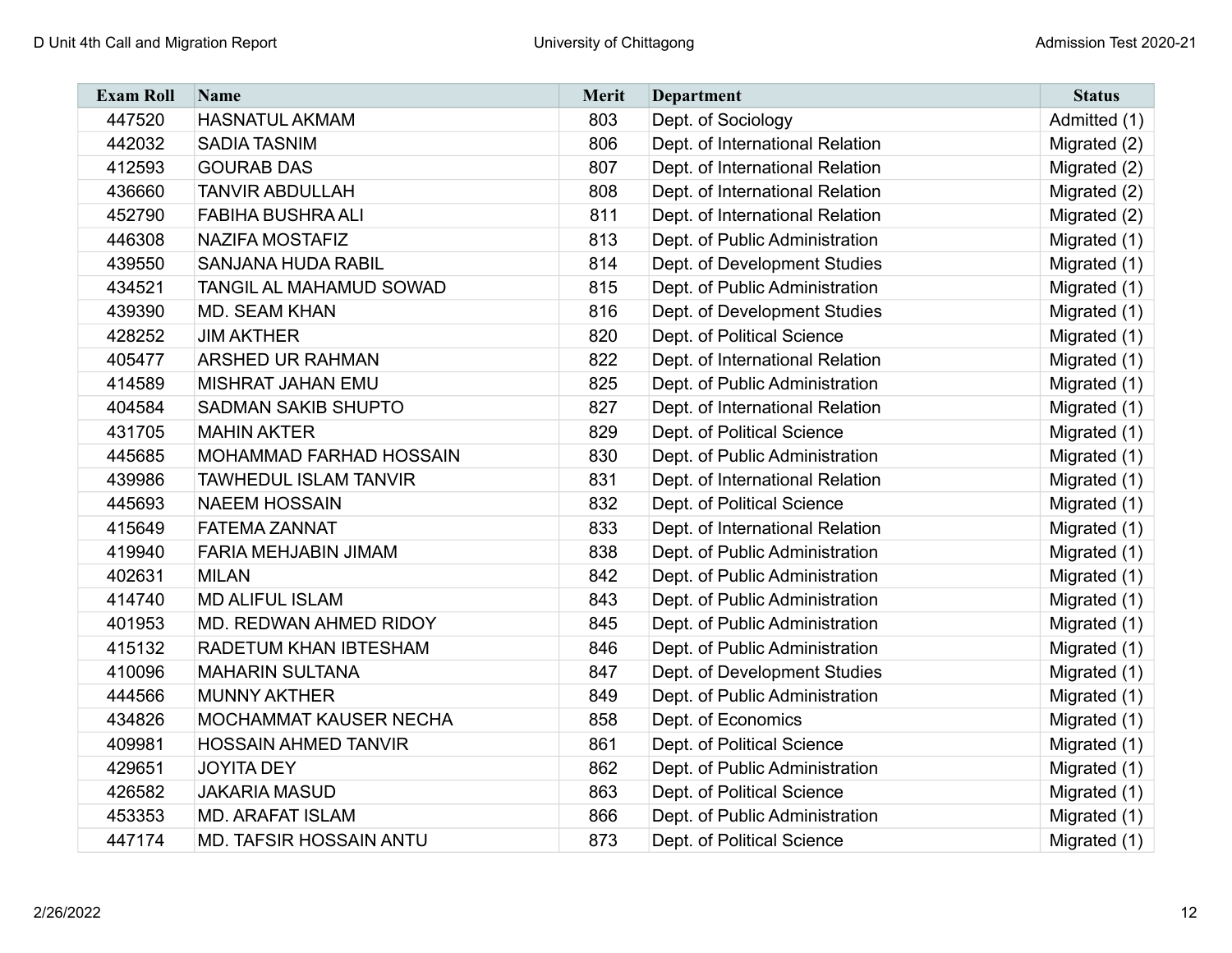| <b>Exam Roll</b> | Name                           | <b>Merit</b> | <b>Department</b>                   | <b>Status</b> |
|------------------|--------------------------------|--------------|-------------------------------------|---------------|
| 444217           | MD. MEHRAB TALUKDAR RAHI       | 875          | Dept. of Public Administration      | Migrated (1)  |
| 436233           | <b>FAKHRUL HAITHER TONU</b>    | 876          | Dept. of Public Administration      | Migrated (1)  |
| 450541           | <b>MD.SHAFIUL ISLAM</b>        | 879          | Dept. of Sociology                  | Admitted (1)  |
| 448747           | <b>BADHAN KUMAR MAHANTO</b>    | 880          | Dept. of Political Science          | Migrated (1)  |
| 450847           | <b>ROBIN SADAGAR</b>           | 882          | Dept. of Public Administration      | Migrated (1)  |
| 439119           | <b>MUSHAHID MIAH</b>           | 885          | Dept. of Political Science          | Migrated (1)  |
| 403349           | <b>ASHFAQ ZAMAN ARNOB</b>      | 887          | Dept. of Political Science          | Migrated (1)  |
| 446568           | <b>TASNIM RAHMAN</b>           | 888          | Dept. of Public Administration      | Migrated (1)  |
| 438268           | <b>NAIMA SULTHANA</b>          | 889          | Dept. of Public Administration      | Migrated (1)  |
| 436148           | <b>TANIYA AKTER</b>            | 890          | Dept. of Communication & Journalism | Migrated (1)  |
| 412342           | S.M. MEHRAJ HOSSAIN CHOWDHURY  | 892          | Dept. of Public Administration      | Migrated (1)  |
| 413005           | <b>RASEL HOSSEN</b>            | 893          | Dept. of International Relation     | Migrated (1)  |
| 429671           | MOHAMMAD AKIF IBN YOUSUF       | 897          | Dept. of Public Administration      | Migrated (1)  |
| 414292           | SHAHZIAR TALUKDER ZISAN        | 899          | Dept. of Public Administration      | Migrated (1)  |
| 403819           | MIJANUR RAHMAN ADRITH          | 900          | Dept. of Public Administration      | Migrated (1)  |
| 408509           | <b>JASIYA AFRIN</b>            | 901          | Dept. of Development Studies        | Migrated (1)  |
| 401301           | MD. PARVEZ MAHMUD              | 902          | Dept. of Political Science          | Migrated (1)  |
| 405624           | <b>MD. AMIR HAMZA</b>          | 909          | Dept. of Political Science          | Migrated (1)  |
| 434083           | <b>MD. SHAJJAD HOSSAIN</b>     | 912          | Dept. of Political Science          | Migrated (1)  |
| 400107           | <b>ROBIUL ISLAM</b>            | 916          | Dept. of International Relation     | Migrated (1)  |
| 424701           | <b>MD. MIRAJUL ISLAM</b>       | 920          | Dept. of Communication & Journalism | Migrated (1)  |
| 430379           | <b>MD. NAYAN MIAH</b>          | 921          | Dept. of International Relation     | Migrated (1)  |
| 452319           | <b>GOURI TALUKDAR</b>          | 922          | Dept. of Development Studies        | Migrated (1)  |
| 449515           | SHANJEDA SHARMIN TAMANNA       | 923          | Dept. of International Relation     | Migrated (1)  |
| 426747           | MD. OSMAN GONI FAISAL          | 927          | Dept. of Political Science          | Migrated (1)  |
| 448009           | MD. SHOBUJ ISLAM               | 931          | Dept. of Political Science          | Migrated (1)  |
| 441538           | S. M. MARUF HASAN              | 932          | Dept. of Public Administration      | Migrated (1)  |
| 449575           | MOHAMMAD MINHAJUL ISLAM        | 933          | Dept. of International Relation     | Migrated (1)  |
| 427720           | MD. SAHIBUR RAHMAN AKIB        | 935          | Dept. of Development Studies        | Migrated (1)  |
| 446967           | <b>NASATUN MISKAT NABERY</b>   | 936          | Dept. of Marketing                  | Admitted (1)  |
| 409064           | <b>FAHIM TANVIR AHMED KHAN</b> | 939          | Dept. of Public Administration      | Migrated (1)  |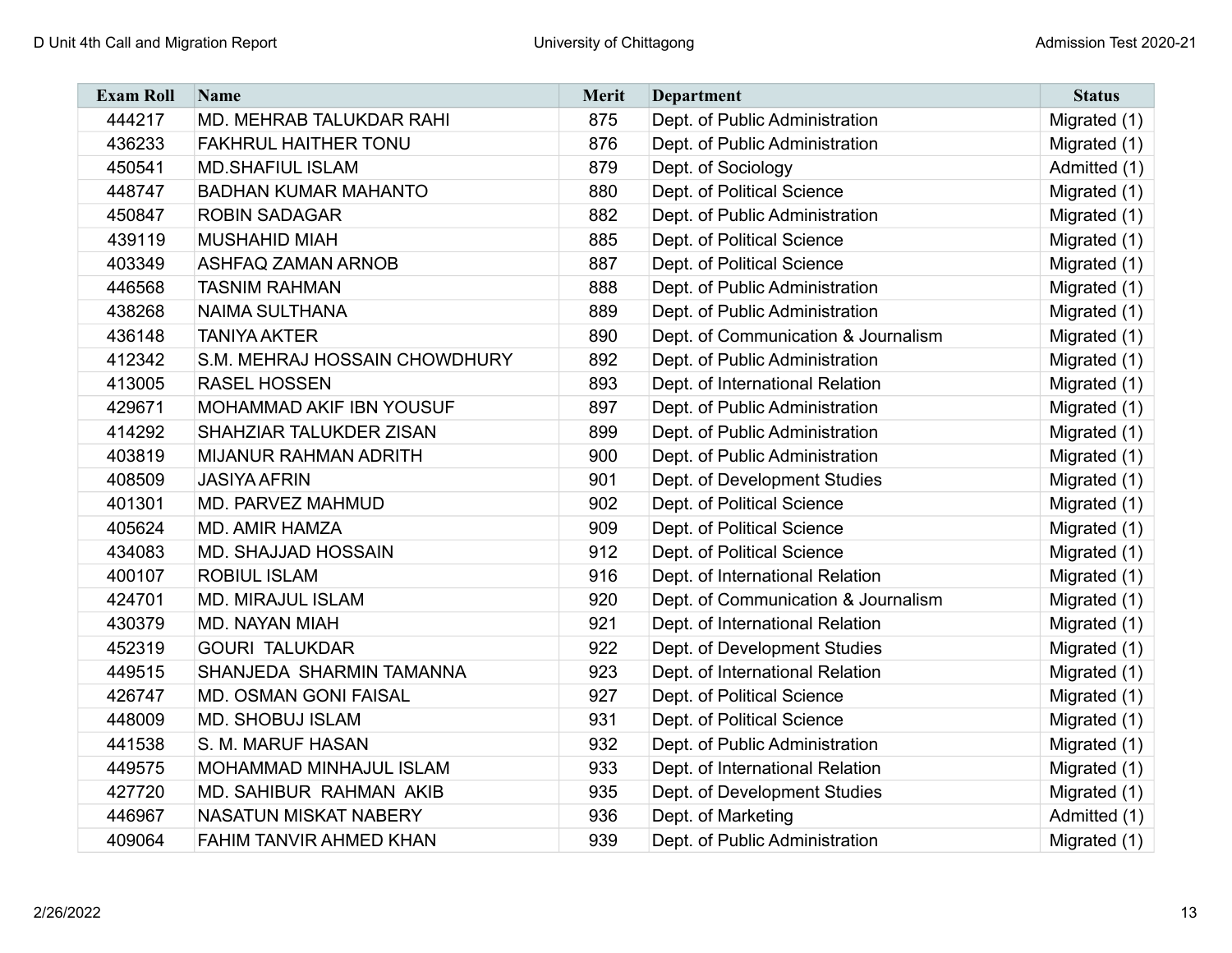| <b>Exam Roll</b> | Name                           | <b>Merit</b> | <b>Department</b>                     | <b>Status</b> |
|------------------|--------------------------------|--------------|---------------------------------------|---------------|
| 414339           | MD. GOWSUL AZOM SHANTO         | 941          | Dept. of Public Administration        | Migrated (1)  |
| 429104           | SAKHAWAT HOSSEN SANTA          | 946          | Dept. of International Relation       | Migrated (2)  |
| 407136           | MD. ABDULLAH HEL FARUKY        | 950          | Dept. of International Relation       | Migrated (2)  |
| 424826           | <b>UMMA GIHANI OLIN</b>        | 951          | Dept. of International Relation       | Migrated (2)  |
| 436630           | <b>MD. SOHAG MIA</b>           | 952          | Dept. of Public Administration        | Migrated (1)  |
| 401579           | <b>SAIFUL ISLAM</b>            | 955          | Dept. of Development Studies          | Migrated (1)  |
| 430064           | MD. MOSHEUR RAHMAN             | 960          | Dept. of Public Administration        | Migrated (1)  |
| 403755           | HASNATUL JANNAT PUTUL          | 964          | Dept. of International Relation       | Migrated (2)  |
| 454193           | KAZI RIFA TAMANNA              | 966          | Dept. of Sociology                    | Migrated (1)  |
| 410027           | <b>AFROZA AKTER NISHU</b>      | 968          | Dept. of International Relation       | Migrated (2)  |
| 415338           | <b>DURJOY BARUA</b>            | 969          | Dept. of Public Administration        | Migrated (1)  |
| 440781           | <b>TAFRIDA HAQUE SARA</b>      | 970          | Dept. of Development Studies          | Migrated (1)  |
| 447763           | <b>AFLATUN NESSA PEAULY</b>    | 972          | Dept. of Finance                      | Migrated (1)  |
| 406627           | <b>AL-MUSABBIR RASHID</b>      | 979          | Dept. of Public Administration        | Migrated (2)  |
| 447742           | <b>MST. SOMAIYA AKTER SUMI</b> | 980          | Dept. of Public Administration        | Migrated (2)  |
| 441796           | <b>HABIBA SULTANA MIM</b>      | 989          | Dept. of Sociology                    | Migrated (1)  |
| 432007           | <b>MD. TAREQ RAHMAN</b>        | 990          | Dept. of Public Administration        | Migrated (2)  |
| 409936           | MD. LIZAN AHMED                | 992          | Dept. of Public Administration        | Migrated (2)  |
| 428688           | <b>NOBO SARKAR</b>             | 993          | Dept. of Public Administration        | Migrated (2)  |
| 421232           | <b>JANNATUL FERDOUS</b>        | 996          | Dept. of Public Administration        | Migrated (1)  |
| 400811           | <b>MD.SHAHARIAR RINTU</b>      | 997          | Dept. of Criminology & Police Science | Admitted (1)  |
| 432832           | <b>MOHIN UDDIN</b>             | 998          | Dept. of Public Administration        | Migrated (1)  |
| 445108           | MD. MAHARAJ UDDIN              | 999          | Dept. of Political Science            | Admitted (1)  |
| 411233           | <b>MST. FARJANA AKTER SUMI</b> | 1000         | Dept. of Political Science            | Migrated (1)  |
| 446680           | <b>MOHONA BAKTIAR MIM</b>      | 1004         | Dept. of Communication & Journalism   | Admitted (2)  |
| 429282           | <b>EMAM HOSSEN</b>             | 1006         | Dept. of Political Science            | Migrated (1)  |
| 442120           | MOHAMMAD OBAIDULLAH            | 1007         | Dept. of Political Science            | Migrated (1)  |
| 432900           | <b>PRAMI BARUA</b>             | 1012         | Dept. of Public Administration        | Migrated (1)  |
| 416230           | SAHAT BIN ELIAS SAYEM          | 1014         | Dept. of Finance                      | Migrated (1)  |
| 440805           | <b>ANIKA ANJUM</b>             | 1015         | Dept. of Sociology                    | Admitted (2)  |
| 448604           | <b>ASMA KHANAM</b>             | 1024         | Dept. of Political Science            | Admitted (2)  |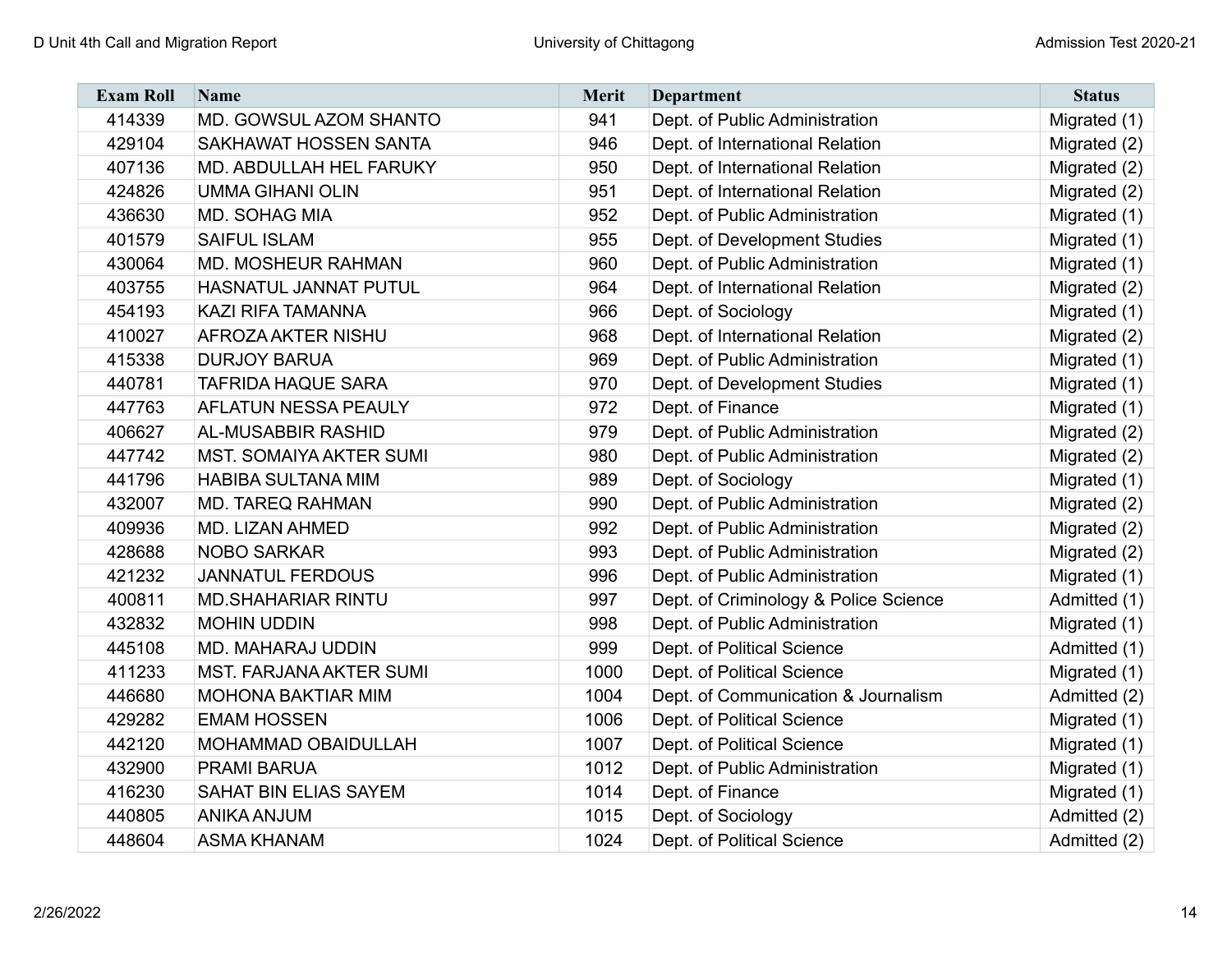| <b>Exam Roll</b> | <b>Name</b>                  | <b>Merit</b> | <b>Department</b>                            | <b>Status</b> |
|------------------|------------------------------|--------------|----------------------------------------------|---------------|
| 454195           | <b>MD. RIDOY HOSSAIN</b>     | 1026         | Dept. of Public Administration               | Migrated (1)  |
| 414682           | <b>AFIFA BEGUM</b>           | 1027         | Dept. of Public Administration               | Migrated (1)  |
| 401804           | <b>SHAHDAT HOSSEN</b>        | 1030         | Dept. of Public Administration               | Migrated (1)  |
| 428380           | <b>ABDULLAH AL MUMIN</b>     | 1032         | Dept. of Sociology                           | Migrated (1)  |
| 450907           | <b>ISRATH JARIN</b>          | 1034         | Dept. of Economics                           | Migrated (1)  |
| 404928           | <b>MD. ANOWAR HOSSAIN</b>    | 1035         | Dept. of Criminology & Police Science        | Admitted (2)  |
| 423480           | MST. JANNATUL FERDOUS AMINA  | 1039         | Dept. of Public Administration               | Migrated (1)  |
| 444593           | <b>ASMA JAHAN</b>            | 1040         | Dept. of Public Administration               | Migrated (1)  |
| 434453           | <b>SAJJAD HOSSAIN SAIDEY</b> | 1048         | Dept. of Political Science                   | Migrated (1)  |
| 447916           | <b>MD. TAREK</b>             | 1051         | Dept. of Political Science                   | Admitted (2)  |
| 427289           | <b>MD. HOSSAIN</b>           | 1056         | Dept. of Public Administration               | Migrated (1)  |
| 444078           | <b>REZAUL KARIM TUSHAR</b>   | 1057         | Dept. of Public Administration               | Migrated (1)  |
| 406336           | MINHAJ AHAMMAD               | 1058         | Dept. of Public Administration               | Migrated (1)  |
| 441199           | <b>NAFISA AZIM</b>           | 1059         | Dept. of Public Administration               | Migrated (1)  |
| 411837           | <b>FAZLE RABBI</b>           | 1061         | Dept. of Political Science                   | Admitted (2)  |
| 405019           | <b>SADEKIN REZA JASON</b>    | 1063         | Dept. of Public Administration               | Migrated (1)  |
| 451938           | MST. HOMAIRA JANNAT BORSHA   | 1064         | Dept. of Public Administration               | Migrated (1)  |
| 421589           | <b>MD. ASHIKUR RAHMAN</b>    | 1065         | Dept. of Public Administration               | Migrated (1)  |
| 432020           | <b>TAHERA TASNIME</b>        | 1068         | Dept. of Public Administration               | Migrated (1)  |
| 429581           | <b>OMMAY SADIA</b>           | 1069         | Dept. of Public Administration               | Migrated (1)  |
| 413033           | <b>TANIMUL ALAM ZIAM</b>     | 1071         | Dept. of Public Administration               | Migrated (1)  |
| 436867           | <b>MASUD PARVES</b>          | 1073         | Dept. of Political Science                   | Admitted (2)  |
| 445393           | <b>MD. ABU RAIHAN</b>        | 1077         | Dept. of Public Administration               | Migrated (2)  |
| 404982           | <b>MST. FARIDA YESMIN</b>    | 1078         | Dept. of Political Science                   | Admitted (2)  |
| 449083           | <b>MD. TANVIR AHMED</b>      | 1080         | Dept. of Political Science                   | Admitted (2)  |
| 447035           | MD. NEZHUM RAHMAN RABBI      | 1081         | Dept. of Public Administration               | Migrated (1)  |
| 438120           | KAMRUZZAMAN ASIF             | 1082         | Dept. of Public Administration               | Migrated (1)  |
| 401466           | <b>SAJEDUL ISLAM</b>         | 1087         | Dept. of Geography and Environmental Studies | Admitted (1)  |
| 436950           | <b>MOKARROMA SULTANA</b>     | 1088         | Dept. of Political Science                   | Migrated (1)  |
| 438900           | <b>MD. ALAMIN KHAN</b>       | 1089         | Dept. of Sociology                           | Migrated (1)  |
| 428022           | MD. ABU HOZAIFA SAYEM        | 1091         | Dept. of Public Administration               | Migrated (1)  |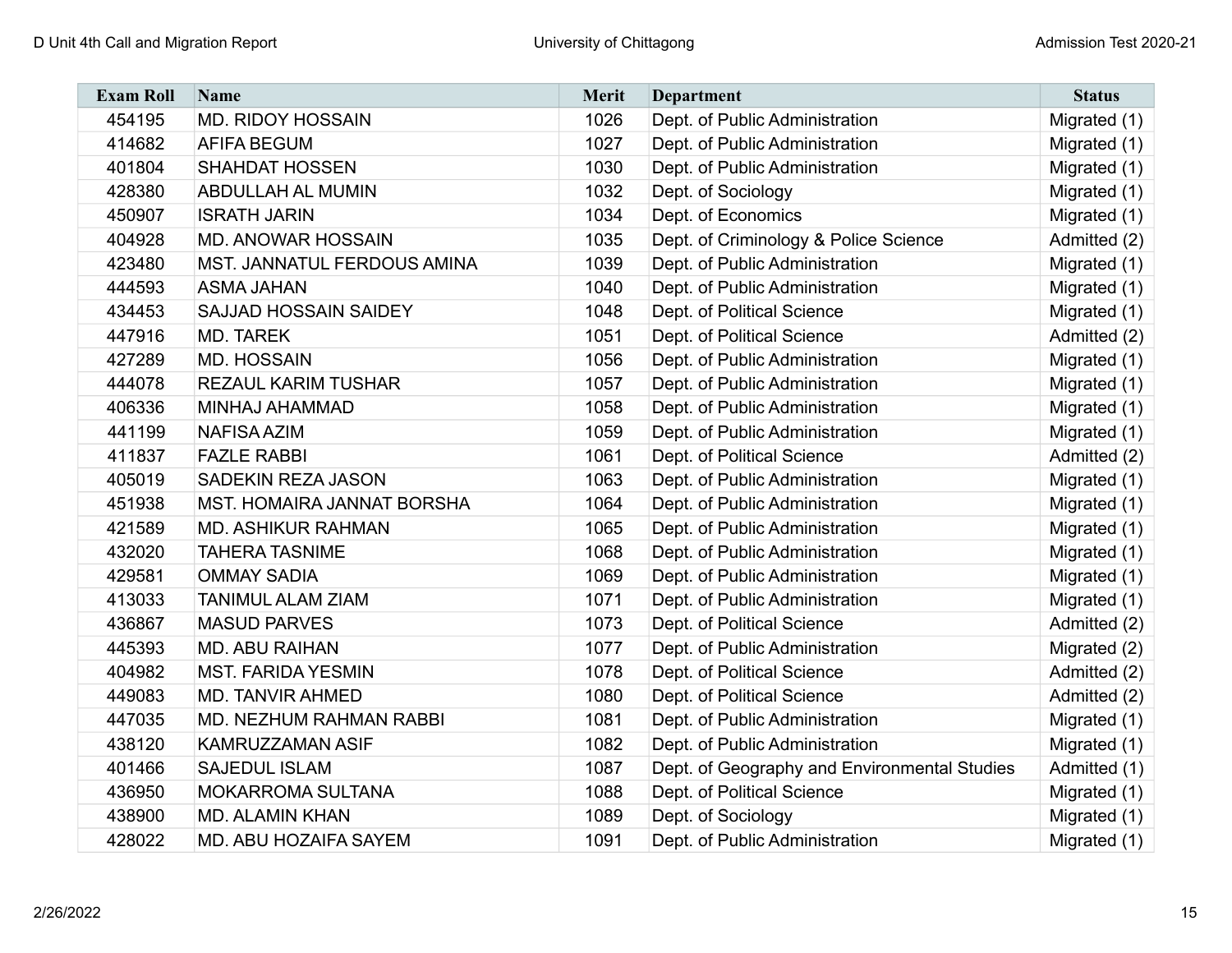| <b>Exam Roll</b> | Name                        | <b>Merit</b> | <b>Department</b>                   | <b>Status</b> |
|------------------|-----------------------------|--------------|-------------------------------------|---------------|
| 453463           | MD. SHOZOL MUNSHE           | 1094         | Dept. of Political Science          | Migrated (1)  |
| 434982           | <b>AINUN NAHAR</b>          | 1099         | Dept. of Public Administration      | Migrated (1)  |
| 431382           | <b>FARHANA TAHER RICHI</b>  | 1100         | Dept. of Public Administration      | Migrated (1)  |
| 401024           | <b>NOYAN TARA</b>           | 1101         | Dept. of Political Science          | Migrated (1)  |
| 404588           | <b>MD. ABU RAYHAN RAFUL</b> | 1106         | Dept. of Public Administration      | Admitted (2)  |
| 405184           | <b>ABID HASAN</b>           | 1108         | Dept. of Development Studies        | Migrated (1)  |
| 442448           | MD. ISTIAQUE AHMED KAFI     | 1109         | Dept. of Public Administration      | Migrated (1)  |
| 434678           | <b>SHARIAR CHAMOK</b>       | 1110         | Dept. of Development Studies        | Admitted (2)  |
| 442380           | <b>ABU SAYED ZISHAN</b>     | 1111         | Dept. of Political Science          | Admitted (2)  |
| 437737           | <b>SULTANA AKTER</b>        | 1113         | Dept. of Political Science          | Admitted (2)  |
| 445622           | <b>SHAHIN AHMED</b>         | 1115         | Dept. of Political Science          | Admitted (2)  |
| 446037           | <b>MD. ARIF ALI</b>         | 1117         | Dept. of Public Administration      | Migrated (1)  |
| 442992           | <b>SUMAIYA MUBASSIRAH</b>   | 1121         | Dept. of Communication & Journalism | Admitted (2)  |
| 425785           | <b>BUSHRATUL KOBRA</b>      | 1127         | Dept. of Public Administration      | Migrated (1)  |
| 432624           | <b>TASHFIA</b>              | 1128         | Dept. of Political Science          | Admitted (2)  |
| 433956           | <b>AMIT HASAN SAGOR</b>     | 1130         | Dept. of Political Science          | Admitted (2)  |
| 428943           | <b>REZAUL MOSTAFA SHAH</b>  | 1131         | Dept. of Political Science          | Admitted (2)  |
| 431086           | <b>MD. ARAFAT MONDOL</b>    | 1133         | Dept. of Public Administration      | Admitted (2)  |
| 417902           | <b>NAHID HASSAN</b>         | 1134         | Dept. of Development Studies        | Admitted (2)  |
| 415578           | <b>SAYMA YASMIN</b>         | 1135         | Dept. of Public Administration      | Admitted (1)  |
| 436313           | <b>RIYAD HOSSAIN</b>        | 1140         | Dept. of Public Administration      | Admitted (2)  |
| 452734           | <b>MD. SALMAN HOSSAIN</b>   | 1141         | Dept. of Political Science          | Admitted (2)  |
| 429510           | <b>AHMED FARHAN HASAN</b>   | 1142         | Dept. of Public Administration      | Migrated (1)  |
| 448398           | REDOUN ISLAM ROKY           | 1148         | Dept. of Public Administration      | Admitted (2)  |
| 439569           | <b>MD. SAHIJUL ISLAM</b>    | 1150         | Dept. of Political Science          | Admitted (2)  |
| 442360           | <b>MASUM BILLAH</b>         | 1154         | Dept. of Public Administration      | Admitted (2)  |
| 440714           | <b>AHNAF TAHMID</b>         | 1155         | Dept. of Communication & Journalism | Admitted (2)  |
| 411526           | <b>MD. ABIR MAHMUD</b>      | 1157         | Dept. of Political Science          | Admitted (2)  |
| 432208           | MD. ESKUNDER MERZA HASHIB   | 1159         | Dept. of Communication & Journalism | Admitted (2)  |
| 427974           | <b>RAISA FERDOUSI</b>       | 1160         | Dept. of Development Studies        | Migrated (1)  |
| 440019           | <b>RIDWAN ISHRAK</b>        | 1164         | Dept. of Communication & Journalism | Admitted (2)  |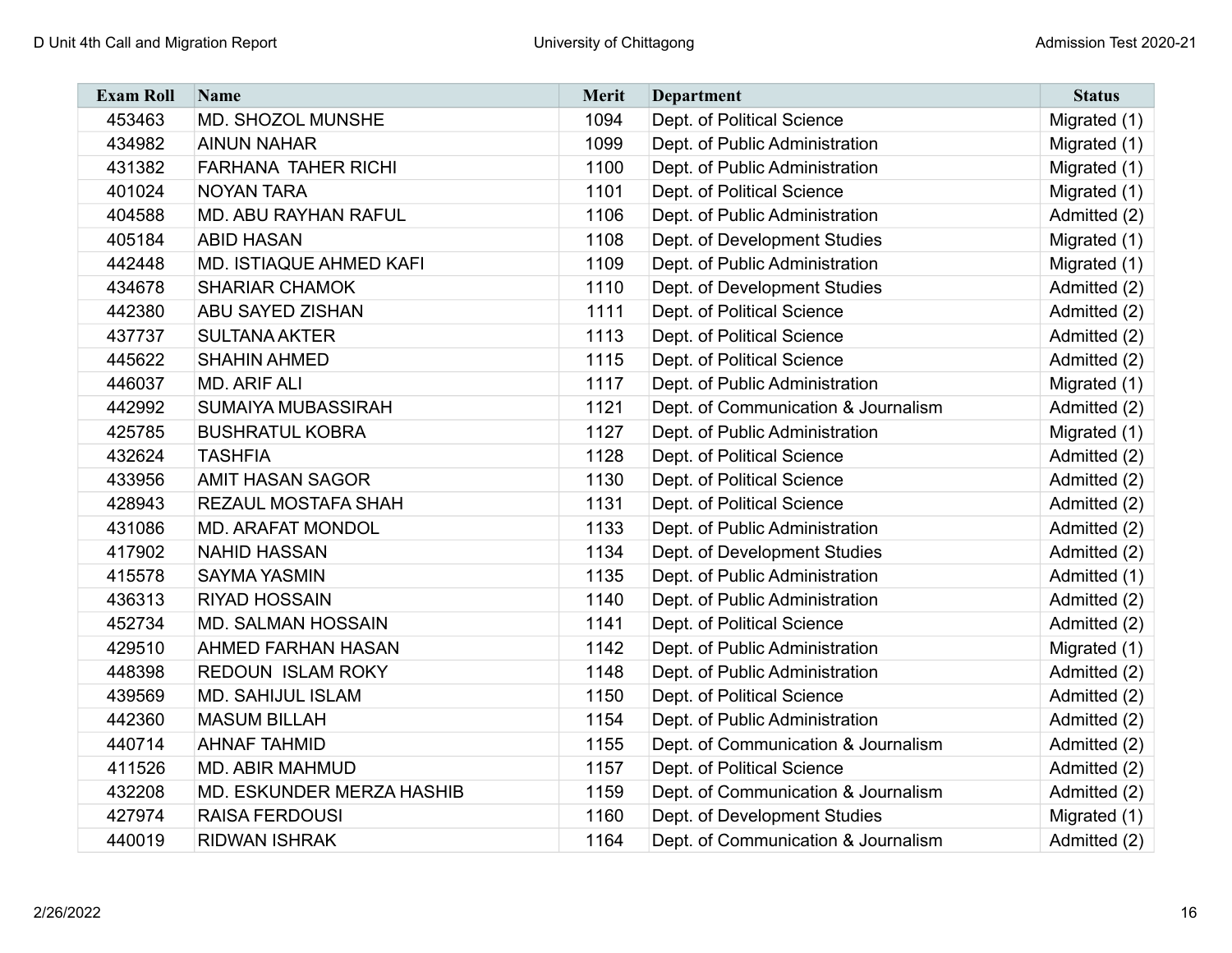| <b>Exam Roll</b> | Name                             | <b>Merit</b> | <b>Department</b>                     | <b>Status</b> |
|------------------|----------------------------------|--------------|---------------------------------------|---------------|
| 448560           | <b>SADIA AFRIN</b>               | 1165         | Dept. of Human Resources Management   | Admitted (1)  |
| 416911           | <b>MOUMITA DAS</b>               | 1170         | Dept. of Finance                      | Migrated (1)  |
| 435488           | <b>SHATABDI DAS</b>              | 1172         | Dept. of Development Studies          | Migrated (1)  |
| 417803           | <b>FARIA YEASMEN</b>             | 1174         | Dept. of Economics                    | Migrated (1)  |
| 439033           | <b>MOST. SHARIFA KHATUN</b>      | 1175         | Dept. of Criminology & Police Science | Admitted (2)  |
| 434261           | KHANDAKAR MUHIMEN NAFISH         | 1179         | Dept. of Political Science            | Admitted (2)  |
| 437345           | <b>RIFAT FAYSAL</b>              | 1180         | Dept. of Political Science            | Admitted (2)  |
| 402786           | <b>SREE KANTA MALLICK</b>        | 1183         | Dept. of Sociology                    | Admitted (2)  |
| 430282           | <b>JAHEDA PARVIN KAJOL</b>       | 1184         | Dept. of Development Studies          | Admitted (2)  |
| 453820           | <b>MALIHA MEHJABIN</b>           | 1186         | Dept. of Sociology                    | Admitted (2)  |
| 403920           | <b>MD. AIOBOUR RAHMAN</b>        | 1188         | Dept. of Sociology                    | Admitted (2)  |
| 432981           | <b>CHOITY SEN</b>                | 1189         | Dept. of Political Science            | Migrated (1)  |
| 409868           | <b>NAFEES IMTIAZ SHAFI</b>       | 1190         | Dept. of Sociology                    | Admitted (2)  |
| 426911           | <b>TOWFIQUL QUDDUS</b>           | 1192         | Dept. of Finance                      | Migrated (1)  |
| 448496           | <b>DIP SAHA</b>                  | 1193         | Dept. of Political Science            | Migrated (1)  |
| 407808           | <b>PROKASH DAS</b>               | 1194         | Dept. of Communication & Journalism   | Admitted (2)  |
| 421720           | <b>FAZLER RABBI NASIB SARKER</b> | 1195         | Dept. of Sociology                    | Admitted (2)  |
| 416743           | <b>NURJAHAN BEGUM</b>            | 1196         | Dept. of Communication & Journalism   | Admitted (2)  |
| 415978           | MST.SHAHNEWAZ SAMAD EMA          | 1198         | Dept. of Economics                    | Migrated (1)  |
| 434125           | MD. NAZMUL HUDA                  | 1200         | Dept. of Communication & Journalism   | Admitted (2)  |
| 433652           | <b>SHAKIL AHMED</b>              | 1202         | Dept. of Political Science            | Migrated (1)  |
| 442995           | <b>MARIA TAZNIN</b>              | 1205         | Dept. of Political Science            | Admitted (2)  |
| 417642           | <b>MIFTAHUL ZANNAT</b>           | 1207         | Dept. of Political Science            | Admitted (2)  |
| 450765           | <b>TAMANNA NUSHRAT ESHIKA</b>    | 1209         | Dept. of Accounting                   | Admitted (1)  |
| 440265           | <b>JANNATUL NAIMA</b>            | 1215         | Dept. of Criminology & Police Science | Admitted (2)  |
| 431898           | <b>ALI HASAN</b>                 | 1221         | Dept. of Political Science            | Admitted (2)  |
| 440160           | MD. NAJMUL HUDA                  | 1223         | Dept. of Public Administration        | Admitted (2)  |
| 405325           | <b>MD. RASEL RANA</b>            | 1224         | Dept. of Political Science            | Admitted (2)  |
| 445669           | MOHAMMAD NAJMUL HASAN            | 1225         | Dept. of Sociology                    | Admitted (2)  |
| 434874           | <b>NURUL ABEDIN</b>              | 1229         | Dept. of Political Science            | Admitted (2)  |
| 439402           | <b>SUMI AKTER</b>                | 1231         | Dept. of Sociology                    | Admitted (2)  |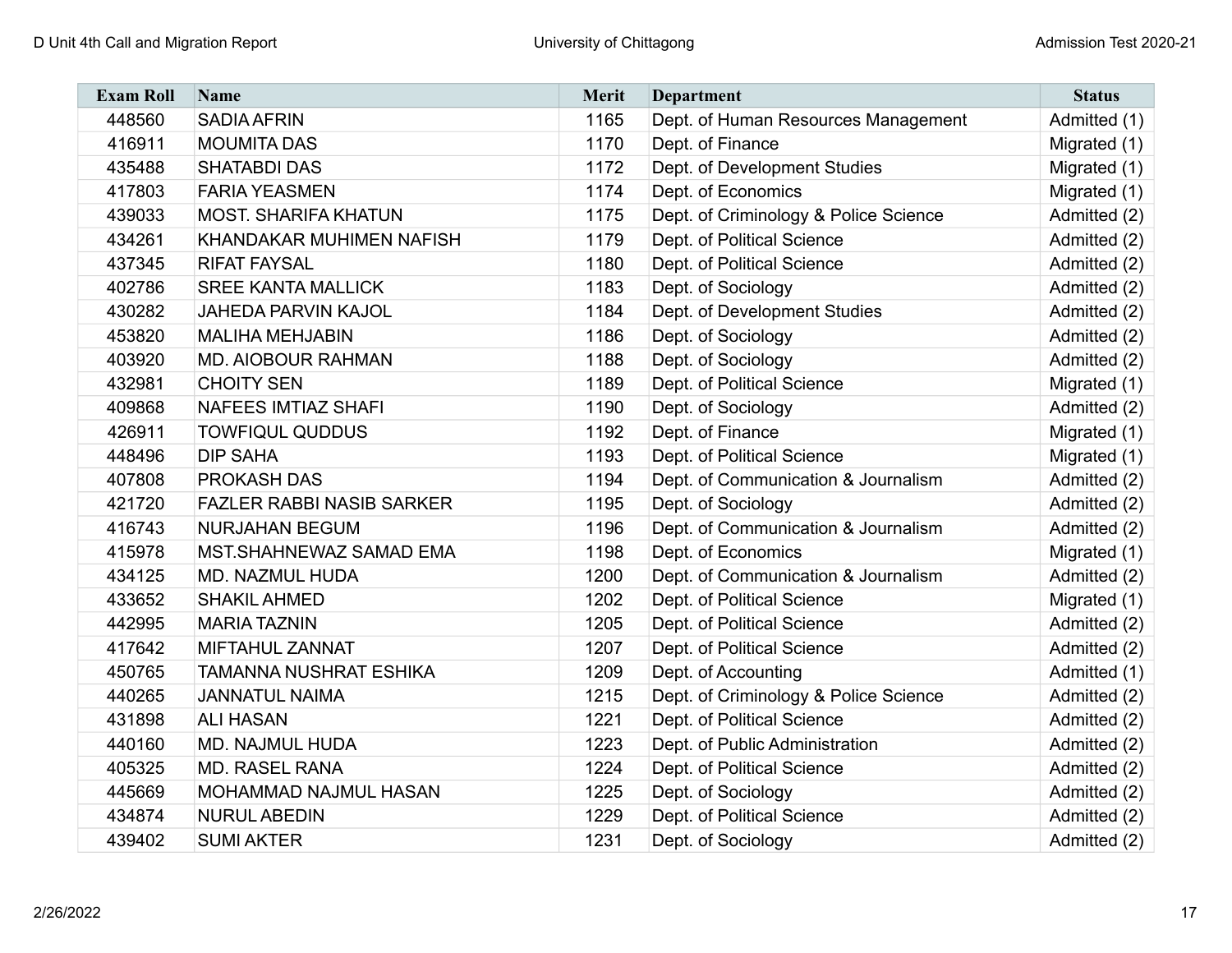| <b>Exam Roll</b> | <b>Name</b>                  | <b>Merit</b> | <b>Department</b>                     | <b>Status</b> |
|------------------|------------------------------|--------------|---------------------------------------|---------------|
| 449460           | <b>MD. RIADUR RAHMAN</b>     | 1234         | Dept. of Political Science            | Admitted (2)  |
| 430131           | <b>NAFISHA NAWAR</b>         | 1235         | Dept. of Sociology                    | Admitted (2)  |
| 431252           | <b>SHAFIKUL ALAM</b>         | 1239         | Dept. of Development Studies          | Admitted (2)  |
| 427722           | SADIA TASNIM SEME            | 1242         | Dept. of Public Administration        | Admitted (2)  |
| 440615           | MOHD. MAMUNUR RASHID MAMUN   | 1244         | Dept. of Economics                    | Migrated (1)  |
| 435598           | <b>MD. SABBIR TUTUL</b>      | 1245         | Dept. of Criminology & Police Science | Migrated (1)  |
| 424279           | <b>MINHAJ AKTER</b>          | 1249         | Dept. of Sociology                    | Admitted (2)  |
| 411563           | <b>MD. SAJJADUL KARIM</b>    | 1251         | Dept. of Sociology                    | Admitted (2)  |
| 432569           | <b>MAHURI KABIR SHEFA</b>    | 1252         | Dept. of Sociology                    | Admitted (2)  |
| 414417           | <b>FAYSAL AHMED RAFI</b>     | 1253         | Dept. of Public Administration        | Admitted (2)  |
| 437303           | NUSRAT SIDDEQUA ANIKA        | 1254         | Dept. of Economics                    | Migrated (1)  |
| 449740           | <b>SADIA SULTANA MONNY</b>   | 1256         | Dept. of Sociology                    | Admitted (2)  |
| 420543           | <b>SAIFA NOOR EFTI</b>       | 1259         | Dept. of Sociology                    | Admitted (2)  |
| 404835           | <b>RASHID SABIK</b>          | 1261         | Dept. of Criminology & Police Science | Migrated (1)  |
| 428131           | SOYED NAYEEM MD. RAKIB       | 1263         | Dept. of Political Science            | Migrated (1)  |
| 422951           | <b>DIDARUL ISLAM MOHSIN</b>  | 1267         | Dept. of Communication & Journalism   | Migrated (1)  |
| 403962           | <b>AMIT KUMAR SUTRADHAR</b>  | 1269         | Dept. of Criminology & Police Science | Migrated (1)  |
| 423299           | <b>MD. ZAINUL AREFIN</b>     | 1277         | Dept. of Political Science            | Migrated (1)  |
| 423849           | <b>OSMAN AL MAHADI</b>       | 1278         | Dept. of Political Science            | Admitted (2)  |
| 453068           | <b>MD. NAKIBUL HASAN</b>     | 1279         | Dept. of Political Science            | Migrated (1)  |
| 447728           | <b>JANNATUL MAAWA</b>        | 1280         | Dept. of Public Administration        | Migrated (1)  |
| 431322           | <b>RAKIBUL ISLAM</b>         | 1282         | Dept. of Development Studies          | Admitted (2)  |
| 447318           | <b>SUKHI TARA TANCHANGYA</b> | 1289         | Dept. of Public Administration        | Migrated (1)  |
| 420448           | <b>SADIA MEHZABIN</b>        | 1290         | Dept. of Communication & Journalism   | Migrated (1)  |
| 450473           | KAWSAR MAHMUD ROHAN MRIDHA   | 1292         | Dept. of Communication & Journalism   | Migrated (1)  |
| 424069           | <b>TANZINA SULTANA</b>       | 1294         | Dept. of Communication & Journalism   | Migrated (1)  |
| 432357           | <b>MD. MAMUN MIAH</b>        | 1296         | Dept. of Sociology                    | Migrated (1)  |
| 441121           | <b>SOHEL RANA</b>            | 1297         | Dept. of Public Administration        | Migrated (1)  |
| 435872           | SHEIKH SHOHELI DILL AFROJ    | 1302         | Dept. of Political Science            | Migrated (1)  |
| 446768           | <b>MD. ASRAFUL ALOM</b>      | 1304         | Dept. of Political Science            | Migrated (1)  |
| 442658           | MD. MOSTAFIZUR RAHMAN TAMIM  | 1305         | Dept. of Development Studies          | Migrated (2)  |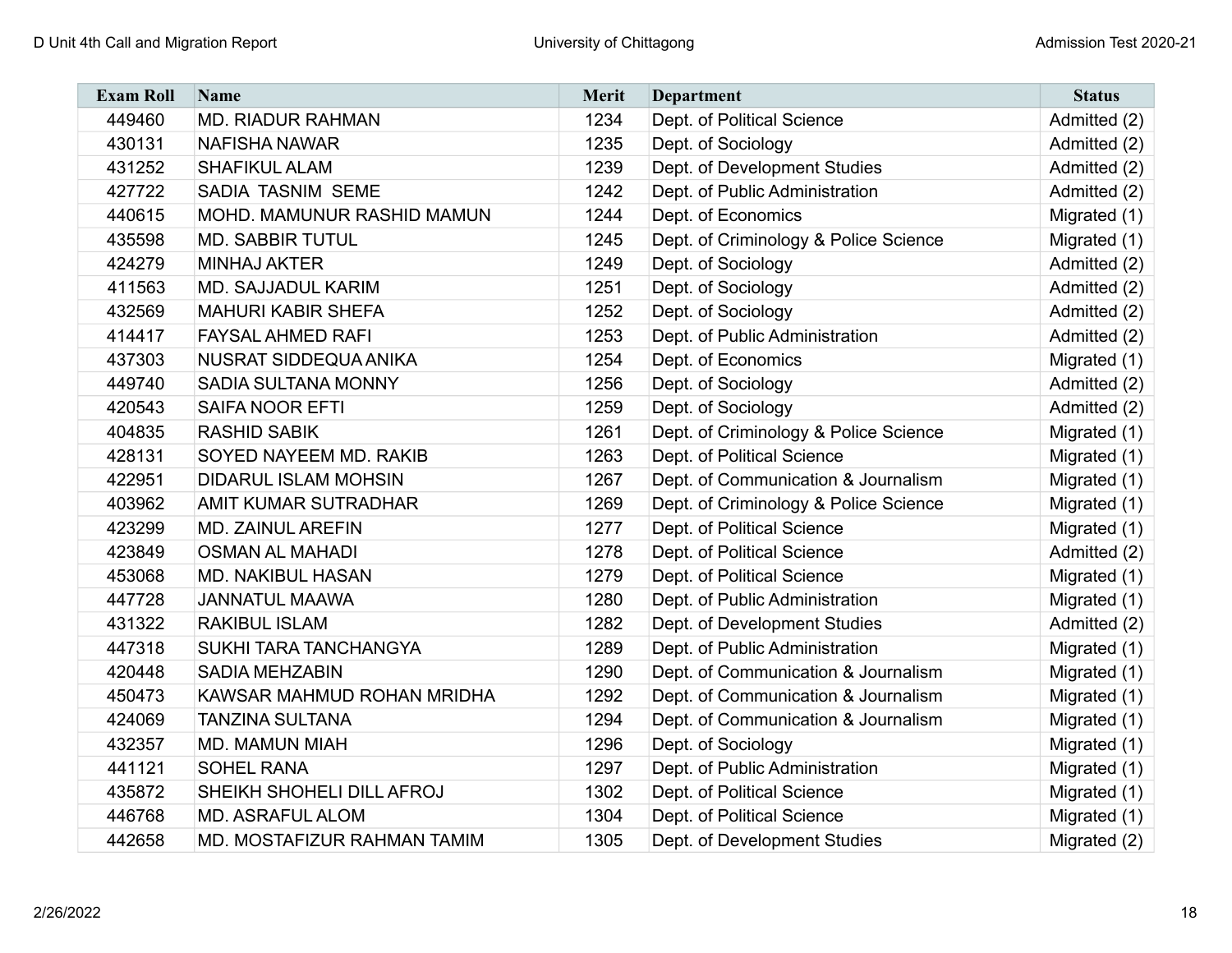| <b>Exam Roll</b> | Name                           | Merit | <b>Department</b>                            | <b>Status</b> |
|------------------|--------------------------------|-------|----------------------------------------------|---------------|
| 437285           | <b>MINAR RAHMAN</b>            | 1306  | Dept. of Political Science                   | Migrated (1)  |
| 426839           | <b>BORSHA SINGHA</b>           | 1309  | Dept. of Public Administration               | Migrated (1)  |
| 414849           | <b>ELMA TAWRAT</b>             | 1310  | Dept. of Finance                             | Migrated (1)  |
| 453109           | <b>MD. MEHEDI HASAN</b>        | 1312  | Dept. of Geography and Environmental Studies | Admitted (2)  |
| 448021           | RAIYAN ZAMAN KHAN JIBON        | 1314  | Dept. of Accounting                          | Migrated (1)  |
| 440974           | <b>MAHBUBUR RAHMAN MAHIN</b>   | 1315  | Dept. of Political Science                   | Migrated (1)  |
| 448179           | <b>MD. JAKER HOSSAIN</b>       | 1317  | Dept. of Criminology & Police Science        | Migrated (1)  |
| 407054           | <b>SAJIB ISLAM</b>             | 1323  | Dept. of Political Science                   | Migrated (1)  |
| 448495           | FARIA TASNIM HOSSAIN           | 1324  | Dept. of Public Administration               | Migrated (2)  |
| 452565           | NISHADUZZAMAN                  | 1326  | Dept. of Political Science                   | Migrated (1)  |
| 430470           | <b>MD. ZAMIUL ISLAM</b>        | 1328  | Dept. of Political Science                   | Migrated (1)  |
| 402616           | <b>SADIA NOSHIN</b>            | 1329  | Dept. of Political Science                   | Migrated (1)  |
| 448134           | MD. JAHIDUL ISLAM CHOWDHURY    | 1331  | Dept. of Political Science                   | Migrated (1)  |
| 443089           | MD. NAZIM UDDIN                | 1333  | Dept. of Development Studies                 | Migrated (3)  |
| 402657           | <b>SHOB NUR TANISHA</b>        | 1334  | Dept. of Political Science                   | Migrated (2)  |
| 447473           | <b>ATIQUR RAHMAN</b>           | 1335  | Dept. of Political Science                   | Migrated (1)  |
| 445221           | <b>MISS HRIDY AKTER</b>        | 1339  | Dept. of Public Administration               | Migrated (1)  |
| 439695           | RUKAIYA YASMIN                 | 1342  | Dept. of Political Science                   | Migrated (2)  |
| 438147           | <b>NIRUTAZE AKTER</b>          | 1343  | Dept. of Sociology                           | Migrated (1)  |
| 410666           | MD. MAFIJUL ALAM               | 1347  | Dept. of Public Administration               | Migrated (1)  |
| 431471           | <b>MD. BELAL UDDIN</b>         | 1348  | Dept. of Development Studies                 | Admitted (1)  |
| 451626           | <b>ABDULLAH AL MAHBUB</b>      | 1349  | Dept. of Political Science                   | Migrated (1)  |
| 427536           | <b>MD.MASUM MIA</b>            | 1350  | Dept. of Public Administration               | Migrated (1)  |
| 453960           | <b>AYESHA SIDDIKA SANJIDA</b>  | 1357  | Dept. of Sociology                           | Migrated (1)  |
| 451699           | <b>PUJA PAUL</b>               | 1360  | Dept. of Criminology & Police Science        | Migrated (1)  |
| 440027           | <b>SAKIB AHMED</b>             | 1367  | Dept. of Political Science                   | Migrated (2)  |
| 450910           | AFRIN JAHAN SAIMA              | 1368  | Dept. of Political Science                   | Migrated (2)  |
| 409789           | <b>MD. RAKIB HOSSAIN FUHAD</b> | 1374  | Dept. of Communication & Journalism          | Migrated (1)  |
| 423428           | <b>MD. RAHAT HOSSEN</b>        | 1375  | Dept. of Communication & Journalism          | Migrated (1)  |
| 446022           | <b>NADIA ALAM NITU</b>         | 1376  | Dept. of Criminology & Police Science        | Admitted (2)  |
| 439618           | MD. KAWSAR IBNE DELOWAR        | 1378  | Dept. of Criminology & Police Science        | Admitted (3)  |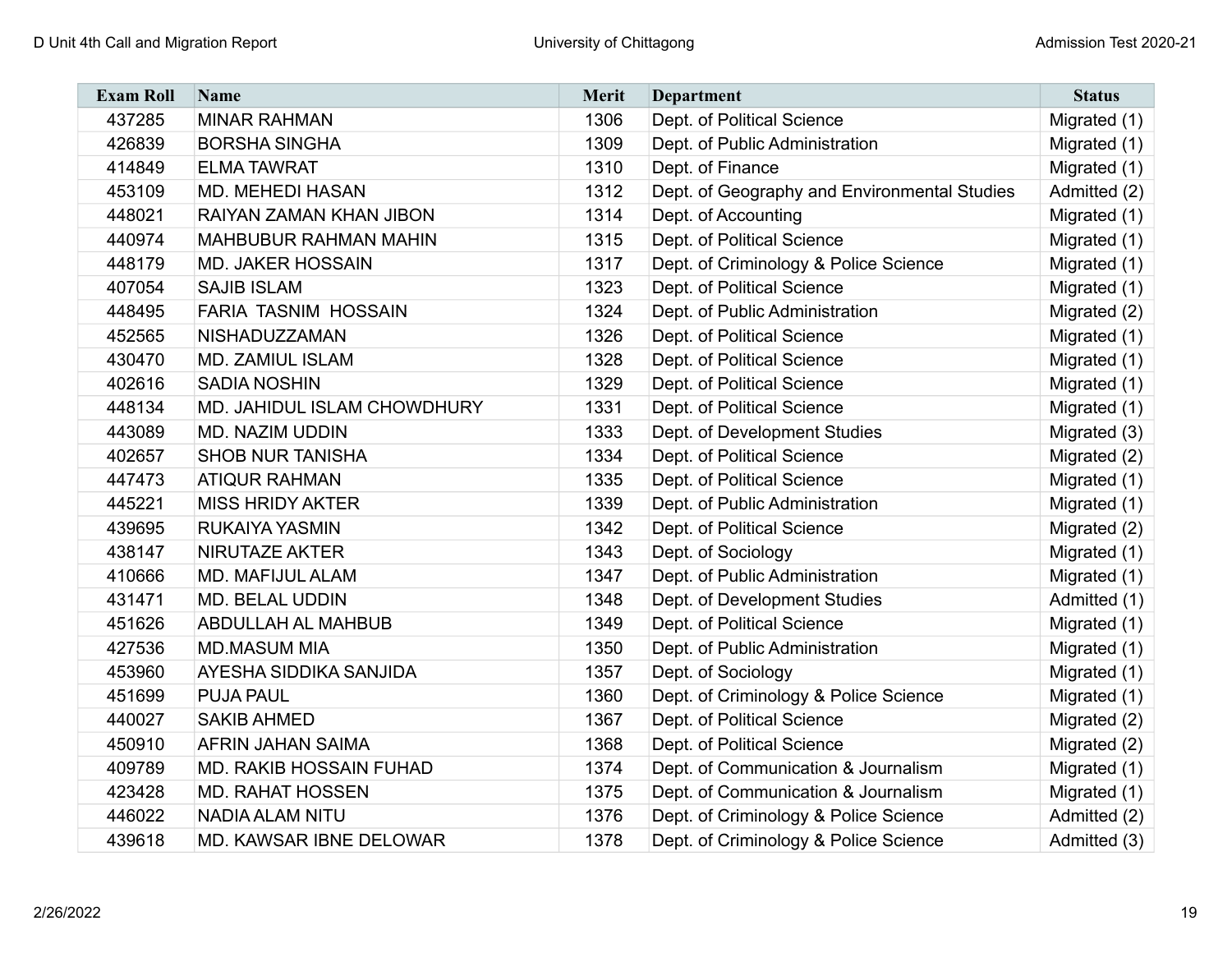| <b>Exam Roll</b> | <b>Name</b>                         | <b>Merit</b> | <b>Department</b>                     | <b>Status</b> |
|------------------|-------------------------------------|--------------|---------------------------------------|---------------|
| 435816           | <b>SHAJALAL SHEIKH</b>              | 1381         | Dept. of Communication & Journalism   | Admitted (3)  |
| 408042           | <b>NURSHED ISLAM JONY</b>           | 1382         | Dept. of Economics                    | Migrated (1)  |
| 428543           | <b>MOHAMMAD ARAFAT HOSSAIN</b>      | 1383         | Dept. of Communication & Journalism   | Admitted (3)  |
| 410271           | <b>HASIBUR RAHMAN</b>               | 1384         | Dept. of Communication & Journalism   | Admitted (3)  |
| 409989           | <b>SHAHADAT HOSSAIN</b>             | 1386         | Dept. of Political Science            | Migrated (1)  |
| 446846           | <b>BADHON SARKER</b>                | 1388         | Dept. of Political Science            | Migrated (1)  |
| 433976           | <b>MINARUL HAQUE</b>                | 1392         | Dept. of Public Administration        | Migrated (1)  |
| 443749           | <b>SAJU AKTHER</b>                  | 1393         | Dept. of Political Science            | Migrated (1)  |
| 450057           | <b>SHAMIMA AKTER SHAMMI</b>         | 1395         | Dept. of Political Science            | Migrated (1)  |
| 437499           | <b>MUHIBULLAH</b>                   | 1397         | Dept. of Political Science            | Migrated (1)  |
| 433336           | <b>NAHID PRODAN</b>                 | 1398         | Dept. of Public Administration        | Migrated (1)  |
| 406325           | <b>MD. AL MAMUN</b>                 | 1401         | Dept. of Political Science            | Migrated (1)  |
| 427732           | <b>MD. HEMEL KHAN</b>               | 1402         | Dept. of Political Science            | Migrated (1)  |
| 437030           | <b>JESMIN AKTAR ANIKA CHOWDHURY</b> | 1403         | Dept. of Criminology & Police Science | Admitted (3)  |
| 413465           | <b>REZAUL ISLAM</b>                 | 1405         | Dept. of Development Studies          | Migrated (1)  |
| 438455           | <b>MD. EFTEKHAR RAHMAN</b>          | 1410         | Dept. of Political Science            | Migrated (1)  |
| 453619           | <b>MD. ALAL HOSSAIN</b>             | 1412         | Dept. of Political Science            | Migrated (1)  |
| 441069           | ATIQUE MASUD TAREQUE                | 1413         | Dept. of Criminology & Police Science | Migrated (1)  |
| 451258           | <b>MOHAMMOD NAZIM UDDIN</b>         | 1414         | Dept. of Communication & Journalism   | Migrated (1)  |
| 438808           | <b>SAMIHA MISHOURY MUNA</b>         | 1415         | Dept. of Political Science            | Migrated (2)  |
| 442482           | <b>SANJANA SAZMIN ARNIA</b>         | 1416         | Dept. of Anthropology                 | Admitted (3)  |
| 403901           | <b>SABRINA RAHMAN TIHA</b>          | 1417         | Dept. of Accounting                   | Admitted (1)  |
| 444461           | MD. RAKIBUL HASAN PRAMANIK          | 1420         | Dept. of Sociology                    | Admitted (3)  |
| 430603           | MOLLA MD ARAFATH UDDIN              | 1429         | Dept. of Communication & Journalism   | Migrated (1)  |
| 436017           | <b>SUMAITA MEHZABIN</b>             | 1430         | Dept. of Sociology                    | Admitted (3)  |
| 451795           | <b>ZAKIA SULTANA TAMANNA</b>        | 1432         | Dept. of Sociology                    | Admitted (3)  |
| 431405           | <b>MD. TAHSIN KABIR</b>             | 1438         | Dept. of Human Resources Management   | Admitted (1)  |
| 441536           | <b>SUMAIYA SULTANA</b>              | 1442         | Dept. of Political Science            | Migrated (1)  |
| 403710           | <b>RAJIB MIA</b>                    | 1443         | Dept. of Political Science            | Migrated (1)  |
| 448870           | <b>MD. GOLAM RABBANI</b>            | 1446         | Dept. of Development Studies          | Migrated (1)  |
| 448579           | <b>MD PIAROUL ISLAM</b>             | 1449         | Dept. of Sociology                    | Admitted (3)  |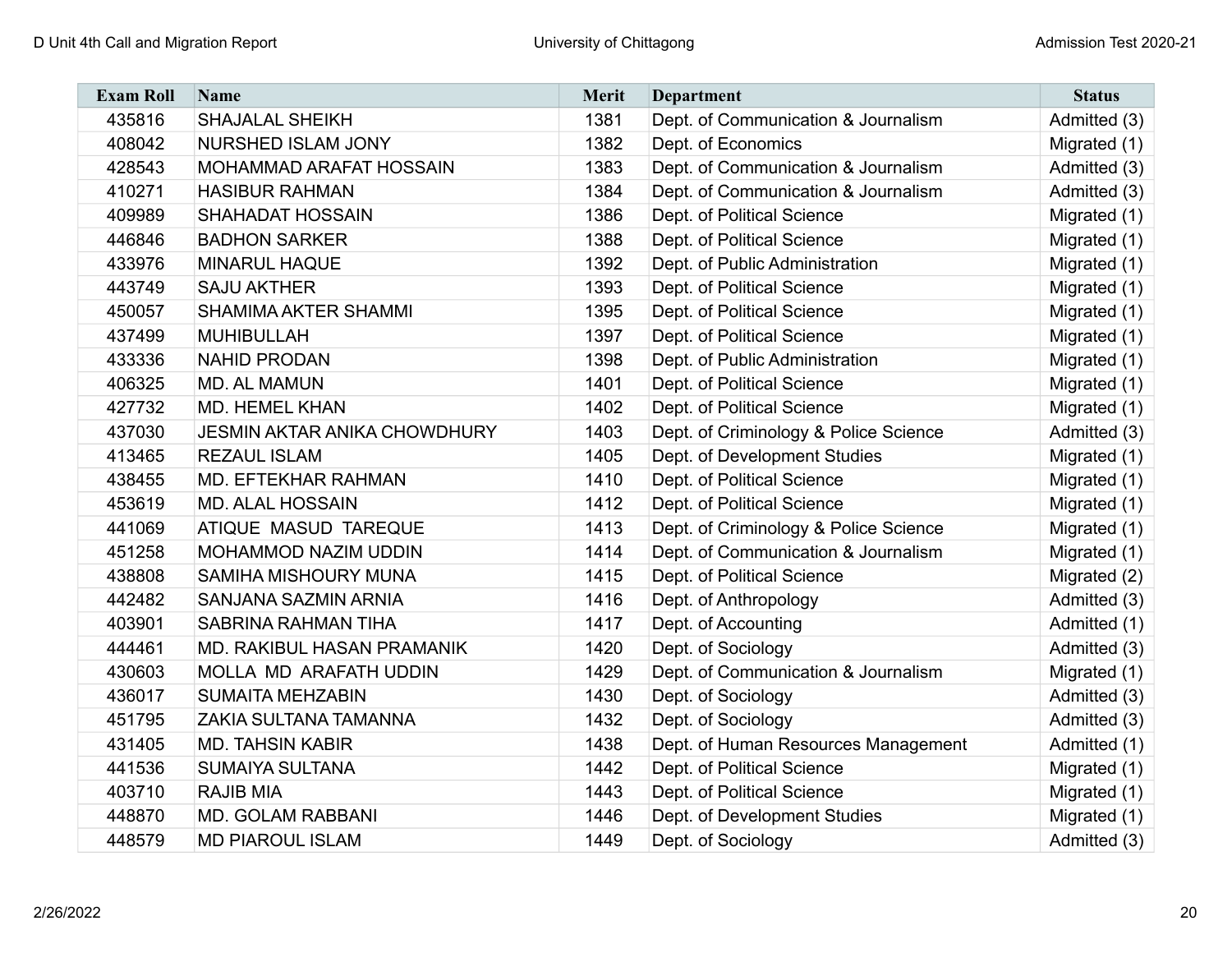| <b>Exam Roll</b> | <b>Name</b>                   | <b>Merit</b> | <b>Department</b>                   | <b>Status</b> |
|------------------|-------------------------------|--------------|-------------------------------------|---------------|
| 415460           | <b>RAFIK ISLAM</b>            | 1450         | Dept. of Sociology                  | Admitted (3)  |
| 431841           | <b>GIASHUR RAHMAN</b>         | 1451         | Dept. of Communication & Journalism | Migrated (1)  |
| 453241           | <b>AHMMED ALI</b>             | 1452         | Dept. of Sociology                  | Admitted (3)  |
| 432078           | MD. MOJAHIDUJJAMAN            | 1459         | Dept. of Communication & Journalism | Migrated (1)  |
| 406852           | <b>MD. SADIKUL ISLAM</b>      | 1460         | Dept. of Sociology                  | Admitted (3)  |
| 431402           | <b>MD. SAIFUL ISLAM</b>       | 1465         | Dept. of Public Administration      | Migrated (2)  |
| 436081           | <b>MOMENUR SHEIKH</b>         | 1466         | Dept. of Communication & Journalism | Migrated (1)  |
| 439620           | <b>ESRAT JAHAN TARIN</b>      | 1470         | Dept. of Sociology                  | Migrated (1)  |
| 437160           | <b>RIFAT HASAN</b>            | 1471         | Dept. of Political Science          | Migrated (1)  |
| 434683           | <b>KANIZ FATIMA MEEM</b>      | 1472         | Dept. of Sociology                  | Migrated (1)  |
| 435390           | <b>MD. MAHDI SIDDIK EFATH</b> | 1473         | Dept. of Management                 | Admitted (1)  |
| 424287           | <b>SHAHRIAR FARID</b>         | 1474         | Dept. of Sociology                  | Migrated (1)  |
| 445358           | <b>SUJOY DAS GUPTA</b>        | 1476         | Dept. of Communication & Journalism | Migrated (2)  |
| 440564           | RAFAEL AHMED LON              | 1479         | Dept. of Anthropology               | Admitted (3)  |
| 405868           | <b>WALIDOR RAHMAN RAFIZ</b>   | 1480         | Dept. of Sociology                  | Migrated (1)  |
| 443929           | <b>FARJANA AKTER</b>          | 1485         | Dept. of Anthropology               | Admitted (3)  |
| 444346           | <b>MD.MOKLESUR RAHMAN</b>     | 1487         | Dept. of Sociology                  | Migrated (1)  |
| 412334           | <b>TAHASIN TABASSUM AKTER</b> | 1489         | Dept. of Political Science          | Migrated (1)  |
| 401177           | <b>SIAM MAHMUD</b>            | 1490         | Dept. of Sociology                  | Migrated (1)  |
| 406030           | <b>MD. RIFAT MIA</b>          | 1493         | Dept. of Sociology                  | Migrated (1)  |
| 439591           | <b>PUNAM DEY</b>              | 1494         | Dept. of Economics                  | Migrated (1)  |
| 449947           | <b>RAHMATIN NAHAR ROTI</b>    | 1496         | Dept. of Sociology                  | Migrated (1)  |
| 446205           | <b>MD. MONTACHIR RAHMAN</b>   | 1500         | Dept. of Sociology                  | Migrated (1)  |
| 425405           | MOHAMMAD SAKAWAT HOSSAIN      | 1503         | Dept. of Development Studies        | Migrated (1)  |
| 404555           | MD. FORKAN AHAMMAD            | 1506         | Dept. of Sociology                  | Migrated (1)  |
| 402860           | <b>MD. ABU KAWSER</b>         | 1509         | Dept. of Sociology                  | Migrated (1)  |
| 446772           | <b>NURMOHAMMAD</b>            | 1511         | Dept. of Sociology                  | Migrated (1)  |
| 435460           | <b>ARIFA AKTER</b>            | 1514         | Dept. of Economics                  | Migrated (1)  |
| 438949           | SHOHAG CHOWDHURY              | 1516         | Dept. of Management                 | Admitted (1)  |
| 407147           | MD. SAHAB UDDIN               | 1517         | Dept. of Sociology                  | Migrated (1)  |
| 450774           | <b>ISRAT JAHAN</b>            | 1519         | Dept. of Sociology                  | Migrated (1)  |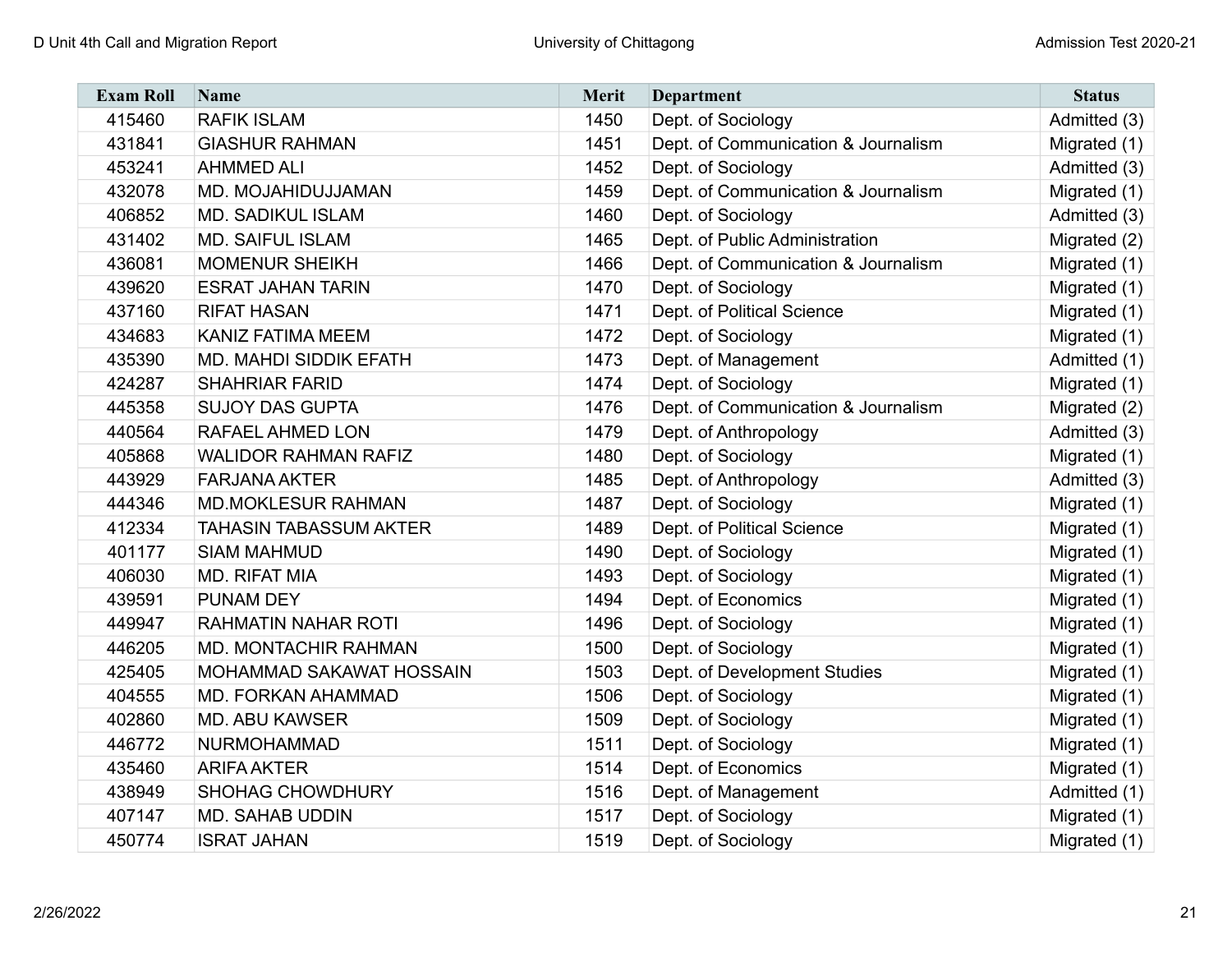| <b>Exam Roll</b> | <b>Name</b>                    | <b>Merit</b> | <b>Department</b>                     | <b>Status</b> |
|------------------|--------------------------------|--------------|---------------------------------------|---------------|
| 422460           | NADIA AFROJ SULTANA            | 1520         | Dept. of Criminology & Police Science | Admitted (1)  |
| 405487           | <b>MD. TANVIR HASAN</b>        | 1527         | Dept. of Sociology                    | Called (4)    |
| 433868           | <b>WASI IBN ENAYET</b>         | 1528         | Dept. of Sociology                    | Called (4)    |
| 400038           | SAMANTHA KHOSRU ANKITA         | 1529         | Dept. of Sociology                    | Called (4)    |
| 450063           | <b>MD. NAHIDUL HAQUE RABBI</b> | 1530         | Dept. of Sociology                    | Called (4)    |
| 423341           | <b>MD. NAYMUR RAHAMAN</b>      | 1531         | Dept. of Sociology                    | Called (4)    |
| 408749           | <b>FAZILATUN NESSA TASNIM</b>  | 1532         | Dept. of Sociology                    | Called (4)    |
| 425947           | AL JUBAYER TURZO               | 1533         | Dept. of Sociology                    | Called (4)    |
| 454148           | <b>AMRIN JAHAN CHOWDHURY</b>   | 1534         | Dept. of Sociology                    | Called (4)    |
| 404049           | NAHRIN JANNAT TUBA             | 1535         | Dept. of Sociology                    | Called (4)    |
| 444961           | <b>SIAM SHAMAN PRIO</b>        | 1537         | Dept. of Sociology                    | Called (4)    |
| 453699           | MD. MOSTAFIJUR RAHMAN          | 1539         | Dept. of Sociology                    | Called (4)    |
| 407185           | <b>ABDUR RAHMAN</b>            | 1541         | Dept. of Sociology                    | Called (4)    |
| 450705           | <b>SAJIB CHANDRA DAS</b>       | 1542         | Dept. of Anthropology                 | Called (4)    |
| 417460           | SHAHANAJ BORSHA                | 1543         | Dept. of Sociology                    | Called (4)    |
| 439795           | <b>TONY BISWAS</b>             | 1544         | Dept. of Political Science            | Migrated (1)  |
| 418560           | <b>SYEDA RUDBA SULTANA</b>     | 1545         | Dept. of Anthropology                 | Called (4)    |
| 439420           | <b>MASKURA NISHAT</b>          | 1549         | Dept. of Political Science            | Admitted (1)  |
| 428818           | <b>MD ASHIK ELAHI</b>          | 1551         | Dept. of Sociology                    | Admitted (2)  |
| 429468           | <b>MOSADDIK ALI</b>            | 1554         | Dept. of Anthropology                 | Called (4)    |
| 444511           | MAHMUDHA SULTANA MIM           | 1556         | Dept. of Political Science            | Admitted (1)  |
| 409448           | <b>SUMON MIA</b>               | 1560         | Dept. of Political Science            | Migrated (2)  |
| 403249           | <b>MD. MAHIN HOSSEN</b>        | 1562         | Dept. of Political Science            | Migrated (2)  |
| 414883           | <b>MD. EASIN ARAFAT RAFI</b>   | 1565         | Dept. of Anthropology                 | Called (4)    |
| 429136           | MOHAMMAD SHAHEDUL ISLAM        | 1566         | Dept. of Political Science            | Admitted (1)  |
| 402661           | <b>MD. ALOM SHEIKH</b>         | 1567         | Dept. of Sociology                    | Migrated (1)  |
| 414647           | <b>SALAH UDDIN</b>             | 1569         | Dept. of Development Studies          | Migrated (2)  |
| 424750           | MD. FARID ALI                  | 1571         | Dept. of Communication & Journalism   | Migrated (1)  |
| 435570           | NIRMA RANI BARMAN              | 1572         | Dept. of Public Administration        | Migrated (3)  |
| 451720           | MD. ASRAF UDDIN MIAZI          | 1575         | Dept. of Anthropology                 | Called (4)    |
| 454225           | <b>MD. SHOHAG HOSSEN</b>       | 1576         | Dept. of Public Administration        | Migrated (2)  |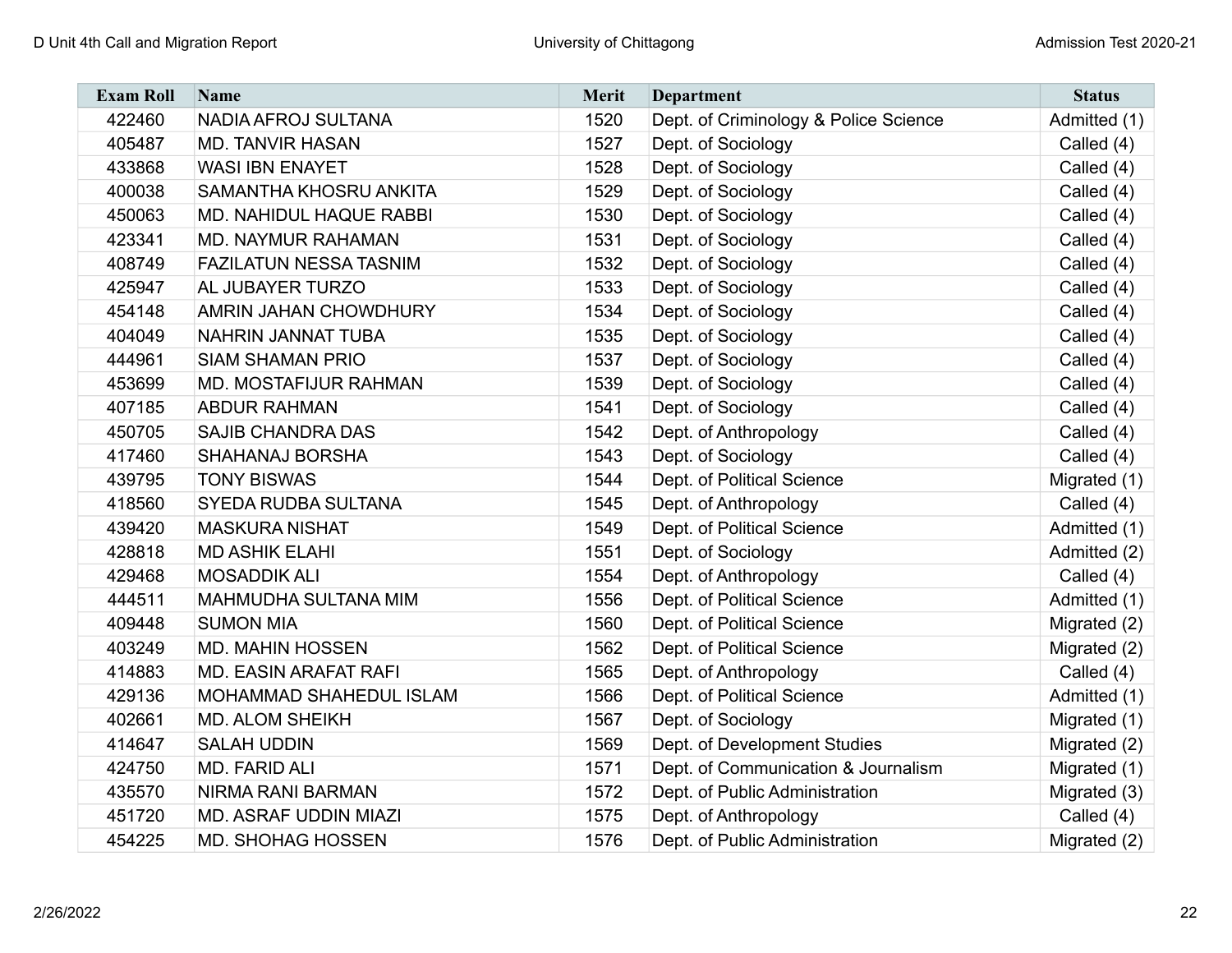| <b>Exam Roll</b> | Name                            | <b>Merit</b> | <b>Department</b>                            | <b>Status</b> |
|------------------|---------------------------------|--------------|----------------------------------------------|---------------|
| 444938           | MD. RAJIUR RAHMAN ARIF          | 1577         | Dept. of Anthropology                        | Called (4)    |
| 450183           | <b>MD. IKRAMUL ALAM</b>         | 1581         | Dept. of Anthropology                        | Called (4)    |
| 422133           | <b>AZMIR ALAM LIMO</b>          | 1582         | Dept. of Anthropology                        | Called (4)    |
| 430344           | <b>MD. MOINUL HASAN</b>         | 1583         | Dept. of Anthropology                        | Called (4)    |
| 444343           | <b>JOBAYER AHAMED AKIB</b>      | 1584         | Dept. of Anthropology                        | Called (4)    |
| 419347           | <b>MOWSHUMI AKTER RITU</b>      | 1586         | Dept. of Marketing                           | Admitted (1)  |
| 446326           | <b>MARZIA SHAHRIN</b>           | 1587         | Dept. of Anthropology                        | Called (4)    |
| 445136           | <b>HALIMA KHATUN</b>            | 1588         | Dept. of Anthropology                        | Called (4)    |
| 405285           | PUSHPA LINI CHAKMA              | 1590         | Dept. of Anthropology                        | Called (4)    |
| 438478           | <b>MD. SHIHAB</b>               | 1591         | Dept. of Anthropology                        | Called (4)    |
| 452762           | <b>FATIMA AKTHER</b>            | 1592         | Dept. of Economics                           | Migrated (1)  |
| 448603           | <b>ZULKIFAL RAFI</b>            | 1593         | Dept. of Human Resources Management          | Admitted (1)  |
| 443587           | SAIMA SULTANA JEMI              | 1595         | Dept. of Anthropology                        | Called (4)    |
| 444311           | <b>KRISTI MALLICK</b>           | 1596         | Dept. of Anthropology                        | Called (4)    |
| 438471           | <b>ABDUL BAYES KHAN</b>         | 1599         | Dept. of Anthropology                        | Called (4)    |
| 400089           | <b>MD AMINUR RAHMAN</b>         | 1602         | Dept. of Public Administration               | Migrated (2)  |
| 430289           | <b>SANJIDA AKTER</b>            | 1603         | Dept. of Public Administration               | Migrated (2)  |
| 401693           | <b>SADIA TASNIM</b>             | 1605         | Dept. of Geography and Environmental Studies | Admitted (2)  |
| 412200           | <b>SAGAR</b>                    | 1608         | Dept. of Political Science                   | Migrated (2)  |
| 435109           | <b>MD. ATIK AHNAF</b>           | 1609         | Dept. of Anthropology                        | Called (4)    |
| 451349           | <b>JACINTA PATHANG</b>          | 1610         | Dept. of Anthropology                        | Called (4)    |
| 437137           | <b>KAMRUNNAHAR</b>              | 1612         | Dept. of Political Science                   | Migrated (2)  |
| 400279           | <b>SAFIUL ALAM</b>              | 1614         | Dept. of Political Science                   | Migrated (2)  |
| 421931           | <b>MD. SALMAN HOSSAIN RATIN</b> | 1615         | Dept. of Anthropology                        | Called (4)    |
| 422364           | <b>MD. MAHBUB ALAM SAGOR</b>    | 1616         | Dept. of Anthropology                        | Called (4)    |
| 451262           | <b>TANIA SULTANA</b>            | 1619         | Dept. of Anthropology                        | Called (4)    |
| 434121           | <b>RIFAT KHAN</b>               | 1621         | Dept. of Communication & Journalism          | Migrated (1)  |
| 447161           | <b>GOLAM MURSHED</b>            | 1623         | Dept. of Sociology                           | Migrated (1)  |
| 446147           | <b>MD. SIAMUR RAHMAN</b>        | 1626         | Dept. of Sociology                           | Migrated (1)  |
| 445415           | <b>TASNIM JAHAN TURNA</b>       | 1629         | Dept. of Anthropology                        | Called (4)    |
| 402965           | <b>MD. SHAHRIAR RAFAT EMON</b>  | 1630         | Dept. of Anthropology                        | Called (4)    |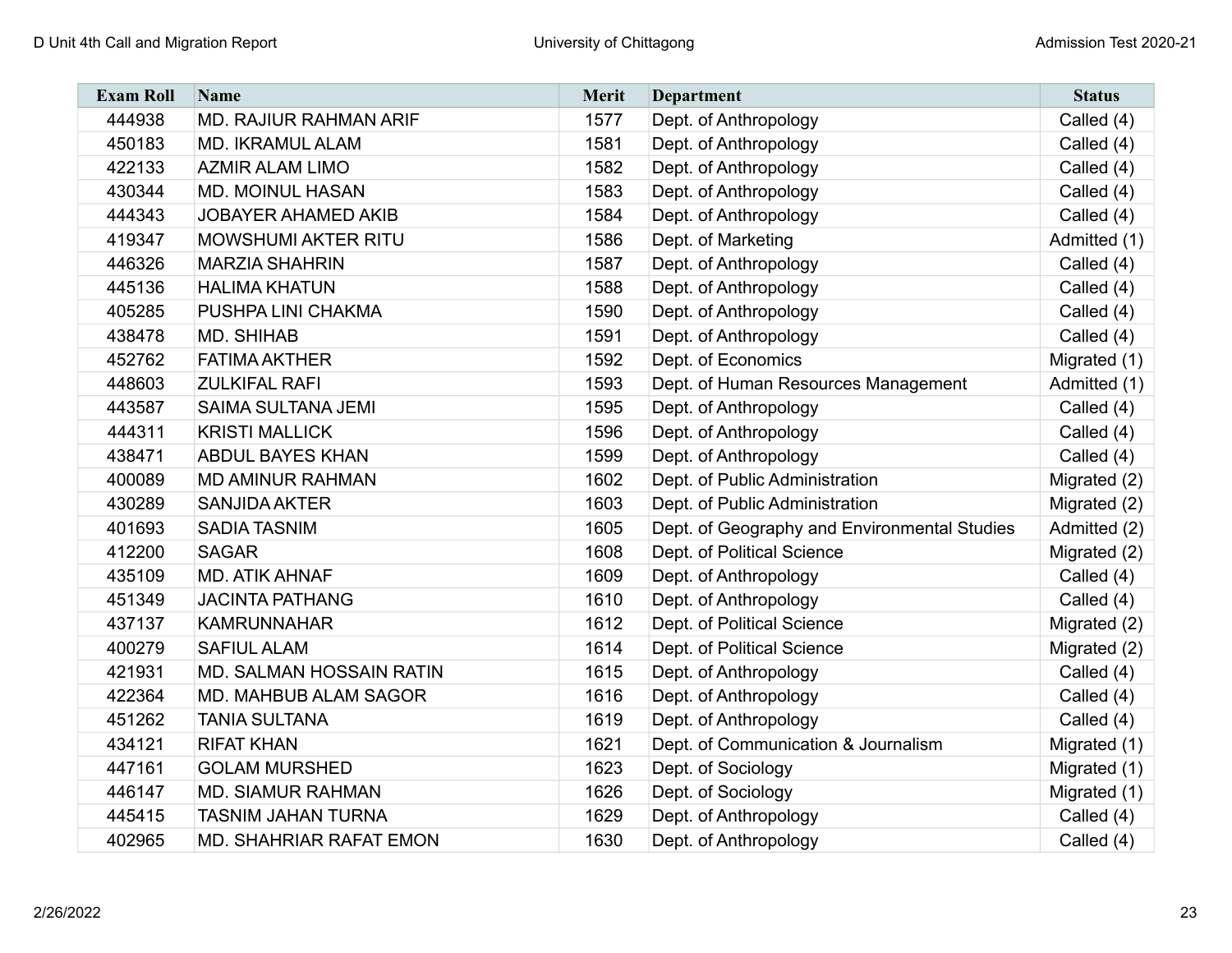| <b>Exam Roll</b> | Name                        | <b>Merit</b> | <b>Department</b>                            | <b>Status</b> |
|------------------|-----------------------------|--------------|----------------------------------------------|---------------|
| 404240           | <b>ABDULLAH AL BASHIR</b>   | 1631         | Dept. of Anthropology                        | Called (4)    |
| 410884           | SHABINAJ AFRIN FARCILA      | 1633         | Dept. of Anthropology                        | Called (4)    |
| 452773           | <b>FARJANA AKTER PRIYA</b>  | 1637         | Dept. of Anthropology                        | Called (4)    |
| 441448           | <b>REJANUL HAQ RAFI</b>     | 1638         | Dept. of Anthropology                        | Called (4)    |
| 426271           | <b>ASIF MAHMUD</b>          | 1641         | Dept. of Anthropology                        | Called (4)    |
| 436922           | MD. MIZBAH UR RAHMAN SAAD   | 1644         | Dept. of Anthropology                        | Called (4)    |
| 409943           | <b>SHAHANAJ RITU</b>        | 1645         | Dept. of Anthropology                        | Called (4)    |
| 438537           | <b>ANANNA ADITI DAS</b>     | 1648         | Dept. of Public Administration               | Migrated (1)  |
| 454115           | MD. RAFI ULLAH              | 1655         | Dept. of Sociology                           | Migrated (1)  |
| 451958           | <b>KARNIA AKTAR PRIYA</b>   | 1664         | Dept. of Accounting                          | Migrated (1)  |
| 420773           | MD. MUIN MEZBAH ULLASH      | 1665         | Dept. of Geography and Environmental Studies | Migrated (1)  |
| 447322           | MD. JAKARYA JASIM BABU      | 1666         | Dept. of Accounting                          | Migrated (1)  |
| 429176           | <b>MD. RABIUL HOSEN</b>     | 1674         | Dept. of International Relation              | Migrated (1)  |
| 404184           | <b>MD. NAHID HASAN</b>      | 1678         | Dept. of Accounting                          | Admitted (1)  |
| 425764           | MOHAMMAD FAISAL ALAM        | 1684         | Dept. of Sociology                           | Admitted (3)  |
| 435758           | <b>MONTAHINA BEGUM</b>      | 1685         | Dept. of Economics                           | Migrated (1)  |
| 422532           | <b>NAWATUL AFROZE</b>       | 1693         | Dept. of Management                          | Admitted (1)  |
| 447849           | SHEIKH MAINUR RAHMAN        | 1694         | Dept. of Banking & Insurance                 | Admitted (1)  |
| 452008           | SHEIKH RIFAT BIN JAMAL      | 1695         | Dept. of Management                          | Admitted (1)  |
| 442277           | <b>JINNAT ARA MIMI</b>      | 1707         | Dept. of Accounting                          | Migrated (1)  |
| 448814           | MD. SOYAIB HASAN TONMOY     | 1711         | Dept. of Banking & Insurance                 | Admitted (1)  |
| 407433           | MD. SAROWAR HOSSAIN KHAN    | 1712         | Dept. of Sociology                           | Admitted (3)  |
| 447350           | SHEIKH SUMAYA ISLAM         | 1713         | Dept. of Sociology                           | Admitted (3)  |
| 435764           | <b>UMME HABIBA</b>          | 1718         | Dept. of Economics                           | Migrated (1)  |
| 427527           | <b>MD. FAISAL HOSEN</b>     | 1720         | Dept. of Sociology                           | Admitted (3)  |
| 403248           | PAPEA SULTANA               | 1721         | Dept. of Accounting                          | Migrated (1)  |
| 428234           | <b>MAHABUB ALAM</b>         | 1724         | Dept. of Sociology                           | Admitted (3)  |
| 417937           | <b>FARAH NOOR SAMI</b>      | 1731         | Dept. of Accounting                          | Migrated (1)  |
| 416760           | <b>MD. SHAHRIAR HOSSAIN</b> | 1734         | Dept. of Economics                           | Migrated (2)  |
| 428454           | <b>SADIA BINTE SIDDIQUE</b> | 1740         | Dept. of Management                          | Admitted (1)  |
| 435798           | MD. HASANUZZAMAN SANTO      | 1746         | Dept. of Sociology                           | Migrated (1)  |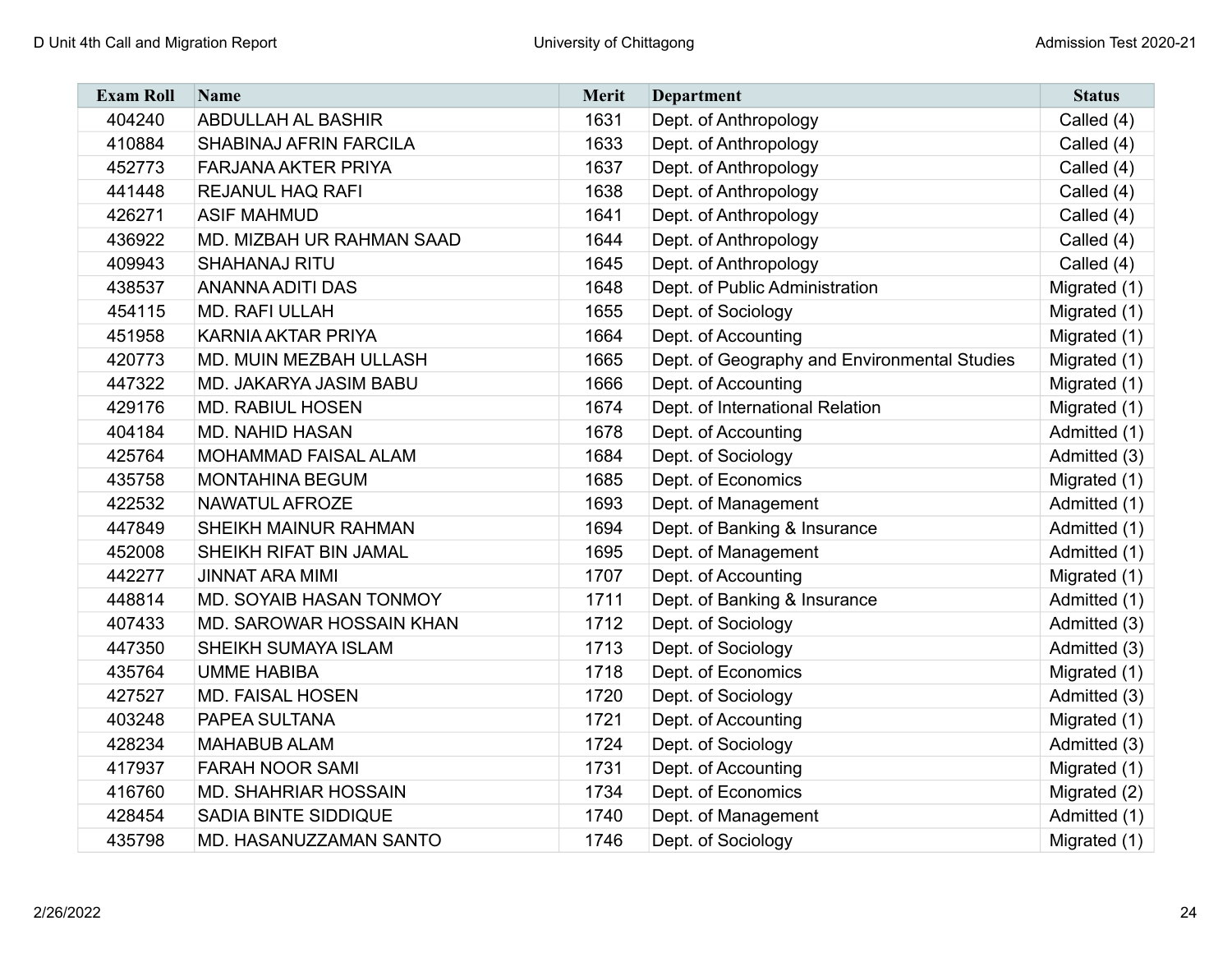| <b>Exam Roll</b> | <b>Name</b>                    | <b>Merit</b> | <b>Department</b>                     | <b>Status</b> |
|------------------|--------------------------------|--------------|---------------------------------------|---------------|
| 452524           | MOHAMMAD HOSSAIN               | 1750         | Dept. of Communication & Journalism   | Admitted (3)  |
| 417219           | <b>ABDULLAH AL MAMUN</b>       | 1751         | Dept. of Sociology                    | Admitted (3)  |
| 445197           | <b>RAFIA TASNIM</b>            | 1757         | Dept. of Marketing                    | Admitted (1)  |
| 449647           | <b>SRABONI MOHAJAN</b>         | 1762         | Dept. of Accounting                   | Migrated (1)  |
| 452318           | <b>SAIKAT DEV</b>              | 1764         | Dept. of Accounting                   | Migrated (1)  |
| 410712           | <b>FAHIMA ISRATUN NISA EMI</b> | 1778         | Dept. of Sociology                    | Admitted (3)  |
| 424253           | <b>SAFAYET HOSSAIN</b>         | 1780         | Dept. of Sociology                    | Admitted (3)  |
| 420380           | <b>RANA MIAH</b>               | 1784         | Dept. of Sociology                    | Admitted (3)  |
| 414048           | <b>UMME SHAIBA</b>             | 1785         | Dept. of Communication & Journalism   | Migrated (1)  |
| 438551           | <b>GIASH UDDIN</b>             | 1787         | Dept. of Communication & Journalism   | Admitted (3)  |
| 441591           | MD. JOWEL                      | 1790         | Dept. of Communication & Journalism   | Migrated (1)  |
| 435171           | EJAJ AHMMAD                    | 1791         | Dept. of Sociology                    | Admitted (3)  |
| 427615           | <b>KHADIJA AKTHER</b>          | 1795         | Dept. of Sociology                    | Migrated (1)  |
| 413413           | <b>MD. AHSAN HABIB BULBUL</b>  | 1796         | Dept. of Sociology                    | Admitted (3)  |
| 442824           | <b>TASFIA SHAHRIN</b>          | 1797         | Dept. of Management                   | Admitted (1)  |
| 439529           | <b>SABIHA KAISER RATTRI</b>    | 1798         | Dept. of Communication & Journalism   | Admitted (3)  |
| 444014           | <b>MD. CHAYAN BABU</b>         | 1799         | Dept. of Sociology                    | Admitted (3)  |
| 428434           | <b>MD. RAIHAN HOSEN SARDER</b> | 1812         | Dept. of Sociology                    | Admitted (3)  |
| 442208           | <b>ARPA DAS</b>                | 1813         | Dept. of Criminology & Police Science | Admitted (3)  |
| 443245           | <b>TANZIMUL ISLAM</b>          | 1814         | Dept. of Sociology                    | Admitted (3)  |
| 424493           | MOHAMMED SAIMON RAIHEN SHAKIL  | 1816         | Dept. of Human Resources Management   | Admitted (1)  |
| 453505           | <b>TANVIR ISHRAK</b>           | 1838         | Dept. of Management                   | Admitted (1)  |
| 436065           | <b>SHARIF SADMAN SHAHRIAR</b>  | 1847         | Dept. of Accounting                   | Migrated (1)  |
| 427358           | MD. ELEAS                      | 1852         | Dept. of Communication & Journalism   | Admitted (3)  |
| 434457           | S. M. RAHMAT ULLAH MOHSIN      | 1855         | Dept. of Sociology                    | Admitted (3)  |
| 452231           | SAJEDA ANJUM ANIKA             | 1856         | Dept. of Communication & Journalism   | Migrated (1)  |
| 423127           | <b>TANJINA AKTER</b>           | 1860         | Dept. of Political Science            | Admitted (1)  |
| 426000           | <b>JAHIDUL ISLAM BADAL</b>     | 1872         | Dept. of International Relation       | Migrated (1)  |
| 434378           | SABIKUNNAHAR SHEMO             | 1876         | Dept. of Criminology & Police Science | Migrated (2)  |
| 416259           | <b>SAKIB HOSEN</b>             | 1878         | Dept. of Criminology & Police Science | Migrated (1)  |
| 445862           | <b>KAISAR HAMID</b>            | 1879         | Dept. of Sociology                    | Admitted (3)  |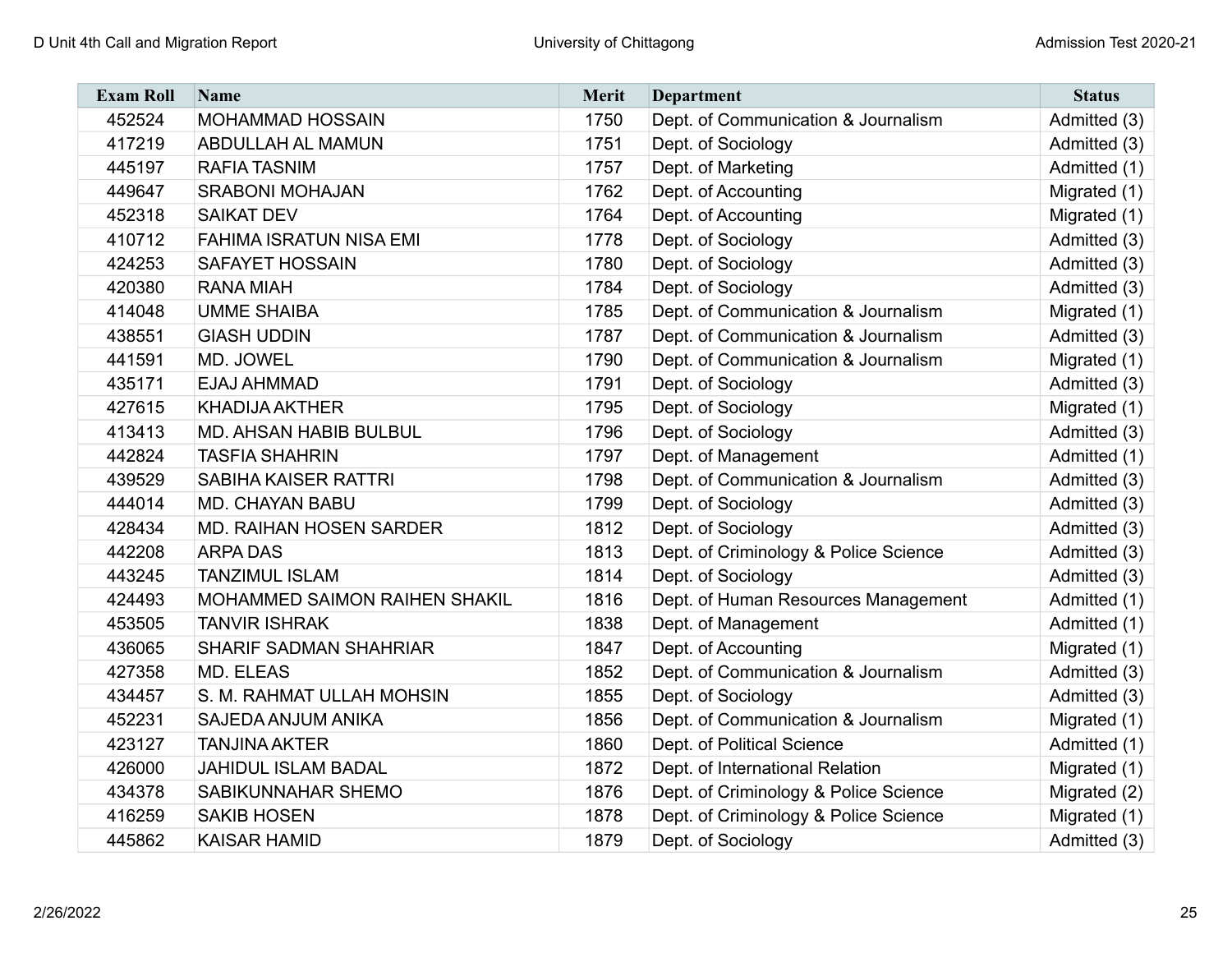| <b>Exam Roll</b> | <b>Name</b>                    | Merit | <b>Department</b>                     | <b>Status</b> |
|------------------|--------------------------------|-------|---------------------------------------|---------------|
| 437669           | <b>MD. NIAZ MORSHED</b>        | 1882  | Dept. of Sociology                    | Migrated (1)  |
| 447401           | <b>AZHAR UDDIN</b>             | 1883  | Dept. of Human Resources Management   | Admitted (1)  |
| 418047           | <b>MD. ADNAN SAMI</b>          | 1884  | Dept. of Accounting                   | Migrated (1)  |
| 450973           | <b>SUNAYAN BARUA</b>           | 1887  | Dept. of Accounting                   | Migrated (1)  |
| 436458           | <b>NAFISA TABASSUM RAISA</b>   | 1892  | Dept. of Marketing                    | Migrated (1)  |
| 406373           | <b>MST.ZANNATUL FERDOUSI</b>   | 1895  | Dept. of Sociology                    | Admitted (3)  |
| 420600           | <b>SADMAN SAKIB</b>            | 1897  | Dept. of Marketing                    | Migrated (1)  |
| 453716           | <b>JANNATUL HARMAIN AYSHEE</b> | 1902  | Dept. of Management                   | Admitted (1)  |
| 449837           | <b>FAYEK AL GANI</b>           | 1903  | Dept. of International Relation       | Migrated (1)  |
| 408321           | <b>SUNJIDA AKTER</b>           | 1907  | Dept. of Sociology                    | Migrated (1)  |
| 419800           | <b>MD. RIYADUL ISLAM</b>       | 1909  | Dept. of Communication & Journalism   | Migrated (1)  |
| 437973           | MD. TASMIM AHAMED              | 1913  | Dept. of Communication & Journalism   | Migrated (1)  |
| 437677           | MD. SHAMIM HOSSAIN             | 1917  | Dept. of Communication & Journalism   | Migrated (1)  |
| 432837           | <b>REJOWAN</b>                 | 1918  | Dept. of Sociology                    | Migrated (1)  |
| 426159           | <b>HABIBA TANJI</b>            | 1923  | Dept. of Economics                    | Migrated (2)  |
| 438227           | MD. ALIMUL SHAMIM RABBI        | 1924  | Dept. of Communication & Journalism   | Migrated (1)  |
| 443755           | <b>KAZI HABIBA</b>             | 1925  | Dept. of Anthropology                 | Admitted (3)  |
| 415090           | <b>SONGGITH KUMAR</b>          | 1930  | Dept. of Criminology & Police Science | Migrated (2)  |
| 444068           | <b>MD. SOHAG RANA</b>          | 1934  | Dept. of Sociology                    | Migrated (2)  |
| 436852           | <b>TUHIN AHMED</b>             | 1939  | Dept. of Sociology                    | Migrated (1)  |
| 430276           | <b>MUSTAKIM HASAN</b>          | 1948  | Dept. of Marketing                    | Migrated (1)  |
| 422922           | <b>MEHER NIGAR</b>             | 1965  | Dept. of Accounting                   | Migrated (1)  |
| 413530           | <b>ABIDA SULTANA</b>           | 1970  | Dept. of Public Administration        | Migrated (1)  |
| 452959           | KANIJ SIDDIKA TUHA             | 1973  | Dept. of Sociology                    | Migrated (1)  |
| 421179           | <b>AKHI AKTER</b>              | 1979  | Dept. of Accounting                   | Migrated (1)  |
| 446608           | NOUSHADUL HASAN                | 1983  | Dept. of Sociology                    | Migrated (1)  |
| 445544           | <b>RIPON MIA</b>               | 1984  | Dept. of Communication & Journalism   | Migrated (1)  |
| 427852           | <b>TASLIMA AKTER</b>           | 1985  | Dept. of Sociology                    | Migrated (1)  |
| 437363           | <b>MD. TANZIRUL ISLAM</b>      | 1987  | Dept. of Sociology                    | Migrated (1)  |
| 432897           | <b>RASEL KHAN</b>              | 1995  | Dept. of Sociology                    | Migrated (1)  |
| 438922           | <b>RAYHAN ISLAM</b>            | 1996  | Dept. of Criminology & Police Science | Migrated (2)  |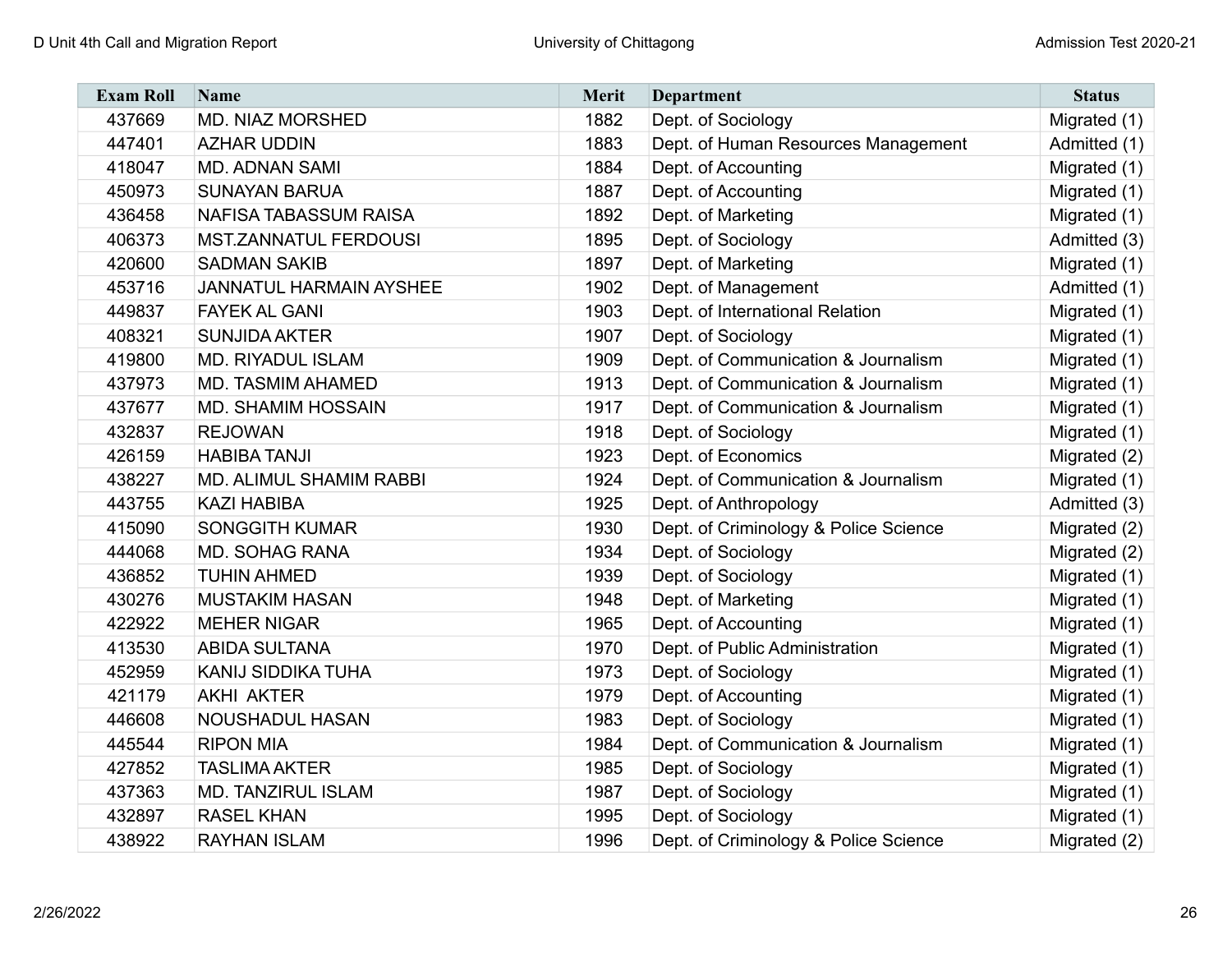| <b>Exam Roll</b> | Name                        | Merit | <b>Department</b>                     | <b>Status</b> |
|------------------|-----------------------------|-------|---------------------------------------|---------------|
| 431736           | <b>MD. SUMON ISLAM</b>      | 1997  | Dept. of Communication & Journalism   | Migrated (1)  |
| 418305           | <b>SADIA AFRIN</b>          | 2004  | Dept. of Sociology                    | Migrated (1)  |
| 435280           | <b>TANMOY KUMAR SAHA</b>    | 2007  | Dept. of Sociology                    | Migrated (1)  |
| 422850           | <b>NUSRAT JAHAN TASPIA</b>  | 2008  | Dept. of Economics                    | Migrated (2)  |
| 403946           | SHAWON ALI SOBUZ            | 2009  | Dept. of Sociology                    | Migrated (2)  |
| 432634           | MD. AKHTARUZZAMAN           | 2010  | Dept. of Sociology                    | Migrated (1)  |
| 425403           | <b>NOYON CHOWDHURY</b>      | 2015  | Dept. of Criminology & Police Science | Migrated (2)  |
| 436070           | MD MINHAJ UDDIN MONNA       | 2016  | Dept. of Public Administration        | Migrated (1)  |
| 438298           | MD. RIDOY MIA               | 2020  | Dept. of Human Resources Management   | Admitted (1)  |
| 444666           | <b>SAMIA RAHMAN</b>         | 2023  | Dept. of Sociology                    | Admitted (1)  |
| 418965           | MOHAMMAD MORSHEDUL ALAM     | 2024  | Dept. of Communication & Journalism   | Called (4)    |
| 434059           | FATEMA - E - SANY           | 2026  | Dept. of Sociology                    | Admitted (1)  |
| 411816           | <b>ASADULLAH AL GALIB</b>   | 2027  | Dept. of Communication & Journalism   | Called (4)    |
| 412386           | <b>ABDULLAH AL MAMUN</b>    | 2041  | Dept. of Sociology                    | Called (4)    |
| 452826           | <b>MD. BAPPI BABU</b>       | 2044  | Dept. of Sociology                    | Migrated (1)  |
| 406154           | <b>NAIMA AKTER</b>          | 2050  | Dept. of Sociology                    | Called (4)    |
| 437062           | <b>MD. RAHAT KHANDAKER</b>  | 2057  | Dept. of Sociology                    | Called (4)    |
| 444644           | <b>MD. RANGA BABU</b>       | 2058  | Dept. of Sociology                    | Migrated (1)  |
| 444160           | <b>SHANJIDA AKTER SHILA</b> | 2066  | Dept. of Sociology                    | Called (4)    |
| 422424           | <b>SHILPI SARKAR SUBRA</b>  | 2067  | Dept. of Management                   | Admitted (1)  |
| 409614           | <b>JERIN AKTER</b>          | 2071  | Dept. of Sociology                    | Called (4)    |
| 444456           | <b>MD. RAKIB HOSEN</b>      | 2072  | Dept. of Sociology                    | Called (4)    |
| 447166           | MOHAMMAD SHAFIQUL ISLAM     | 2083  | Dept. of Economics                    | Migrated (2)  |
| 439392           | <b>ARAFAT ISLAM WAHID</b>   | 2085  | Dept. of Criminology & Police Science | Called (4)    |
| 448793           | <b>RUDRO BAIRAGI</b>        | 2087  | Dept. of Communication & Journalism   | Called (4)    |
| 410858           | MD. AHSAN ALI               | 2088  | Dept. of Sociology                    | Called (4)    |
| 434086           | <b>MD. JONI HOSSAIN</b>     | 2091  | Dept. of Communication & Journalism   | Called (4)    |
| 404712           | MD. HEDHAET ULLAH           | 2095  | Dept. of Communication & Journalism   | Called (4)    |
| 406820           | <b>RUMANA AKTER DINA</b>    | 2097  | Dept. of Economics                    | Migrated (2)  |
| 416329           | <b>JOY DAS</b>              | 2103  | Dept. of Sociology                    | Migrated (2)  |
| 438054           | <b>RIDOY MIA</b>            | 2104  | Dept. of Sociology                    | Called (4)    |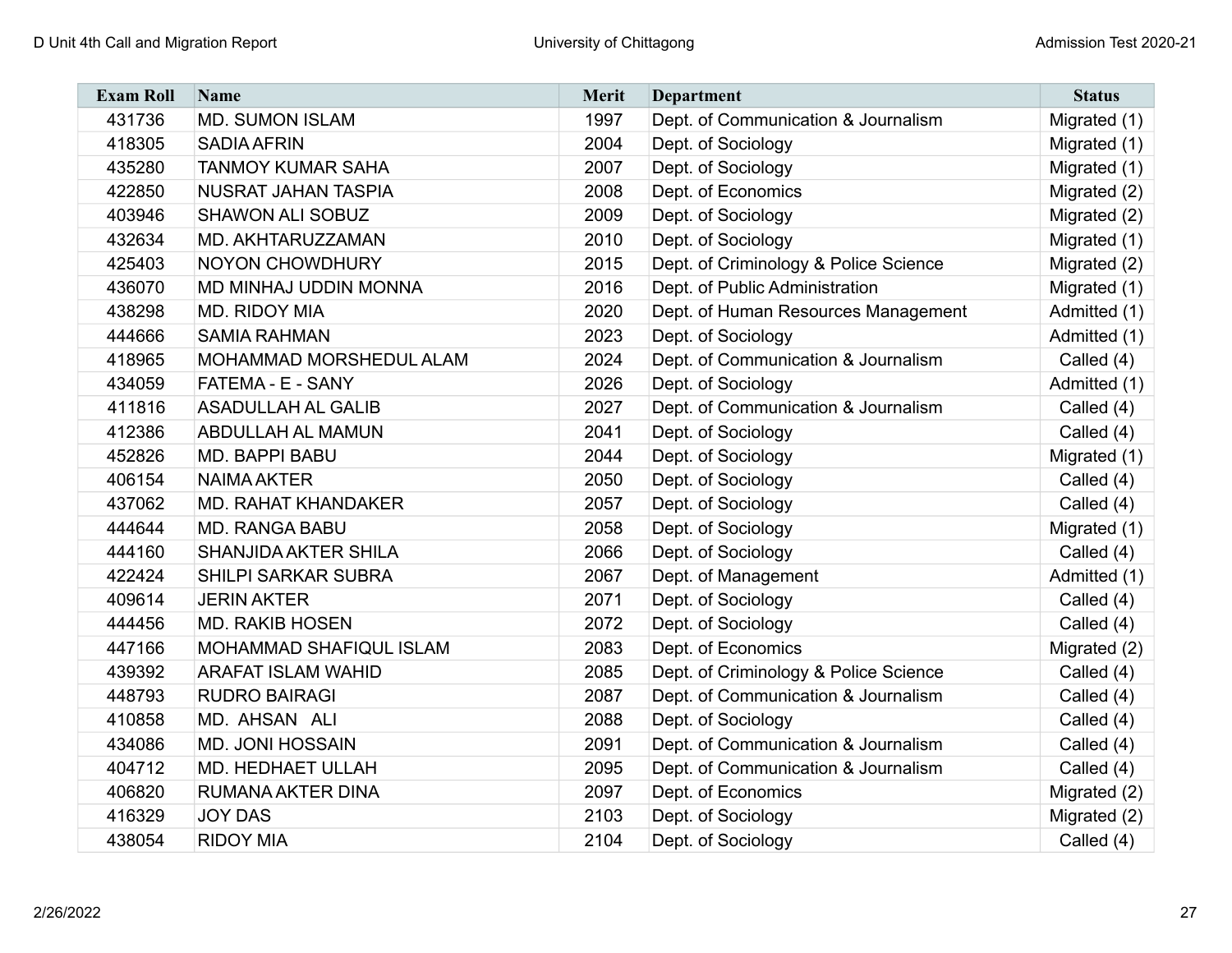| <b>Exam Roll</b> | <b>Name</b>                    | <b>Merit</b> | <b>Department</b>                            | <b>Status</b> |
|------------------|--------------------------------|--------------|----------------------------------------------|---------------|
| 410223           | MD. RASHEDUZZAMAN MONA         | 2106         | Dept. of Criminology & Police Science        | Called (4)    |
| 434492           | <b>RUKONUZZAMAN</b>            | 2108         | Dept. of Anthropology                        | Called (4)    |
| 426406           | TANVIN TAHYA.                  | 2122         | Dept. of Accounting                          | Migrated (1)  |
| 412432           | <b>ZAFRIN TABASSUM</b>         | 2125         | Dept. of Human Resources Management          | Admitted (1)  |
| 448818           | <b>MD. SHAHARIAR EMON</b>      | 2129         | Dept. of Anthropology                        | Called (4)    |
| 428388           | <b>OBAIDULLAH</b>              | 2139         | Dept. of Anthropology                        | Called (4)    |
| 429009           | <b>MARJIA JINAT</b>            | 2140         | Dept. of Anthropology                        | Called (4)    |
| 428595           | MD. NAHID ALI                  | 2142         | Dept. of Anthropology                        | Called (4)    |
| 413540           | MD. KHALED SIFFULLAH BADHON    | 2143         | Dept. of Anthropology                        | Called (4)    |
| 441444           | <b>MAIMONA AKHTER</b>          | 2146         | Dept. of Anthropology                        | Called (4)    |
| 430576           | MD. BULBUL AHMED               | 2147         | Dept. of Anthropology                        | Called (4)    |
| 450128           | <b>SEFAET HOSAIN</b>           | 2148         | Dept. of Anthropology                        | Called (4)    |
| 415701           | <b>MD. SHAHJAHAN MONIR</b>     | 2149         | Dept. of Anthropology                        | Called (4)    |
| 417835           | <b>MD. TAISIFUR RAHMAN</b>     | 2151         | Dept. of Anthropology                        | Called (4)    |
| 428053           | <b>HABIBA AKTER</b>            | 2152         | Dept. of Anthropology                        | Called (4)    |
| 442929           | <b>JOBAIR FARUQUE</b>          | 2153         | Dept. of Geography and Environmental Studies | Migrated (1)  |
| 413053           | <b>MD. NAIME HASAN</b>         | 2154         | Dept. of Anthropology                        | Called (4)    |
| 418533           | SAZZAD HOSSAIN SIAM            | 2155         | Dept. of Anthropology                        | Called (4)    |
| 449069           | <b>MASUD RANA</b>              | 2156         | Dept. of Geography and Environmental Studies | Called (4)    |
| 436555           | <b>MEHEJABIN ALAM PUSHPITA</b> | 2157         | Dept. of Economics                           | Migrated (2)  |
| 416577           | MOHAMMAD ABU MEHERAZ           | 2159         | Dept. of Anthropology                        | Called (4)    |
| 450067           | <b>JANIA CHOWDHURY</b>         | 2160         | Dept. of Political Science                   | Migrated (1)  |
| 449654           | <b>MD. RAYHAN ISLAM</b>        | 2161         | Dept. of Anthropology                        | Called (4)    |
| 409951           | <b>KHADIJA AKTER SONIA</b>     | 2162         | Dept. of Anthropology                        | Called (4)    |
| 424799           | <b>MD. SAHEDUL ISLAM</b>       | 2164         | Dept. of Anthropology                        | Called (4)    |
| 452451           | <b>ANISUR RAHMAN</b>           | 2169         | Dept. of Anthropology                        | Called (4)    |
| 450522           | <b>TASIFUL ALAM ROHAN</b>      | 2171         | Dept. of Public Administration               | Migrated (1)  |
| 432563           | YEAMIN MOHAMMED ZAMAN          | 2172         | Dept. of Accounting                          | Migrated (2)  |
| 415120           | <b>YASIN ARFAT</b>             | 2173         | Dept. of Anthropology                        | Migrated (1)  |
| 428564           | <b>MEHEDI HASAN</b>            | 2174         | Dept. of Anthropology                        | Called (4)    |
| 445747           | SHEULI AKTER SHOCHE            | 2175         | Dept. of Anthropology                        | Called (4)    |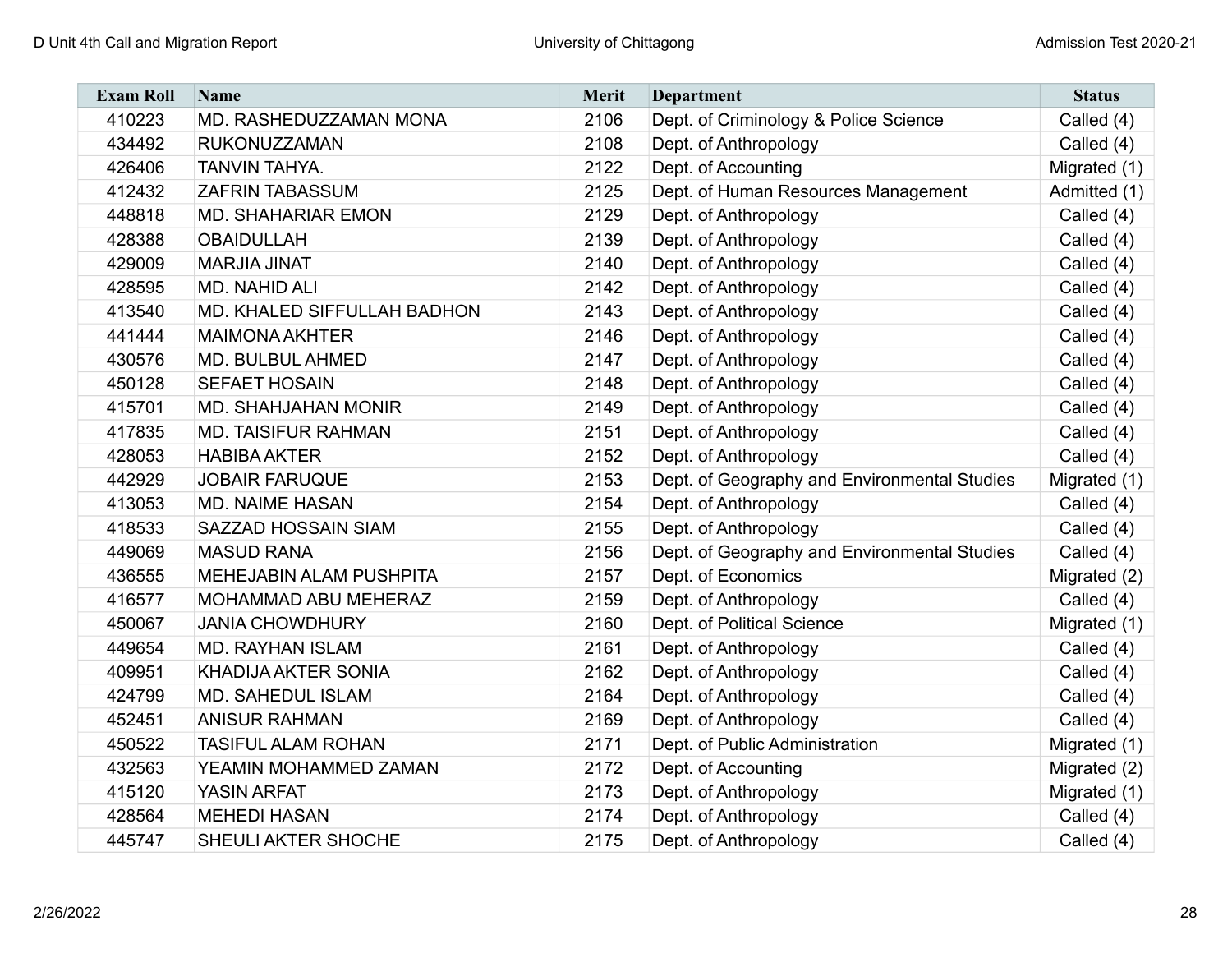| <b>Exam Roll</b> | <b>Name</b>                   | <b>Merit</b> | <b>Department</b>                            | <b>Status</b> |
|------------------|-------------------------------|--------------|----------------------------------------------|---------------|
| 406744           | <b>SABRINA MASHRAFI</b>       | 2179         | Dept. of Human Resources Management          | Admitted (1)  |
| 420507           | <b>FAHIMA AKTER</b>           | 2185         | Dept. of International Relation              | Migrated (1)  |
| 402437           | SANJIDA TASMIM SADIA          | 2190         | Dept. of Anthropology                        | Called (4)    |
| 429470           | <b>TANIA RAHMAN</b>           | 2201         | Dept. of Finance                             | Admitted (1)  |
| 411432           | <b>AFSANA MARIAM</b>          | 2206         | Dept. of Psychology                          | Admitted (3)  |
| 450536           | <b>LAKSHMAN SEN</b>           | 2207         | Dept. of Anthropology                        | Called (4)    |
| 413123           | <b>HEFAIJATUN NAIMA</b>       | 2208         | Dept. of Anthropology                        | Called (4)    |
| 445889           | <b>MD. ABID SHAHRIAR</b>      | 2210         | Dept. of Anthropology                        | Called (4)    |
| 416980           | <b>AZAZ KHAN</b>              | 2213         | Dept. of Geography and Environmental Studies | Called (4)    |
| 447587           | <b>SADEK HOSEN</b>            | 2215         | Dept. of Anthropology                        | Called (4)    |
| 412898           | <b>MD. GULAM RASUL</b>        | 2216         | Dept. of Anthropology                        | Called (4)    |
| 437653           | <b>SHAHIDUL ISLAM</b>         | 2219         | Dept. of Anthropology                        | Called (4)    |
| 405875           | MOHAMMAD FAISAL UDDIN         | 2220         | Dept. of Anthropology                        | Called (4)    |
| 424449           | MD. NOUSHIN AL ISLAM          | 2224         | Dept. of Anthropology                        | Called (4)    |
| 419081           | <b>MIR ASHFAQ ISA</b>         | 2225         | Dept. of Geography and Environmental Studies | Called (4)    |
| 434187           | <b>MD. SOHAG ALAM</b>         | 2226         | Dept. of Anthropology                        | Called (4)    |
| 435500           | MD. NURA ALAM SIDDIKEY        | 2229         | Dept. of Anthropology                        | Called (4)    |
| 404305           | <b>MD. TANVIR MAHMUD</b>      | 2230         | Dept. of Marketing                           | Migrated (1)  |
| 412523           | <b>SUMAIYA ISLAM LUBNA</b>    | 2235         | Dept. of Geography and Environmental Studies | Called (4)    |
| 434698           | <b>BAKEDUL ISLAM AKANDA</b>   | 2236         | Dept. of Geography and Environmental Studies | Called (4)    |
| 431732           | <b>SAIMUN ISLAM RIDOY</b>     | 2245         | Dept. of Management                          | Admitted (1)  |
| 446737           | FATIHATUJ JOHRA               | 2262         | Dept. of Management                          | Migrated (1)  |
| 432645           | PRASHARI BHATTACHARJEE SRISTY | 2279         | Dept. of Banking & Insurance                 | Admitted (1)  |
| 412788           | <b>JANATUN TAJREE.</b>        | 2284         | Dept. of Psychology                          | Called (4)    |
| 432081           | MD. HAFIZUR RAHMAN            | 2285         | Dept. of Psychology                          | Called (4)    |
| 408647           | <b>SHAKIB SALMAN</b>          | 2300         | Dept. of Communication & Journalism          | Migrated (1)  |
| 407721           | <b>SAUMI AFROSE</b>           | 2309         | Dept. of Psychology                          | Called (4)    |
| 441312           | <b>BIJOYA MOJUMDER</b>        | 2313         | Dept. of Psychology                          | Called (4)    |
| 426967           | <b>NAHILA AKTER</b>           | 2316         | Dept. of Political Science                   | Migrated (1)  |
| 440492           | <b>SHUKANTA SHUSHIL</b>       | 2324         | Dept. of Political Science                   | Migrated (1)  |
| 403355           | <b>ARIFUS SAKIB JAMIM</b>     | 2330         | Dept. of Management                          | Migrated (1)  |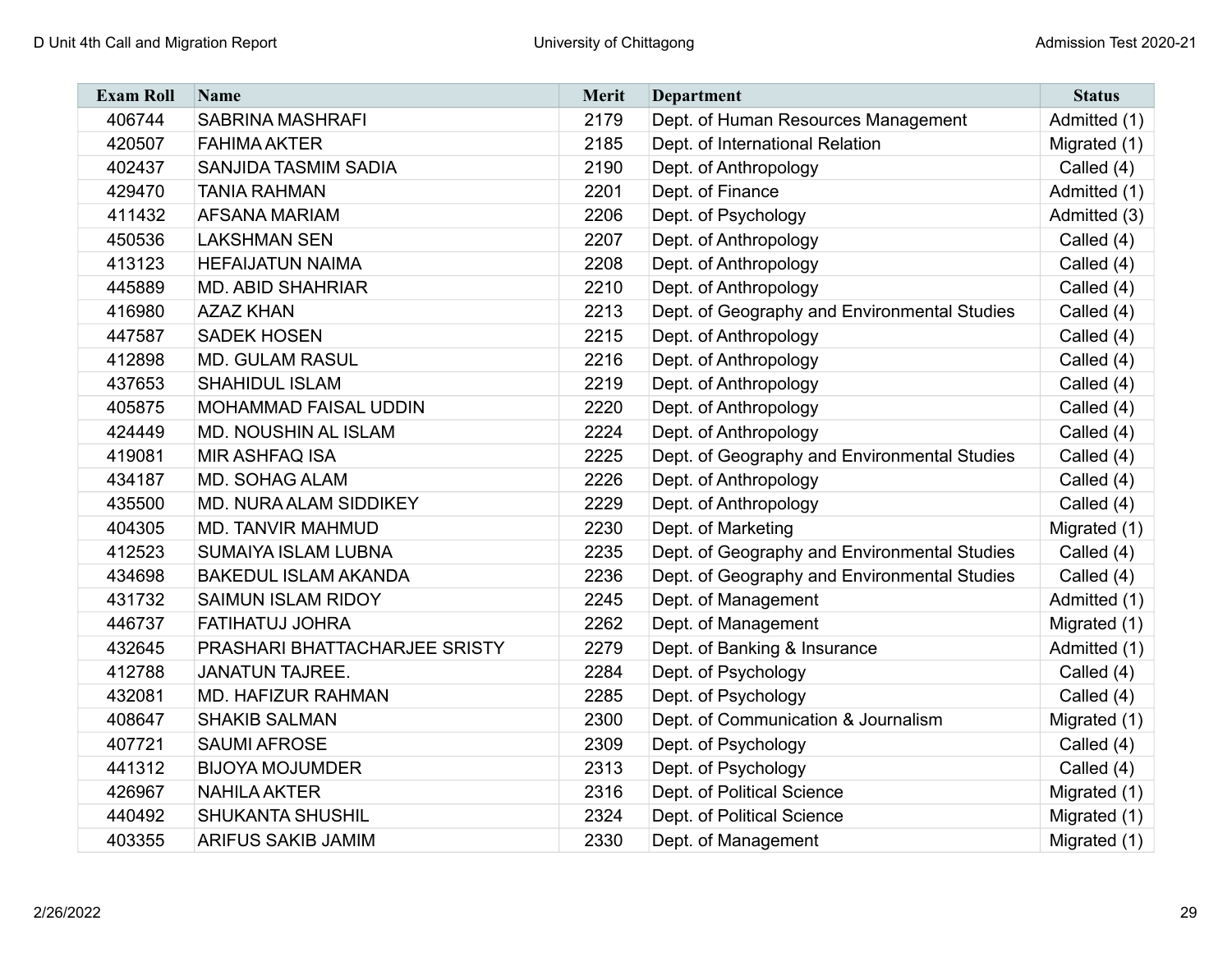| <b>Exam Roll</b> | Name                          | Merit | <b>Department</b>                   | <b>Status</b> |
|------------------|-------------------------------|-------|-------------------------------------|---------------|
| 422553           | SYED RAKIBUL KADER NEON       | 2342  | Dept. of Accounting                 | Migrated (2)  |
| 434835           | <b>MD. KAMRUL HASAN</b>       | 2343  | Dept. of Management                 | Migrated (1)  |
| 420094           | <b>SHAFIKUL ISLAM</b>         | 2353  | Dept. of Accounting                 | Migrated (2)  |
| 418967           | MD. SHAHADAD HOSSAIN SUNNY    | 2385  | Dept. of Political Science          | Migrated (1)  |
| 405601           | <b>PRANTO BISWAS</b>          | 2392  | Dept. of Psychology                 | Called (4)    |
| 409924           | <b>NUSRAT JAHAN</b>           | 2402  | Dept. of Psychology                 | Called (4)    |
| 441564           | <b>SOLIMA BINTI</b>           | 2413  | Dept. of Psychology                 | Called (4)    |
| 404446           | MD. HASAN ZAVED KAYSER        | 2416  | Dept. of Psychology                 | Called (4)    |
| 423439           | <b>WAFA SARTAJ</b>            | 2427  | Dept. of Psychology                 | Called (4)    |
| 448885           | <b>TOWHIDUL ISLAM</b>         | 2428  | Dept. of Human Resources Management | Admitted (1)  |
| 422948           | <b>EMU MONI</b>               | 2439  | Dept. of International Relation     | Migrated (2)  |
| 426860           | <b>UMMA RAFA</b>              | 2457  | Dept. of Psychology                 | Called (4)    |
| 451778           | <b>MD. RIFAT HOSSAIN</b>      | 2461  | Dept. of Psychology                 | Called (4)    |
| 440435           | CHOWDHURY MOHAMMAD OBAIDULLAH | 2463  | Dept. of International Relation     | Migrated (1)  |
| 409809           | <b>JANNATUL FERDOUS</b>       | 2470  | Dept. of Psychology                 | Called (4)    |
| 424028           | <b>ISTIAK AHAMMOD</b>         | 2476  | Dept. of Psychology                 | Called (4)    |
| 435072           | <b>RIYA KHANAM</b>            | 2482  | Dept. of Psychology                 | Called (4)    |
| 418346           | <b>MST. AYSHA REJUANA</b>     | 2489  | Dept. of Psychology                 | Called (4)    |
| 452821           | <b>RIZIA ISLAM</b>            | 2499  | Dept. of Psychology                 | Called (4)    |
| 450851           | <b>MD. NAHID HASAN NASIF</b>  | 2500  | Dept. of Sociology                  | Admitted (2)  |
| 424550           | <b>ABUJAR GIFARI</b>          | 2504  | Dept. of Human Resources Management | Admitted (1)  |
| 434009           | <b>NAHIDUL ISLAM</b>          | 2514  | Dept. of Public Administration      | Admitted (2)  |
| 433839           | <b>SANJIDA SHARMIN</b>        | 2523  | Dept. of Marketing                  | Migrated (1)  |
| 446627           | SABRINA AKTER MUKTA           | 2538  | Dept. of Political Science          | Admitted (2)  |
| 451848           | <b>ISRAT DILRUBA</b>          | 2556  | Dept. of Marketing                  | Migrated (1)  |
| 440034           | SABRINA SULTANA RIMU          | 2560  | Dept. of Development Studies        | Admitted (2)  |
| 451362           | <b>MUSLIM SHADAD RAIHAN</b>   | 2567  | Dept. of Finance                    | Admitted (1)  |
| 422369           | <b>ASIF REZA</b>              | 2580  | Dept. of Human Resources Management | Admitted (1)  |
| 416271           | MUSHFIQUR RAHMAN HRIDOY       | 2598  | Dept. of Human Resources Management | Admitted (1)  |
| 443388           | MD. SAMSULJOHA SAKIB          | 2612  | Dept. of Psychology                 | Called (4)    |
| 444993           | <b>SUMAIYA NUSRAT</b>         | 2614  | Dept. of Public Administration      | Admitted (2)  |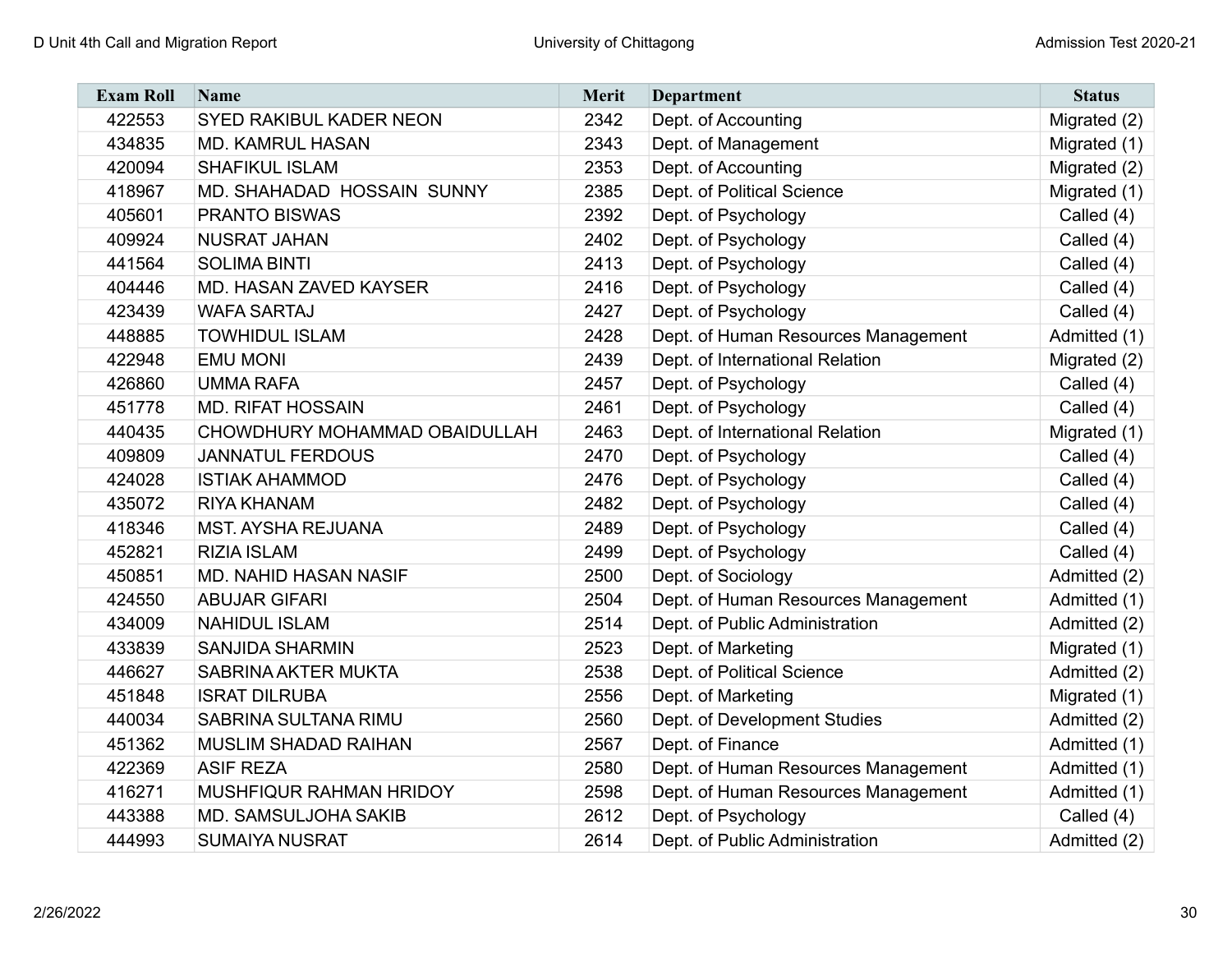| <b>Exam Roll</b> | <b>Name</b>                 | Merit | <b>Department</b>                   | <b>Status</b> |
|------------------|-----------------------------|-------|-------------------------------------|---------------|
| 433836           | <b>SAIFUL ISLAM TOHA</b>    | 2628  | Dept. of Communication & Journalism | Admitted (2)  |
| 446705           | KANIZ FATEMA SUBARNA        | 2641  | Dept. of Public Administration      | Admitted (2)  |
| 443297           | <b>SAYED ROBIUL HOSSEN</b>  | 2646  | Dept. of Sociology                  | Admitted (2)  |
| 445897           | KHATUNA JANNAT ROMI         | 2660  | Dept. of International Relation     | Migrated (1)  |
| 420316           | MORSHEDA JANNAT RIMI        | 2662  | Dept. of Accounting                 | Migrated (2)  |
| 415441           | <b>TAHERA AKTER</b>         | 2681  | Dept. of Human Resources Management | Admitted (1)  |
| 436063           | <b>TASNEEM TURJA</b>        | 2705  | Dept. of Human Resources Management | Admitted (1)  |
| 417587           | MINHAZUL JANNAT             | 2707  | Dept. of Accounting                 | Migrated (2)  |
| 412059           | MD. RASHEDUL MOWLA DIPU     | 2713  | Dept. of International Relation     | Migrated (1)  |
| 451499           | PUSPA BHATTACHARJEE         | 2715  | Dept. of Management                 | Migrated (1)  |
| 438662           | SHOHAIB SHAHARIYA           | 2718  | Dept. of Sociology                  | Admitted (2)  |
| 439585           | <b>JANNATUL FERDOUS</b>     | 2726  | Dept. of Public Administration      | Admitted (2)  |
| 451439           | <b>IMTIAZ AHMED SAYEM</b>   | 2740  | Dept. of International Relation     | Migrated (1)  |
| 446523           | <b>MD. ROBIUL ISLAM</b>     | 2753  | Dept. of Management                 | Admitted (2)  |
| 407624           | MONALISA MITA NOOR          | 2754  | Dept. of Management                 | Admitted (2)  |
| 413546           | <b>MALIHA INTISA</b>        | 2758  | Dept. of Management                 | Admitted (2)  |
| 442607           | <b>ASMA BINTE RASHID</b>    | 2770  | Dept. of Banking & Insurance        | Admitted (2)  |
| 424207           | <b>MIR SUMAIYA AHMED</b>    | 2794  | Dept. of Sociology                  | Admitted (2)  |
| 427815           | SHIDRATUL MONTAHA           | 2800  | Dept. of Sociology                  | Admitted (2)  |
| 431744           | <b>ATRI DASGUPTA</b>        | 2806  | Dept. of International Relation     | Migrated (1)  |
| 430227           | <b>SHUDIPTO NAHA</b>        | 2813  | Dept. of Marketing                  | Admitted (2)  |
| 423687           | <b>EMRAN AMIN</b>           | 2834  | Dept. of Management                 | Admitted (2)  |
| 447164           | <b>MD. FARUK MIAH</b>       | 2841  | Dept. of Management                 | Admitted (2)  |
| 411379           | <b>ABDULLAH AL MUNTASIR</b> | 2843  | Dept. of International Relation     | Migrated (1)  |
| 429345           | EUSHA JAMAN TURZO           | 2848  | Dept. of Banking & Insurance        | Admitted (2)  |
| 425702           | <b>AFSANA NIGAR NISHAT</b>  | 2852  | Dept. of Human Resources Management | Admitted (2)  |
| 416708           | <b>SABIT HOSSAIN ANTO</b>   | 2861  | Dept. of Management                 | Admitted (2)  |
| 442675           | MD. ABU NOMAN               | 2875  | Dept. of Management                 | Admitted (2)  |
| 420686           | <b>MD. SABIR UDDIN</b>      | 2885  | Dept. of Management                 | Admitted (1)  |
| 428725           | <b>NAVIA TASPI PUSPA</b>    | 2893  | Dept. of International Relation     | Migrated (1)  |
| 428488           | <b>GAZI EMRAN</b>           | 2896  | Dept. of Finance                    | Migrated (1)  |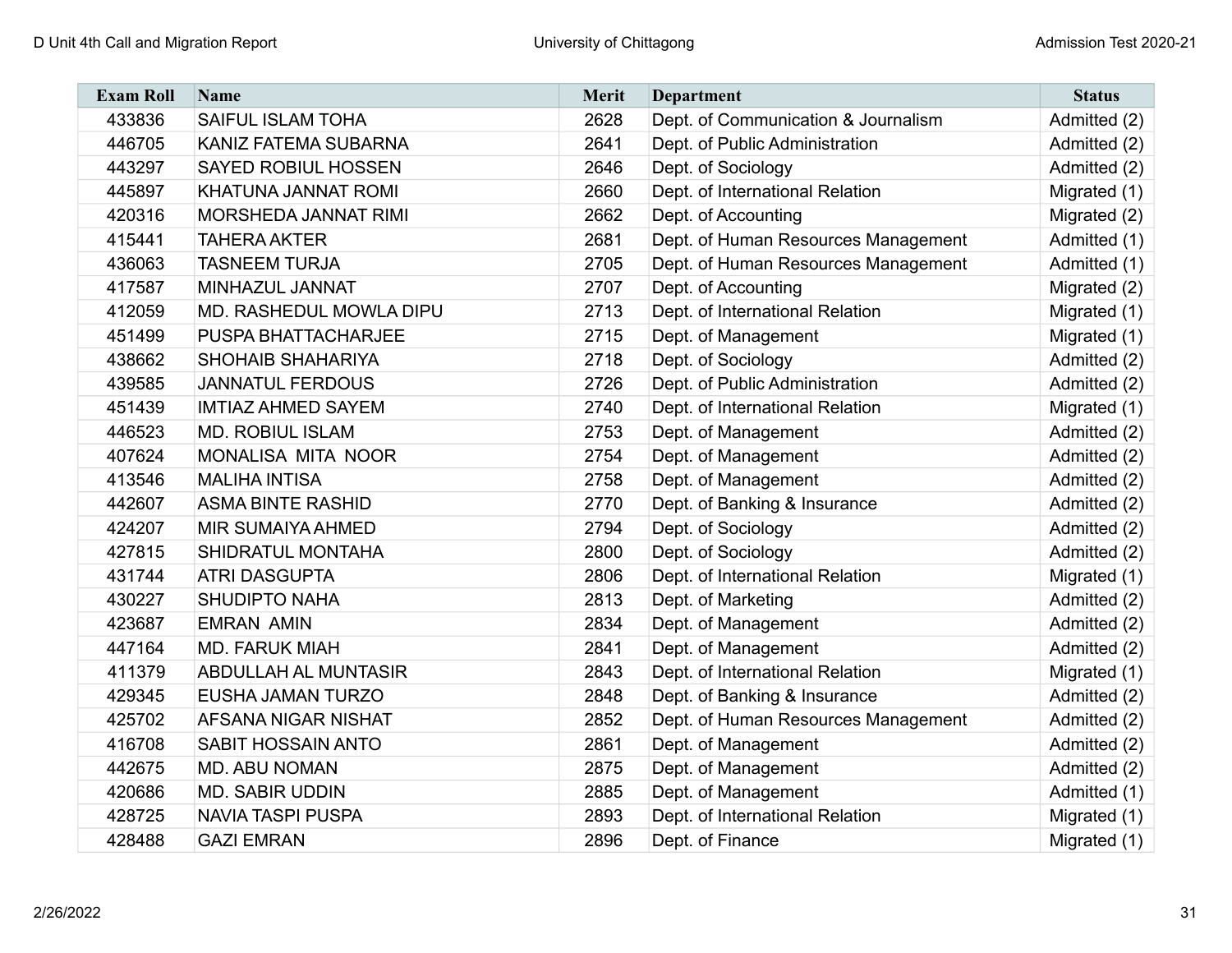| <b>Exam Roll</b> | Name                         | <b>Merit</b> | <b>Department</b>                     | <b>Status</b> |
|------------------|------------------------------|--------------|---------------------------------------|---------------|
| 408061           | <b>ESHA PAUL</b>             | 2905         | Dept. of International Relation       | Migrated (1)  |
| 449539           | <b>PROME BARUA</b>           | 2910         | Dept. of Management                   | Admitted (1)  |
| 404202           | <b>TAHIA ISLAM SHANTA</b>    | 2918         | Dept. of International Relation       | Migrated (1)  |
| 421770           | <b>JINAT PARVIN ALY</b>      | 2928         | Dept. of Political Science            | Admitted (2)  |
| 426633           | <b>KHANDAKER SAZID INAN</b>  | 2933         | Dept. of Management                   | Admitted (2)  |
| 425950           | <b>JOYETA BARUA</b>          | 2934         | Dept. of Marketing                    | Admitted (2)  |
| 442582           | <b>TONMOY DAS</b>            | 2943         | Dept. of Human Resources Management   | Admitted (2)  |
| 424318           | <b>SHAKRIN SORMILA JARIN</b> | 2981         | Dept. of Public Administration        | Migrated (1)  |
| 422770           | TAJRINA KHANAM               | 2989         | Dept. of Public Administration        | Migrated (1)  |
| 450059           | <b>MITHILA KALAI</b>         | 2992         | Dept. of Public Administration        | Migrated (1)  |
| 418592           | <b>ISRAT JAHAN</b>           | 2996         | Dept. of Management                   | Admitted (2)  |
| 442816           | <b>NUSRAT JAHAN</b>          | 2997         | Dept. of Political Science            | Admitted (2)  |
| 435865           | <b>MD. SHOFIKUL ISLAM</b>    | 2998         | Dept. of Public Administration        | Migrated (1)  |
| 438952           | <b>ESHA MONE DAS</b>         | 2999         | Dept. of Sociology                    | Admitted (2)  |
| 442632           | <b>SABRINA SULTANA</b>       | 3003         | Dept. of Political Science            | Admitted (2)  |
| 447637           | <b>SAREKUL ISLAM RIFAT</b>   | 3010         | Dept. of Criminology & Police Science | Migrated (1)  |
| 445383           | SHAH MOHAMMAD AKRAM TAMIM    | 3013         | Dept. of Political Science            | Admitted (2)  |
| 416846           | <b>FARHAN ISHRAQ</b>         | 3015         | Dept. of Management                   | Admitted (2)  |
| 434965           | <b>HAIMANTI DAS</b>          | 3028         | Dept. of Marketing                    | Admitted (2)  |
| 430714           | <b>TASFIA MASUD</b>          | 3036         | Dept. of Management                   | Admitted (2)  |
| 421483           | MOHD. SAKIB KHAN SYMON       | 3045         | Dept. of Marketing                    | Admitted (2)  |
| 453470           | MEZANUR RAHMAN FAHIM         | 3046         | Dept. of Political Science            | Admitted (2)  |
| 441559           | <b>ALIF EVNE ALI</b>         | 3053         | Dept. of Management                   | Admitted (2)  |
| 431220           | <b>MD.SUMON ALI</b>          | 3054         | Dept. of Marketing                    | Admitted (1)  |
| 438118           | <b>SAMIA RAHAMAN</b>         | 3078         | Dept. of Accounting                   | Migrated (1)  |
| 447227           | <b>FAHMIDA RUBAIYAT</b>      | 3105         | Dept. of Marketing                    | Migrated (1)  |
| 448008           | <b>MD. SAMIUL BASIR</b>      | 3109         | Dept. of Human Resources Management   | Admitted (2)  |
| 439811           | <b>TAHSIN TAIYEBA</b>        | 3111         | Dept. of Management                   | Admitted (2)  |
| 418455           | PROTTOY KANTI DAS            | 3138         | Dept. of Banking & Insurance          | Admitted (2)  |
| 452554           | <b>MD. REZAUL KARIM</b>      | 3139         | Dept. of Political Science            | Admitted (2)  |
| 437016           | <b>MD AHSAN HABIB</b>        | 3151         | Dept. of Banking & Insurance          | Admitted (1)  |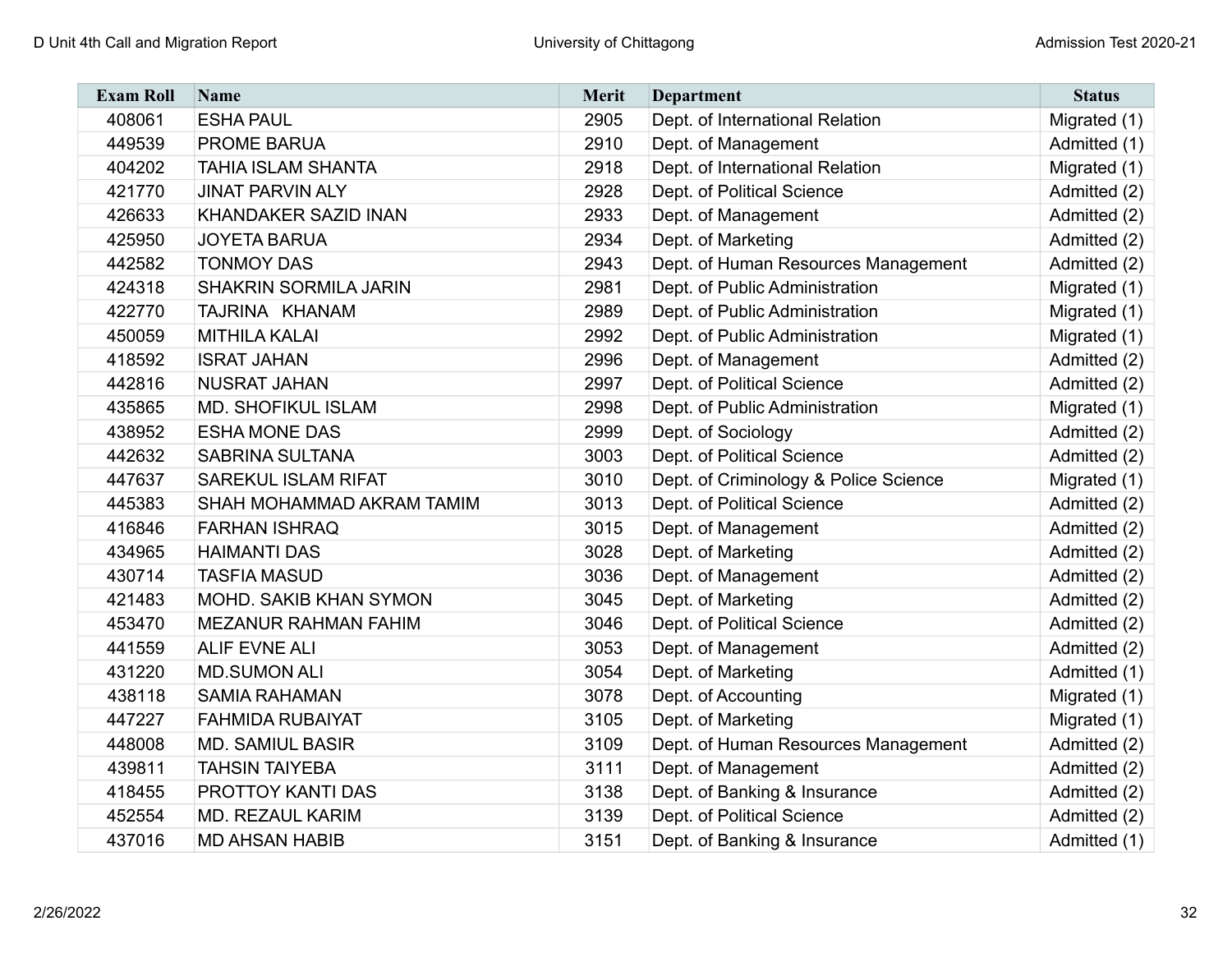| <b>Exam Roll</b> | <b>Name</b>                    | <b>Merit</b> | <b>Department</b>                     | <b>Status</b> |
|------------------|--------------------------------|--------------|---------------------------------------|---------------|
| 408743           | <b>AISHA ALAM</b>              | 3152         | Dept. of Sociology                    | Admitted (2)  |
| 427267           | <b>MD. SHORIFUL ISLAM</b>      | 3170         | Dept. of Human Resources Management   | Admitted (2)  |
| 401795           | <b>MAHIM HOSSAIN</b>           | 3182         | Dept. of Marketing                    | Admitted (2)  |
| 420542           | <b>SIMANA CHOWDHURY</b>        | 3184         | Dept. of Management                   | Admitted (2)  |
| 402591           | <b>FARAH TANZIM</b>            | 3186         | Dept. of Management                   | Migrated (1)  |
| 404910           | <b>ADRITA PAUL.</b>            | 3190         | Dept. of Sociology                    | Admitted (2)  |
| 408760           | NUSRAT JAHAN ANONNA            | 3195         | Dept. of Management                   | Migrated (1)  |
| 444490           | <b>RADIATUNNISA</b>            | 3196         | Dept. of Marketing                    | Admitted (2)  |
| 453003           | <b>MISKATUN JANNAT</b>         | 3217         | Dept. of Human Resources Management   | Admitted (2)  |
| 444390           | <b>MD.SHAKAWAT ULLAH ROHAN</b> | 3219         | Dept. of Communication & Journalism   | Admitted (2)  |
| 422317           | MD. MONUWAR HOSSEN RONI        | 3232         | Dept. of Criminology & Police Science | Migrated (1)  |
| 431047           | ATIKUR RAHMAN                  | 3240         | Dept. of Political Science            | Migrated (1)  |
| 416560           | <b>AMINUL ISLAM</b>            | 3255         | Dept. of Marketing                    | Admitted (2)  |
| 446231           | <b>SADEKU MUJTOBA MAHI</b>     | 3286         | Dept. of Management                   | Migrated (1)  |
| 432289           | <b>SAMIRA BIBI</b>             | 3299         | Dept. of Management                   | Migrated (1)  |
| 423379           | <b>MIFTAHUL JANNAT</b>         | 3310         | Dept. of Human Resources Management   | Admitted (2)  |
| 435012           | <b>MD. KAMRUL HUDA EMON</b>    | 3317         | Dept. of Management                   | Migrated (1)  |
| 436328           | <b>MOHAMMAD TAFSIRUL ISLAM</b> | 3319         | Dept. of Human Resources Management   | Admitted (2)  |
| 437584           | <b>MD. MAHMUDUL HASAN</b>      | 3322         | Dept. of Communication & Journalism   | Migrated (1)  |
| 434565           | <b>MD. RAAD HOSSAIN AFRAD</b>  | 3325         | Dept. of Finance                      | Admitted (2)  |
| 451596           | <b>SADDAM HOSSAIN</b>          | 3347         | Dept. of Sociology                    | Admitted (2)  |
| 446933           | <b>BILKIS FATEMA</b>           | 3354         | Dept. of Human Resources Management   | Admitted (2)  |
| 418575           | <b>MD. DELWAR HOSSAIN</b>      | 3381         | Dept. of Human Resources Management   | Admitted (2)  |
| 439651           | <b>SUNANDA BARUA TITHI</b>     | 3390         | Dept. of Management                   | Migrated (1)  |
| 428821           | <b>SHEIKH SHANJIDA</b>         | 3393         | Dept. of Marketing                    | Migrated (1)  |
| 435576           | <b>RIDUANUL ISLAM</b>          | 3417         | Dept. of Sociology                    | Admitted (2)  |
| 436978           | <b>TAHMINA AKTER MILI</b>      | 3418         | Dept. of Marketing                    | Admitted (2)  |
| 439568           | <b>AFRIN AKTER TAMANNA</b>     | 3424         | Dept. of Sociology                    | Admitted (2)  |
| 439346           | HALIMA AKTER                   | 3435         | Dept. of Anthropology                 | Admitted (2)  |
| 429623           | <b>SUKANTA DEV</b>             | 3437         | Dept. of Public Administration        | Migrated (1)  |
| 418333           | <b>SUDIPTA BISWAS</b>          | 3460         | Dept. of Human Resources Management   | Admitted (2)  |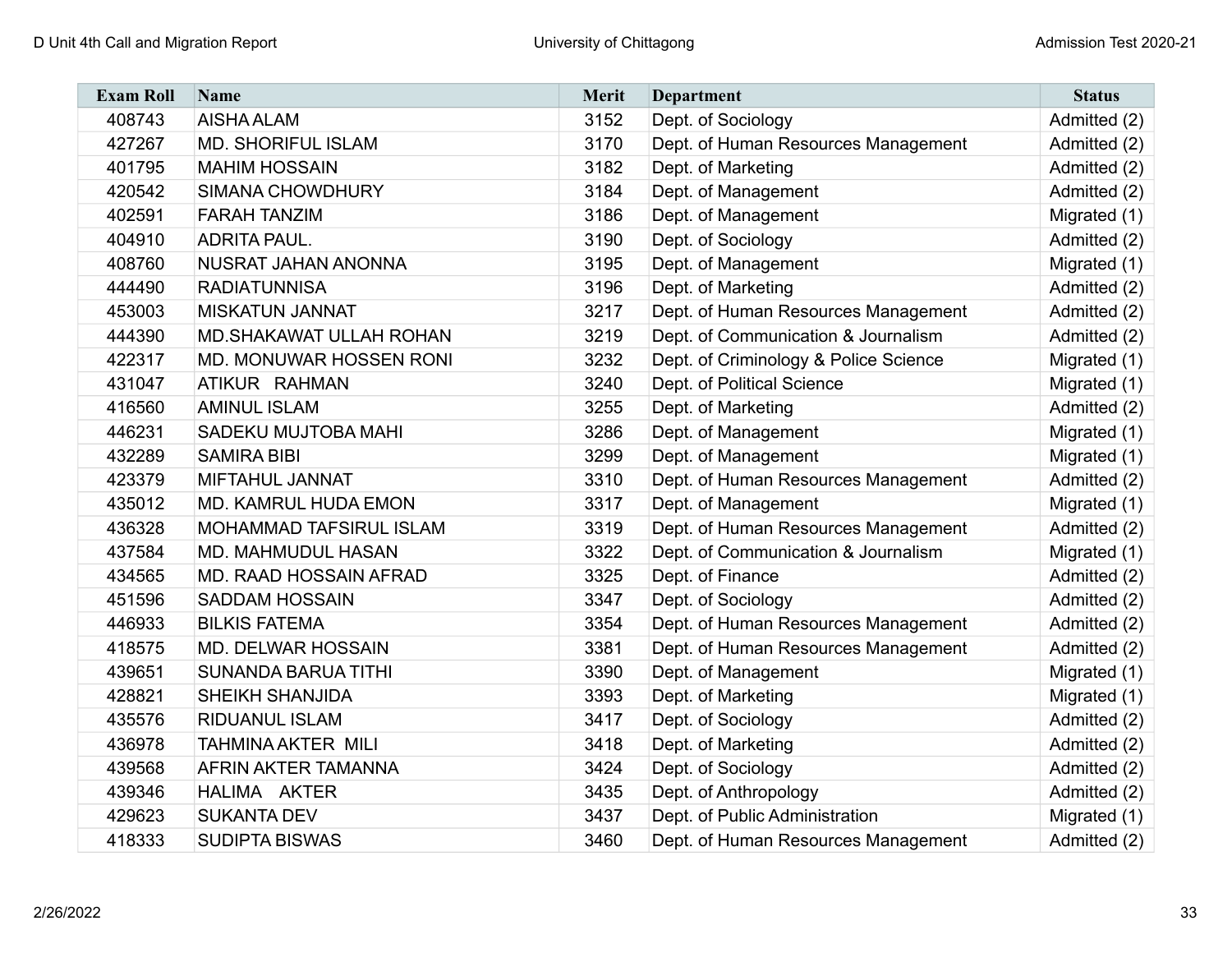| <b>Exam Roll</b> | Name                              | <b>Merit</b> | <b>Department</b>                     | <b>Status</b> |
|------------------|-----------------------------------|--------------|---------------------------------------|---------------|
| 449493           | <b>PUJA DATTA</b>                 | 3476         | Dept. of Marketing                    | Migrated (1)  |
| 415209           | MD. REDUYAN RAIYHAN               | 3480         | Dept. of Development Studies          | Migrated (1)  |
| 447978           | <b>MIM SARKER</b>                 | 3484         | Dept. of Marketing                    | Migrated (1)  |
| 424500           | <b>DILSHAD SULTANA</b>            | 3490         | Dept. of Banking & Insurance          | Admitted (2)  |
| 418402           | <b>NUSRAT JEBIN</b>               | 3491         | Dept. of Human Resources Management   | Admitted (2)  |
| 431393           | SHEIKH MD. SHARIAR HOSSAIN SHOAIB | 3507         | Dept. of Management                   | Migrated (1)  |
| 442925           | CHOWDHURY PRATTYA BARUA           | 3509         | Dept. of Human Resources Management   | Admitted (2)  |
| 426124           | <b>SHANJIDA MOSTARY</b>           | 3522         | Dept. of Management                   | Migrated (1)  |
| 431699           | <b>SHAHRION NAFIZ</b>             | 3559         | Dept. of Human Resources Management   | Admitted (2)  |
| 449463           | <b>MOSAMMAD PARUL AKTER</b>       | 3565         | Dept. of Human Resources Management   | Migrated (1)  |
| 439355           | <b>FATEMA AKTER</b>               | 3591         | Dept. of Public Administration        | Migrated (1)  |
| 408924           | <b>MASIATH MUKTHAR MAHI</b>       | 3593         | Dept. of Marketing                    | Migrated (1)  |
| 419398           | <b>MD.SHAZID MAHMUD</b>           | 3594         | Dept. of Marketing                    | Migrated (1)  |
| 400375           | SADIA ISLAM MOU                   | 3596         | Dept. of Management                   | Migrated (1)  |
| 450044           | AFSANA SULTANA.                   | 3635         | Dept. of Management                   | Admitted (3)  |
| 433913           | <b>SHAKIL MIA</b>                 | 3645         | Dept. of Political Science            | Migrated (1)  |
| 404057           | MOHAMMAD RIDUANUL HOQUE           | 3647         | Dept. of Political Science            | Migrated (1)  |
| 448242           | MOHAMMAD IMTIAJ                   | 3649         | Dept. of Political Science            | Admitted (3)  |
| 451167           | <b>TINNY SAHA</b>                 | 3650         | Dept. of Political Science            | Admitted (3)  |
| 447897           | <b>SAKIBUL ISLAM</b>              | 3654         | Dept. of Management                   | Migrated (1)  |
| 427879           | <b>MAHAMUDUL HASAN LIMON</b>      | 3665         | Dept. of Banking & Insurance          | Admitted (2)  |
| 418037           | <b>GOLAM RABBI</b>                | 3683         | Dept. of Marketing                    | Migrated (1)  |
| 410807           | <b>MUKTI SEN</b>                  | 3686         | Dept. of Political Science            | Admitted (3)  |
| 412922           | <b>ABDULLAH AL HARUN</b>          | 3695         | Dept. of Management                   | Migrated (1)  |
| 448837           | MAHFUZA FARIA JAME                | 3702         | Dept. of Human Resources Management   | Admitted (3)  |
| 440017           | NISHAT AKLIMA NASRIN              | 3732         | Dept. of Banking & Insurance          | Admitted (2)  |
| 413385           | <b>JOYA DATTA</b>                 | 3739         | Dept. of Development Studies          | Admitted (3)  |
| 410875           | <b>NOWRIN AKTER</b>               | 3742         | Dept. of Public Administration        | Admitted (3)  |
| 422265           | <b>ISRUT JAHAN SEULY</b>          | 3744         | Dept. of Marketing                    | Migrated (1)  |
| 414184           | <b>ATHAI ROY DWIP</b>             | 3746         | Dept. of Marketing                    | Migrated (1)  |
| 452163           | <b>MD. WAHED HASAN</b>            | 3748         | Dept. of Criminology & Police Science | Admitted (3)  |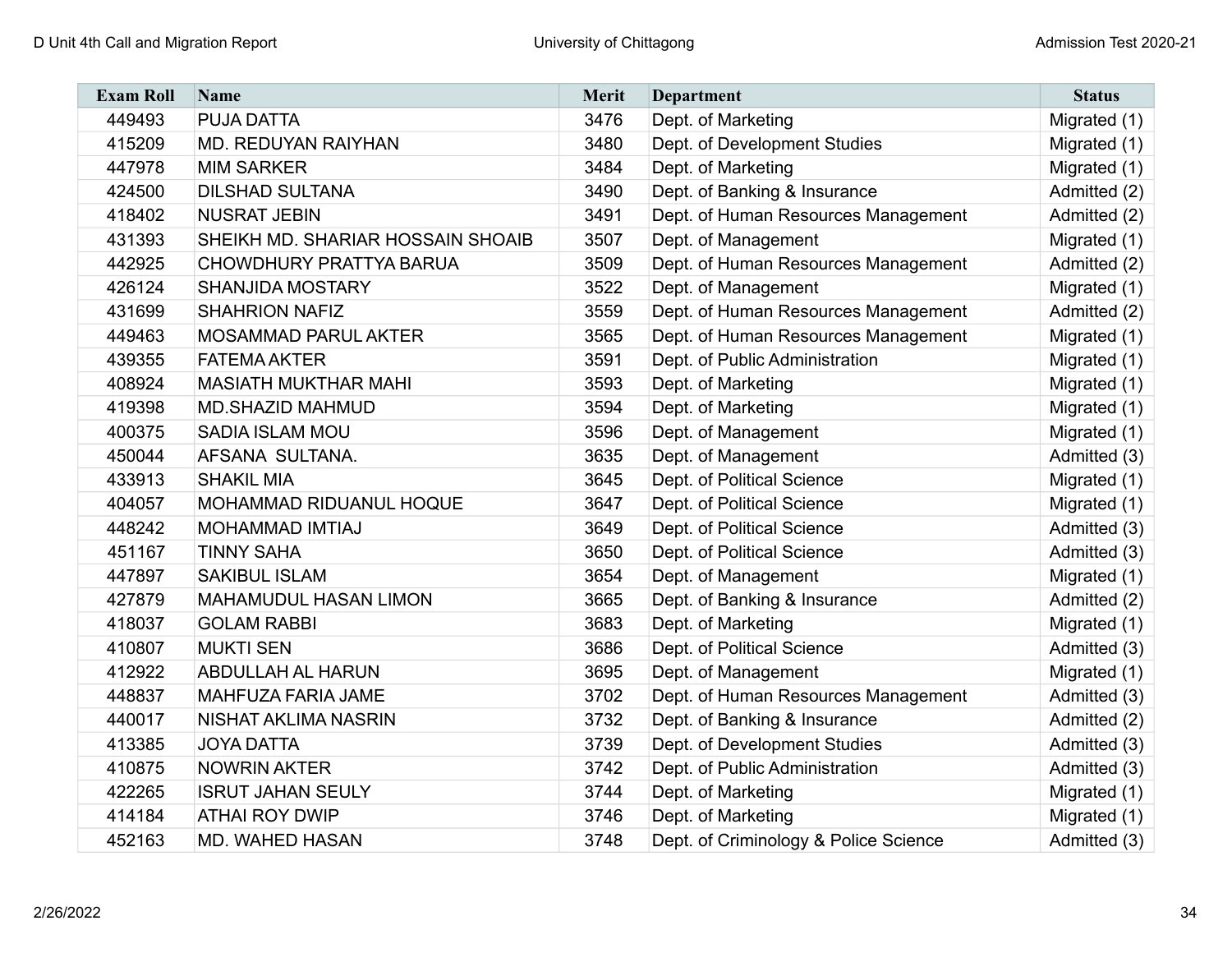| <b>Exam Roll</b> | <b>Name</b>                  | <b>Merit</b> | <b>Department</b>                   | <b>Status</b> |
|------------------|------------------------------|--------------|-------------------------------------|---------------|
| 424269           | MD. JUNAYED HOSSAIN          | 3752         | Dept. of Communication & Journalism | Admitted (3)  |
| 431014           | <b>OBYDOUR RAHMAN AKIB</b>   | 3762         | Dept. of Political Science          | Admitted (3)  |
| 408028           | <b>MD. SHAKIL BHUYAN</b>     | 3767         | Dept. of Marketing                  | Migrated (1)  |
| 439764           | <b>HOSSAIN MUBARAK</b>       | 3771         | Dept. of Finance                    | Admitted (3)  |
| 419021           | <b>MD. MAHBUBUL HASAN</b>    | 3773         | Dept. of Banking & Insurance        | Admitted (3)  |
| 450139           | <b>MD. SOHEL RANA</b>        | 3782         | Dept. of Banking & Insurance        | Admitted (3)  |
| 439167           | <b>MD. ASHIKUR RAHMAN</b>    | 3788         | Dept. of Communication & Journalism | Admitted (3)  |
| 419064           | MD. SADMAN SIFAT SOUMIK      | 3795         | Dept. of Marketing                  | Migrated (1)  |
| 439523           | TAISIR JAMIN ROMMAN          | 3822         | Dept. of Management                 | Migrated (1)  |
| 425356           | <b>TANJIR RAHMAN</b>         | 3830         | Dept. of Human Resources Management | Admitted (3)  |
| 414029           | MD. MAMUNUR RASHID SHUVO     | 3832         | Dept. of Human Resources Management | Admitted (3)  |
| 419001           | <b>JOYNAB AKTER</b>          | 3852         | Dept. of Human Resources Management | Admitted (3)  |
| 412071           | <b>SHANJU AKTHER</b>         | 3871         | Dept. of Political Science          | Migrated (1)  |
| 420512           | RUMAISAH SIDDIQUA            | 3881         | Dept. of Human Resources Management | Admitted (3)  |
| 423332           | MOHAMMAD ALI NEWAZ SAKIB     | 3896         | Dept. of Public Administration      | Admitted (3)  |
| 421203           | <b>TANJIM HOSSAIN SHIHAB</b> | 3916         | Dept. of Banking & Insurance        | Admitted (3)  |
| 432518           | <b>DURJOY ACHERJEE</b>       | 3933         | Dept. of Management                 | Migrated (2)  |
| 422806           | <b>ABIDUL HOQUE</b>          | 3940         | Dept. of Sociology                  | Admitted (3)  |
| 447183           | <b>ISRAT JAHAN ANY</b>       | 3957         | Dept. of Development Studies        | Admitted (3)  |
| 449075           | <b>ASHRAFUL ISLAM ASHEK</b>  | 3967         | Dept. of Public Administration      | Admitted (3)  |
| 430134           | <b>MUNTAHA TASRIN PRITI</b>  | 3978         | Dept. of Communication & Journalism | Admitted (3)  |
| 448080           | <b>KANIZ FATEMA KOLY</b>     | 3981         | Dept. of Political Science          | Migrated (1)  |
| 430565           | <b>MD. SHISIR AHMED</b>      | 3984         | Dept. of Sociology                  | Admitted (3)  |
| 431674           | <b>MD. ROBIN HOSSEN</b>      | 3991         | Dept. of Public Administration      | Admitted (3)  |
| 441259           | NOWSHIN ARAFA BHABNA         | 4002         | Dept. of Banking & Insurance        | Admitted (3)  |
| 419571           | MD. TAMIM AHMED KHAN         | 4003         | Dept. of Marketing                  | Migrated (1)  |
| 400172           | MD. NURUL AFSAR FAHAD        | 4007         | Dept. of Marketing                  | Migrated (1)  |
| 430786           | <b>MD. SHAFIQUL ISLAM</b>    | 4010         | Dept. of Banking & Insurance        | Admitted (3)  |
| 425863           | <b>DEEPTO PAUL</b>           | 4014         | Dept. of Banking & Insurance        | Admitted (3)  |
| 406712           | <b>MD. RUBEL RANA</b>        | 4021         | Dept. of Human Resources Management | Called (4)    |
| 409697           | <b>MOMOTA RAKSHIT</b>        | 4026         | Dept. of Management                 | Called (4)    |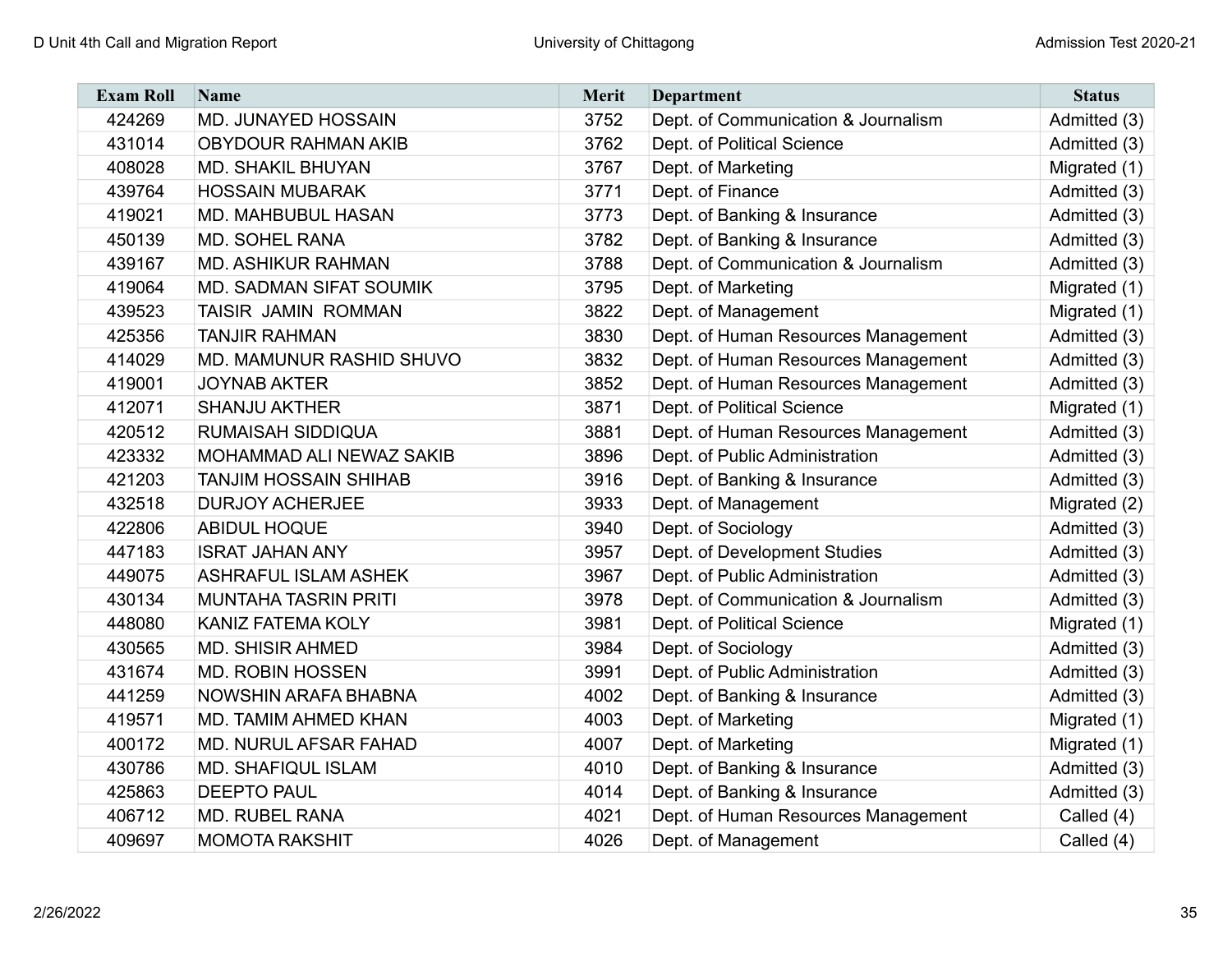| <b>Exam Roll</b> | <b>Name</b>                      | Merit | <b>Department</b>                   | <b>Status</b> |
|------------------|----------------------------------|-------|-------------------------------------|---------------|
| 432513           | MD. MUSFIQUR RAHAMAN RANA        | 4030  | Dept. of Marketing                  | Called (4)    |
| 428925           | <b>AMJADUL ALAM CHOWDHURY</b>    | 4031  | Dept. of Marketing                  | Called (4)    |
| 406429           | <b>NUSRAT JAHAN MUNNI</b>        | 4032  | Dept. of Sociology                  | Admitted (3)  |
| 452872           | <b>MAHIA PARVIN CHOWDHURY</b>    | 4037  | Dept. of Sociology                  | Admitted (3)  |
| 448734           | <b>MD. TUSHER EMRAN</b>          | 4039  | Dept. of Human Resources Management | Called (4)    |
| 444750           | <b>MD. ATIK HOSSAIN</b>          | 4048  | Dept. of Banking & Insurance        | Called (4)    |
| 444965           | <b>FIRIZA IRIN FIZA</b>          | 4060  | Dept. of Human Resources Management | Called (4)    |
| 421884           | ABDULLAH MOHAMMAD MUNTASIR ADNAN | 4077  | Dept. of Banking & Insurance        | Called (4)    |
| 441172           | <b>ANIKA SULTANA</b>             | 4078  | Dept. of Banking & Insurance        | Called (4)    |
| 454072           | <b>MOHAMMAD HASAN</b>            | 4096  | Dept. of Communication & Journalism | Admitted (3)  |
| 422316           | MD SAZZAD HOSSEN PARVEZ          | 4116  | Dept. of Human Resources Management | Called (4)    |
| 417821           | MD. AL-AMIN                      | 4117  | Dept. of Public Administration      | Admitted (3)  |
| 422150           | <b>TARANA TABASSUM TANU</b>      | 4129  | Dept. of Human Resources Management | Called (4)    |
| 447703           | <b>JANNATUL NAYEEM</b>           | 4134  | Dept. of Banking & Insurance        | Called (4)    |
| 410284           | <b>KAUSHIK RAY</b>               | 4138  | Dept. of Banking & Insurance        | Called (4)    |
| 442034           | <b>MEHERUN NESA ETY</b>          | 4151  | Dept. of Communication & Journalism | Migrated (1)  |
| 440339           | SHAHIBUL ALAM CHOWDHURY          | 4160  | Dept. of Public Administration      | Migrated (1)  |
| 401660           | <b>SADIA HOSSAIN</b>             | 4169  | Dept. of Human Resources Management | Called (4)    |
| 420764           | <b>TAJIN FATEMA</b>              | 4178  | Dept. of Public Administration      | Migrated (1)  |
| 448088           | <b>CHOWDHURY OVI REZA</b>        | 4182  | Dept. of Human Resources Management | Called (4)    |
| 445568           | <b>SADIA AKTHER</b>              | 4188  | Dept. of Development Studies        | Migrated (1)  |
| 447162           | <b>TANJIA NOOR ISTI</b>          | 4196  | Dept. of Anthropology               | Admitted (3)  |
| 433762           | <b>FAIRUZ FARHANA</b>            | 4228  | Dept. of Sociology                  | Admitted (3)  |
| 426113           | <b>LIMA CHOWDHURY</b>            | 4239  | Dept. of Human Resources Management | Called (4)    |
| 413775           | PRINCILA BARUA                   | 4244  | Dept. of Human Resources Management | Called (4)    |
| 403619           | <b>AFROJA AKTHER URMI</b>        | 4246  | Dept. of Public Administration      | Migrated (1)  |
| 424908           | FATEMA TUJ JAHURA                | 4248  | Dept. of Human Resources Management | Called (4)    |
| 432654           | DIBBYA JUTI MAJUMDER             | 4250  | Dept. of Banking & Insurance        | Called (4)    |
| 406164           | KAZI OISY SENOARA OISY           | 4279  | Dept. of Public Administration      | Migrated (1)  |
| 422611           | AYESHA BINTA MAMUN JIM           | 4294  | Dept. of Public Administration      | Migrated (1)  |
| 413877           | <b>SOMIT NATH TURJA</b>          | 4305  | Dept. of Human Resources Management | Called (4)    |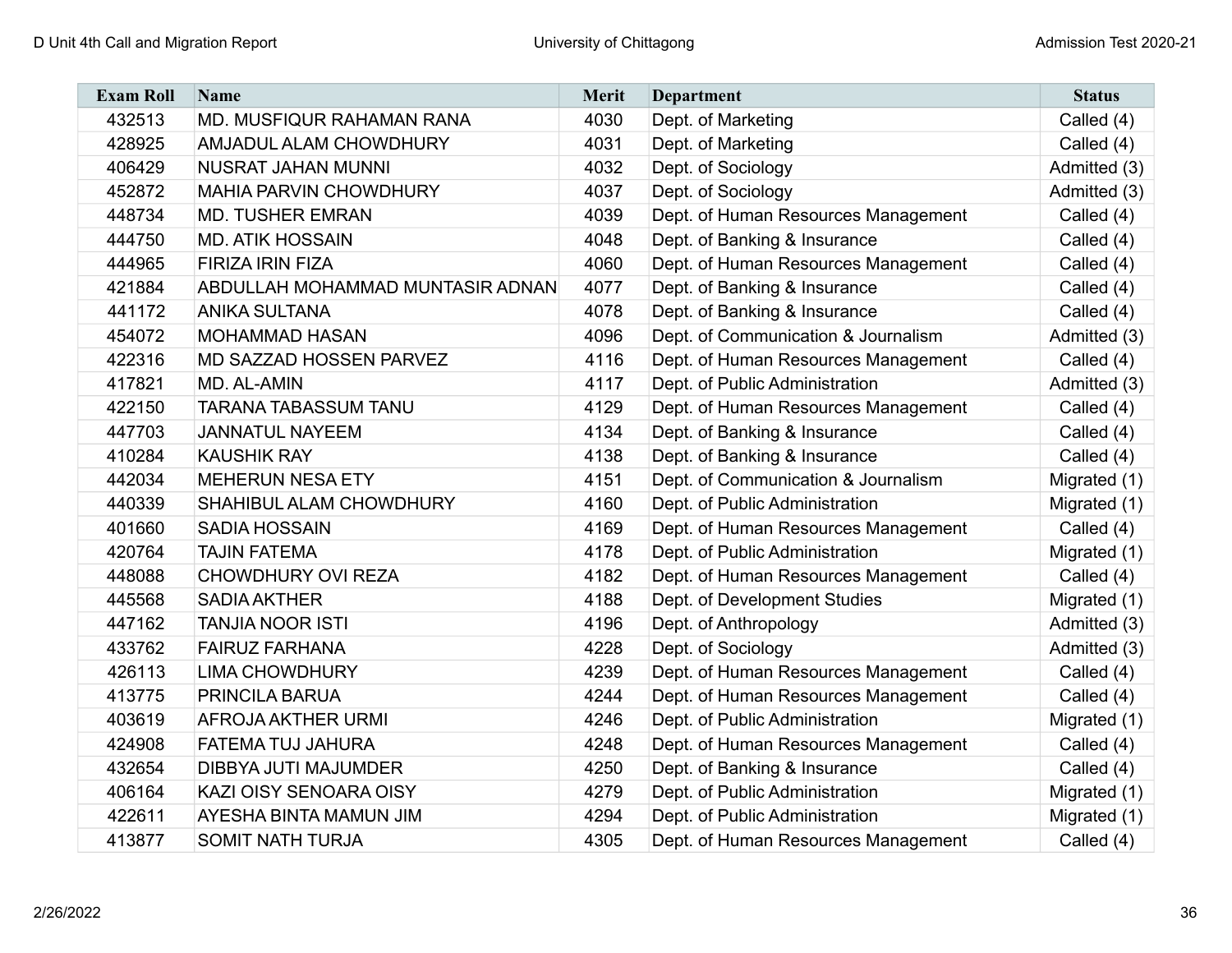| <b>Exam Roll</b> | <b>Name</b>                   | Merit | <b>Department</b>                   | <b>Status</b> |
|------------------|-------------------------------|-------|-------------------------------------|---------------|
| 410238           | <b>MD. ABDUL BELAL</b>        | 4315  | Dept. of Public Administration      | Migrated (1)  |
| 426510           | <b>KHAIRUN NASA MISBA</b>     | 4329  | Dept. of Human Resources Management | Called (4)    |
| 406842           | <b>MAHIMA AKTER MISHU</b>     | 4336  | Dept. of Human Resources Management | Called (4)    |
| 435609           | <b>ARMINA KHAN BOBY</b>       | 4390  | Dept. of Sociology                  | Migrated (1)  |
| 430245           | <b>ANISHA MAHAZABI</b>        | 4399  | Dept. of Anthropology               | Admitted (3)  |
| 422908           | <b>FATHEMA SULTANA</b>        | 4417  | Dept. of Communication & Journalism | Migrated (1)  |
| 421474           | <b>MEHEDI HASAN RIAZ</b>      | 4434  | Dept. of Human Resources Management | Called (4)    |
| 433835           | <b>ASHFIQUR RAHAMAN</b>       | 4441  | Dept. of Banking & Insurance        | Called (4)    |
| 408642           | <b>ANIKA PAUL</b>             | 4448  | Dept. of Banking & Insurance        | Called (4)    |
| 423836           | SADIA MAHZABIN PROVA          | 4451  | Dept. of Human Resources Management | Called (4)    |
| 418759           | <b>UMME KAWSHER</b>           | 4459  | Dept. of Human Resources Management | Called (4)    |
| 425214           | S.M. AZMAYEEN INQUIAD         | 4470  | Dept. of Human Resources Management | Called (4)    |
| 425140           | <b>OMAR RASHID</b>            | 4474  | Dept. of Banking & Insurance        | Called (4)    |
| 432979           | MEJBAH UDDIN AHMMED           | 4478  | Dept. of Banking & Insurance        | Called (4)    |
| 414472           | <b>NAZMA SIDDIKA</b>          | 4480  | Dept. of Banking & Insurance        | Called (4)    |
| 442295           | JANNATUL FERDOUS HUMAIRA      | 4483  | Dept. of Communication & Journalism | Called (4)    |
| 446968           | <b>TASNEEM RAHMAN</b>         | 4485  | Dept. of Banking & Insurance        | Called (4)    |
| 430314           | <b>MD. ARIFUR RAHAMAN</b>     | 4490  | Dept. of Banking & Insurance        | Called (4)    |
| 441208           | MD. ABUL KYSER SHARON         | 4494  | Dept. of Communication & Journalism | Called (4)    |
| 430033           | <b>AL-FESANI AHASAN ALIF</b>  | 4495  | Dept. of Anthropology               | Called (4)    |
| 420594           | <b>MD.MERAJUL AKON</b>        | 4521  | Dept. of Sociology                  | Called (4)    |
| 412416           | <b>KATHIKA CHAKMA</b>         | 4524  | Dept. of Sociology                  | Called (4)    |
| 402146           | <b>MOHAMMAD MUMINUL ISLAM</b> | 4537  | Dept. of Sociology                  | Called (4)    |
| 425890           | <b>ARPITA NATH</b>            | 4543  | Dept. of Sociology                  | Called (4)    |
| 451538           | CHOWDHURY MUHAMMED SAMIUL     | 4548  | Dept. of Banking & Insurance        | Called (4)    |
| 403092           | FARSHA SANJANA CHOWDHURY      | 4549  | Dept. of Banking & Insurance        | Called (4)    |
| 411915           | <b>SABUKTAGIN MAHMUD</b>      | 4553  | Dept. of Sociology                  | Called (4)    |
| 445859           | <b>TASNIMA NOOR FAHME</b>     | 4557  | Dept. of Banking & Insurance        | Called (4)    |
| 439543           | <b>SHANJIDA ISLAM</b>         | 4567  | Dept. of Banking & Insurance        | Called (4)    |
| 447536           | <b>NAWRIN JAHAN OISHI</b>     | 4599  | Dept. of Sociology                  | Called (4)    |
| 434218           | <b>KASHPIATUL PASHA</b>       | 4629  | Dept. of Sociology                  | Called (4)    |